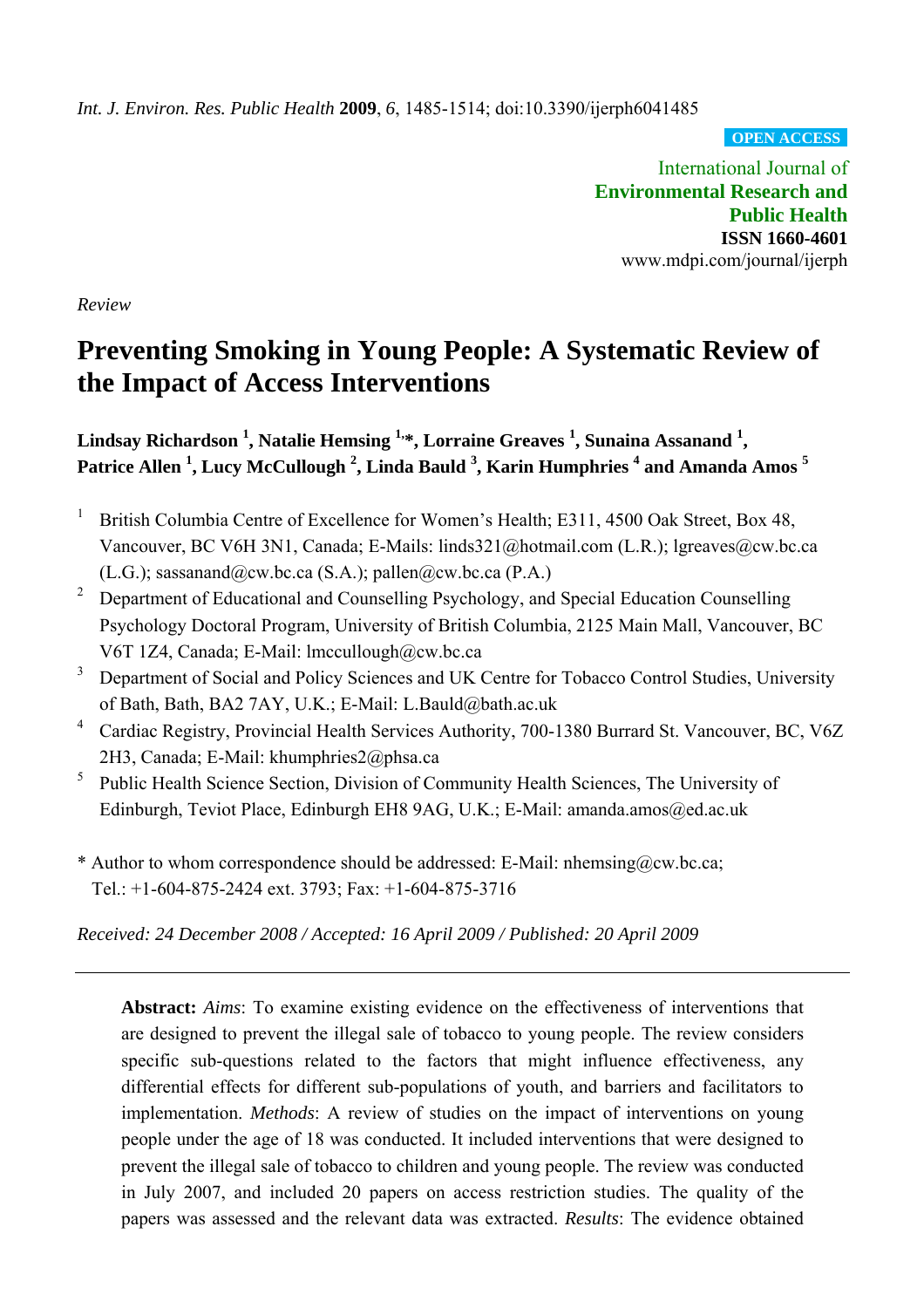from the review indicates that access restriction interventions may produce significant reductions in the rate of illegal tobacco sales to youth. However, lack of enforcement and the ability of youth to acquire cigarettes from social sources may undermine the effectiveness of these interventions. *Conclusions*: When access interventions are applied in a comprehensive manner, they can affect young people's access to tobacco. However, further research is required to examine the effects of access restriction interventions on young people's smoking behaviour.

**Keywords:** Access restrictions; illegal sales; tobacco; youth; prevention.

#### **1. Introduction: Preventing Tobacco Use among Youth**

Smoking among young people is of concern due to the addictive nature of tobacco and the health risks associated with tobacco use. A focus on the prevention of the uptake of cigarette smoking in youth is of particular importance as the majority of smokers initiate smoking or become habitual smokers prior to the age of 18 [1,2] and are less likely to give up smoking than those who start later in life [3]. The prevalence of smoking among young people is affected by sex and gender and reflects diversity and inequality. Risk factors associated with youth smoking include low socioeconomic status, being female, mental illness, low parental education and living in a single parent household [3]. In addition to these socio-demographic factors, youth smoking behavior is also influenced by peer pressure and exposure to positive images of smoking in the media.

Despite the fact that youth smoking rates have declined over the past two decades in the UK, regular smoking in young people remains a public health issue. In England, the prevalence of regular smoking among young people aged 11 to 15 is 9% [4]. In the US, 6.8% of middle school students (grades 6-8, or ages 11-14) were current smokers in 2006 [5]. In Canada, the rate of current smokers in 2004-2005 among youth in grades 5 (age 10-11) to 9 (age 14-15) was 1.7% [6]. Furthermore, statistics indicate that smoking rates for girls are greater than, or equal to smoking rates for boys. Girls between the ages of 11 and 15 (10%) in the UK are more likely to be regular smokers than boys (7%) [4]. In the United States, smoking rates between middle school boys (6.3%) and girls (6.4%) are similar [7]. Analogouly, in Canada, smoking rates between boys (1.5%) and girls (1.8%) aged 10-15 are similar [6]. Regular smoking also increases with age. In England, 20% of 15 year olds are regular smokers compared to only 1% of 11 year olds [4]. Similarly, in Canada, 10.4% of boys and girls aged 15-17 are current smokers, compared to 1.7 % among 10-15 year olds [6]. In the US, smoking rates among high school students (grades 10-12, or ages 15-18) are much higher (19.4%), compared to middle school students (6.8%) [5]. In the short-term, young smokers are more likely to develop respiratory illness and face co-morbidity issues [3]. In the long term, youth who become regular smokers and continue smoking in adulthood are more likely to develop cancer and cardiovascular disease [2]. Therefore, it is essential to prevent cigarette use in young people.

Restricting young people's access to cigarettes and tobacco has been a key component of tobacco legislation aimed at preventing the uptake of smoking. Therefore, the purpose of this paper is to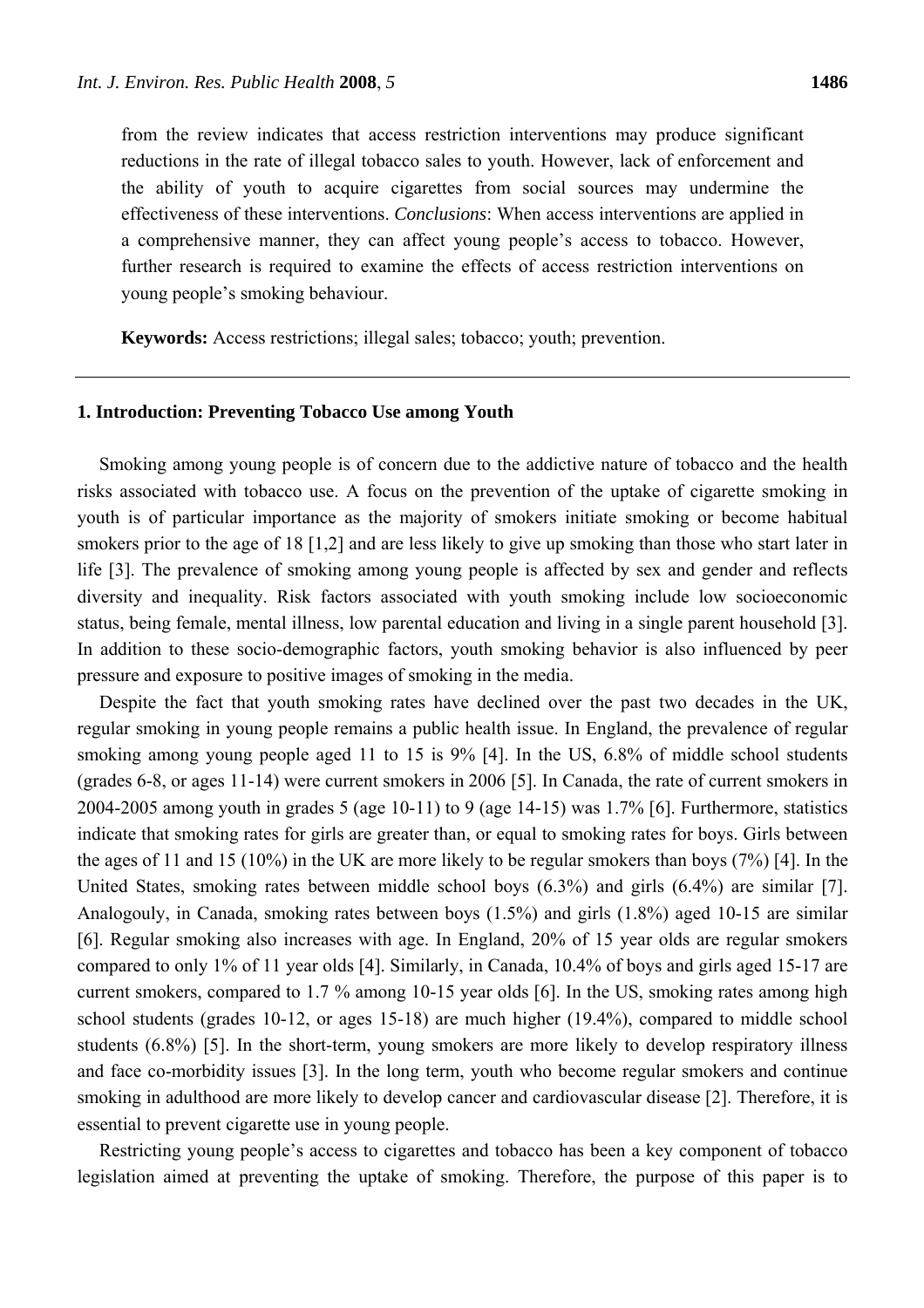examine the existing evidence on the effectiveness of interventions that are designed to prevent the illegal sale of tobacco to young people.

### **2. Methods**

In this review, interventions designed to prevent the illegal sale of tobacco to young people included: (a) efforts to educate merchants and the general public about the minimum age law, (b) proof of age schemes (age or identification requests), and (c) regulation and law enforcement (including encouraging members of the community to help enforce the law).

#### *2.1. Literature Searches*

The literature searches were conducted in July 2007 and covered studies published between 1990 and 2007 in the following standard databases: ASSIA (Applied Social Sciences Index and Abstracts), BNI (British Nursing Index), CDSR, CENTRAL, CINAHL, Current Contents, DARE, EMBASE, HMIC, HSTAT, MEDLINE, National Research Register, PAIS, PsycINFO, SIGLE (System for Information on Grey Literature in Europe Archive), Social Policy and Practice, Sociological Abstracts, and TRIP (Turning Research Into Practice). A total of 7,365 mass media and access restriction titles and abstracts were screened, from which 184 papers were selected for further review.

Full copies of these studies were obtained and were independently assessed for inclusion by two reviewers. Of these studies, 60 (40 mass media, 20 access restriction) met the inclusion criteria for this rapid review, 45 studies (34 access restriction; 11 mass media) were excluded from the review, and the remaining 79 studies were incorporated as background material. In order to address the research questions, studies were analyzed for any relevant primary or secondary data, which was then extracted and included in the review. Studies that did not directly relate to the review, describe an intervention, or address the research questions or outcomes of interest were excluded. The access restrictions literature forms the basis of this review.

Additionally, individual studies reviewed by the Cochrane Reviews and other systematic reviews, and narrative reviews were not included or extracted in this review. The included literature reviews have been used as a key source of evidence, rather than attempting to summarise all of the individual studies identified (this also prevented reporting studies more than once). It is also important to note that studies identified by the included systematic and narrative reviews were based on different eligibility criteria and outcomes of interest. A list of excluded access restriction studies (n=34) with reasons for exclusion is presented in Appendix B.

This review, although international, excludes studies published in languages other than English and studies conducted in developing countries. Inclusion criteria include studies that examine the impact of interventions on young people under the age of 18 and studies that examine interventions designed to prevent the illegal sale of tobacco to young people under the age of 18.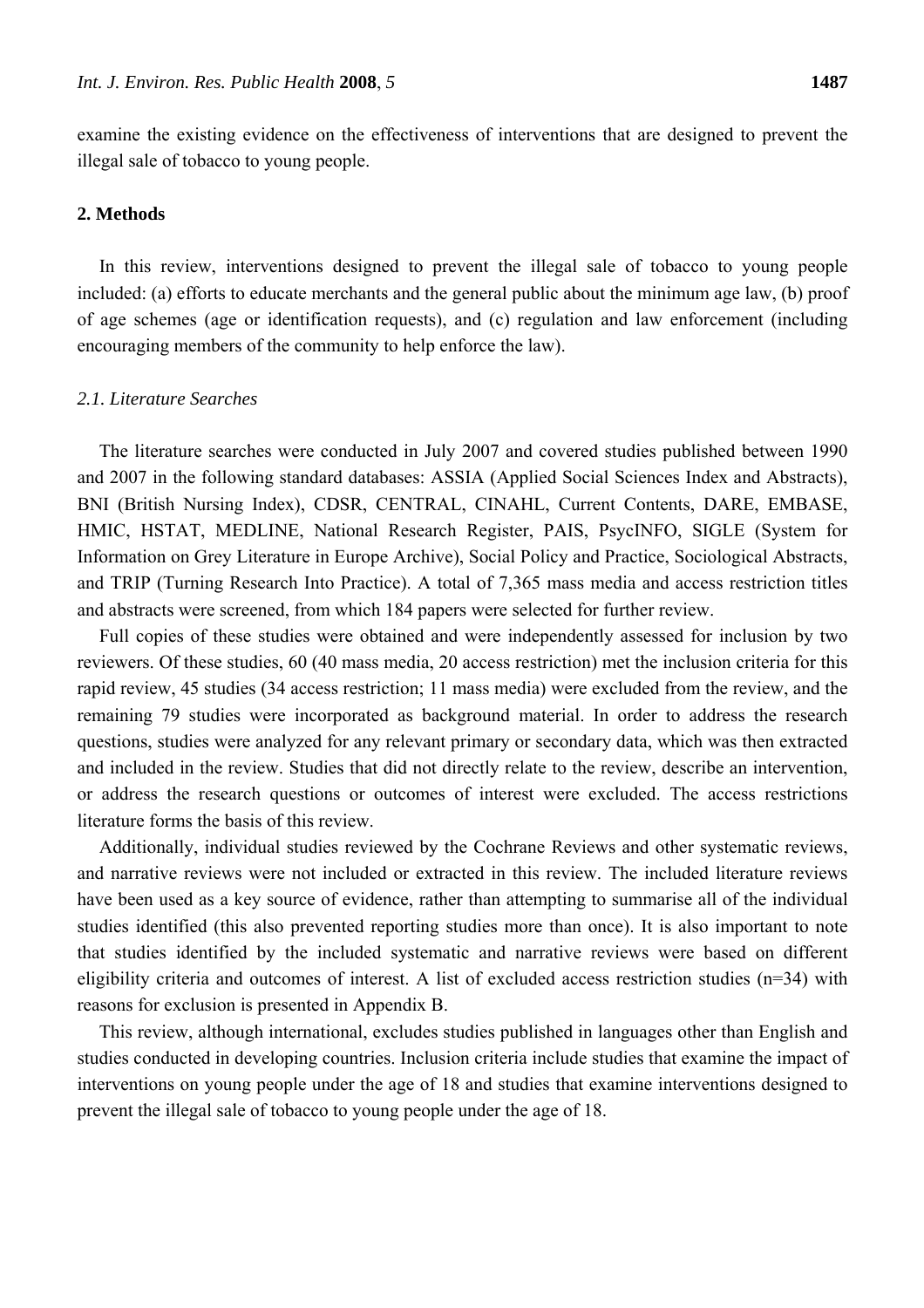#### *2.2. Rating the Evidence*

The strength of the evidence was determined using a model developed by the National Institute for Health and Clinical Excellence (NICE), an internationally respected government organization responsible for providing guidance on promoting good health and preventing and treating ill health in the United Kingdom. All of the studies that met the inclusion criteria were rated by two independent reviewers in order to determine the strength of the evidence. Once the research design of each study was determined (using the NICE algorithm), studies were assessed for their methodological rigour and quality based on the critical appraisal checklists provided in Appendix B of the *Public Health Guidance Methods Manual* [8] (see Table 1; appraisal checklists examine a variety of factors specific to each study design including reliability, validity, confounders, randomisation, concealment, missing data, and eligibility. For more information regarding appraisal checklists please refer to the *Public Health Guidance Methods Manual).* Each study was categorised by study type and graded using a code '++', '+' or '–', based on the extent to which the potential sources of bias had been minimised. Inter-rater reliability was employed, such that those studies that received discrepant ratings from the two reviewers were resolved by consulting a third reviewer. Following the rating process, a narrative synthesis of key results was developed. It was not possible to conduct a meta-analysis as the studies included in the review were heterogeneous in design and the type and range of outcomes varied significantly between studies.

| Type and quality of evidence                                                      |
|-----------------------------------------------------------------------------------|
| Randomised Control Trial (RCT)                                                    |
| Meta Analyses                                                                     |
| <b>Systematic Reviews</b>                                                         |
| <b>Case Control Studies</b>                                                       |
| <b>Cohort Studies</b>                                                             |
| Controlled Before and After (CBA) Studies                                         |
| Interrupted Time Series (ITS) Studies                                             |
| Qualitative Studies                                                               |
| <b>Cross-sectional Studies</b>                                                    |
| <b>Grading the evidence</b>                                                       |
| All or most of the quality criteria have been fulfilled<br>$++$                   |
| Where they have been fulfilled the conclusions of the study or review are thought |
| <i>very unlikely</i> to alter                                                     |
| Some of the criteria have been fulfilled<br>$+$                                   |
| Where they have been fulfilled the conclusions of the study or review are thought |
| unlikely to alter                                                                 |
| Few or no criteria fulfilled                                                      |
| The conclusions of the study are thought <i>likely or very likely</i> to alter    |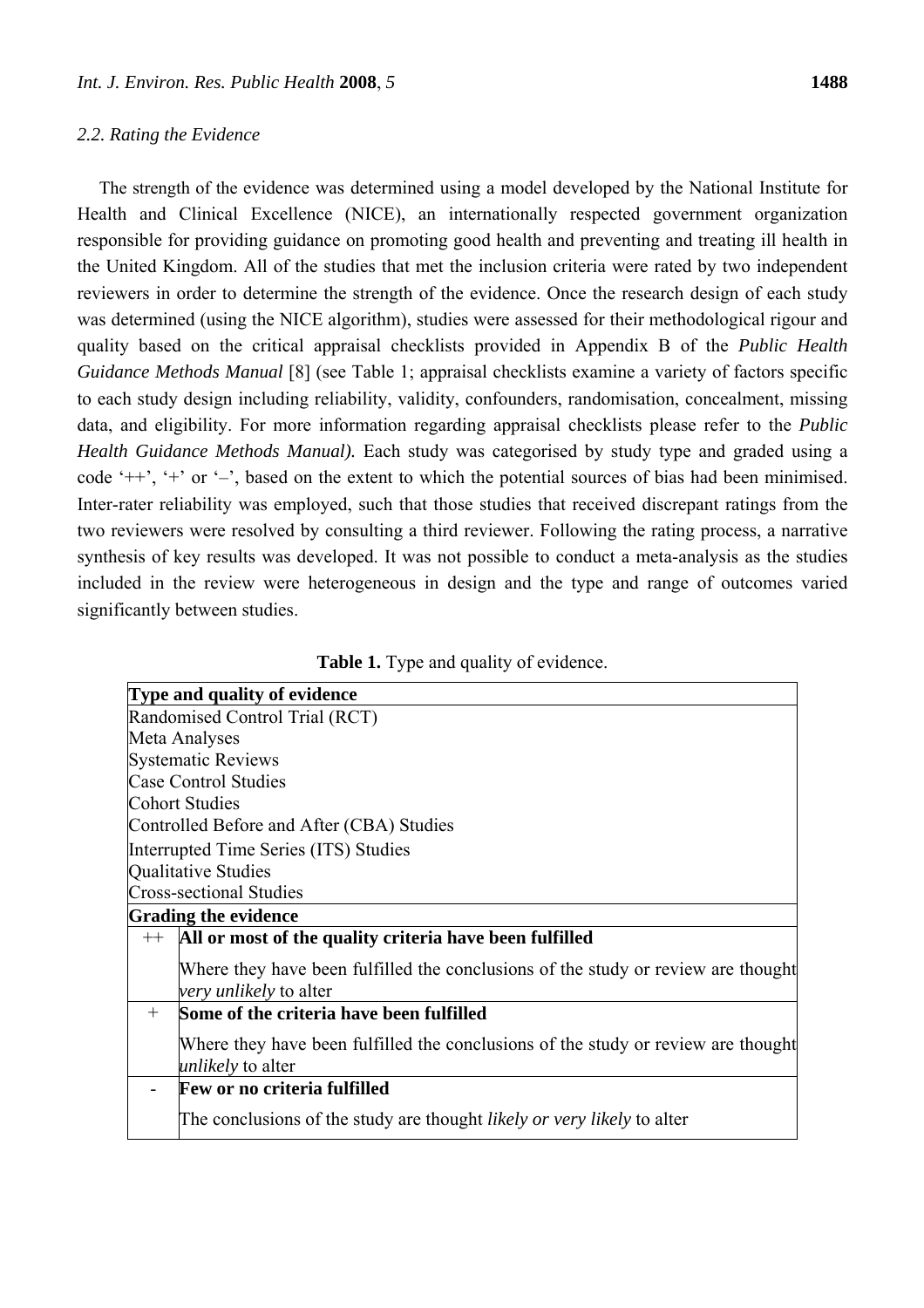#### *2.3. Summary of Findings*

The key question of this literature review was:

1. Which interventions are effective in reducing the illegal sale of tobacco to children and young people?

There are nine sub-questions that are addressed:

- i. What impact do access restrictions have on youth smoking behaviour and stage of smoking?
- ii. When interventions can be compared, which are most effective in reducing illegal tobacco sales to youth?
- iii. Are the interventions delaying rather than preventing the onset of smoking?
- iv. How does the way that the intervention is delivered influence effectiveness?
- v. Does effectiveness depend on the status of the merchant?
- vi. Does the site/setting influence effectiveness?
- vii. Is sustained implementation or enforcement important?
- viii. How does effectiveness vary according to the age, sex or ethnicity of young people?
- ix. What are the facilitators and barriers to implementation?

### **3. Results**

#### *3.1. What Impact Do Access Restrictions Have on Youth's Smoking Behaviour and Stage of Smoking?*

Nearly all of the studies looked at the effect of interventions on illegal sales rather than individual smoking behaviour or prevention of uptake. One exception is a 2002 systematic review (+) by Fichtenburg and Glantz which addressed the impact of access restrictions on smoking prevalence, but found no difference in youth smoking in communities with youth access interventions and control communities [9]. The pooled estimate of the mean difference in 30-day prevalence was -1.5% (95% confidence interval; -6.0% to +2.9%). Interventions in their review included: simple enforcement of minimum age restrictions, retailer and community education of minimum age laws, and education combined with active enforcement via compliance testing of vendors, warnings, fines and suspension of tobacco selling licenses. Furthermore, all four controlled studies included in the review reported merchant compliance with minimum age restrictions (i.e. asking for identification and not selling to persons underage) of 82% or higher, yet failed to demonstrate decreased smoking by young people.

Ross and colleagues examined in 2006 the differential effects of cigarette prices, clean indoor air laws, and youth access laws on smoking uptake among US high school students (cross-sectional, +) [10]. They found that merchant compliance with youth access laws reduced the probability of youth being in higher stages of smoking uptake  $(p<0.05)$ . Moreover, they found that the impact of compliance was greater for those who were in later stages of uptake; at earlier stages of smoking uptake, cigarettes may be more often obtained from friends and other social sources.

Given that only two studies addressed the impact of interventions on smoking behaviour, it is not possible to draw definitive conclusions. Nevertheless, the studies were both rated positively (+), and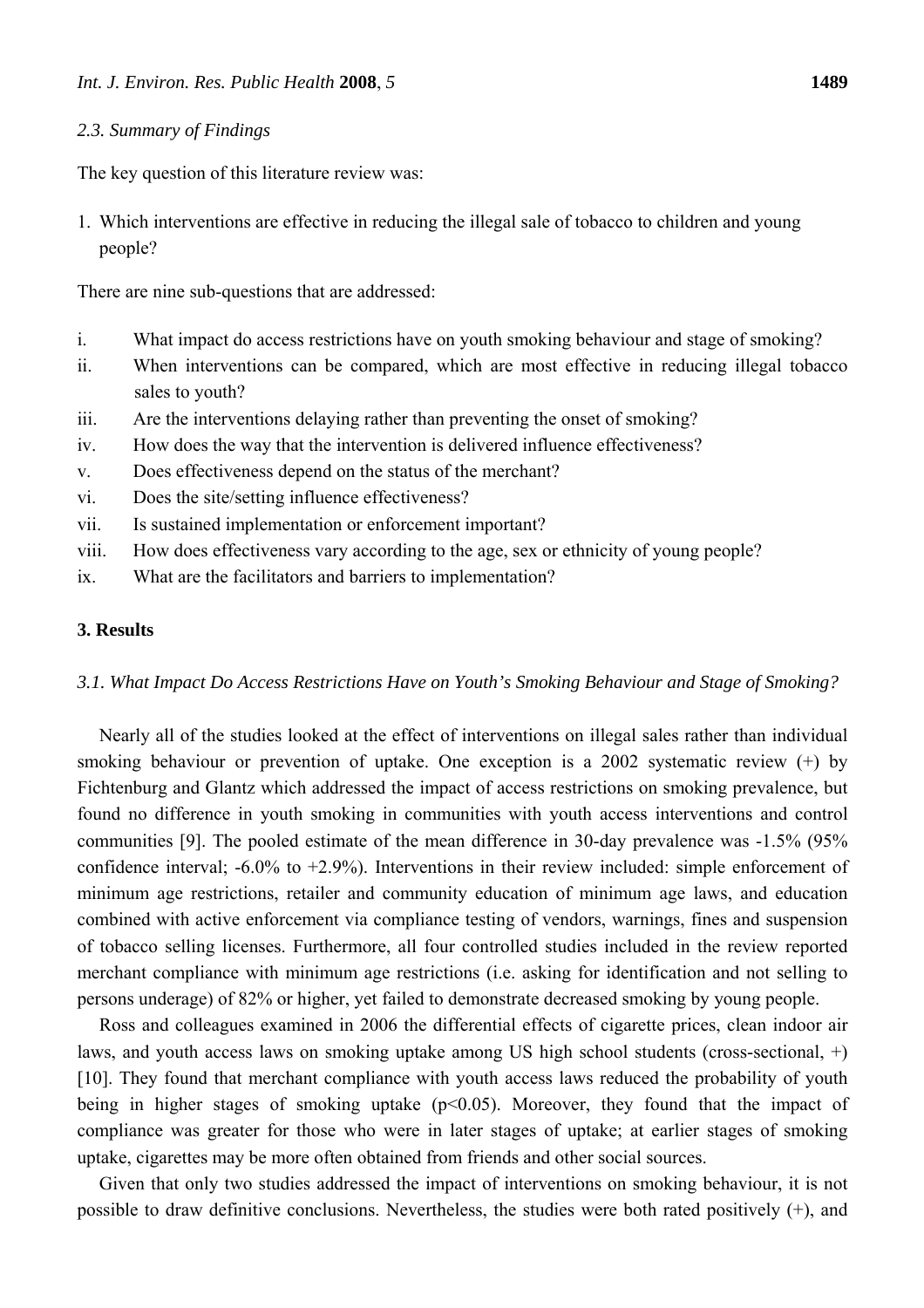indicate that access restrictions may have little impact on young people's smoking behaviour and that the impact of access restrictions on smoking behaviour may depend upon stage of smoking uptake.

## *3.2. When Interventions Can Be Compared, Which Are Most Effective in Reducing Illegal Tobacco Sales to Youth?*

1) Tobacco industry interventions

One cross sectional (-) study found that tobacco industry interventions are not effective in reducing illegal sales [11]. The authors examined the effectiveness of the Tobacco Institute's "It's the Law" campaign seven months after its launch in the US. They found that six of the seven participating merchants (86%) and 131 of the 149 non-participating merchants (88%) were willing to illegally sell cigarettes to young people. Yet, the study did not receive a positive rating (-), and therefore the results must be interpreted with caution. Specifically, there was a lack of information on sampling method, eligibility criteria, and the type of analysis conducted, and no p-values were provided. Further research is required to determine whether or not this particular tobacco industry-sponsored intervention was effective in reducing illegal sales.

2) Multi-component interventions and active enforcement

Multiple studies suggest that interventions are most effective when they are multi-component (e.g. youth access policies, community and merchant education, vending machine policies), but that this can be undermined by weak enforcement of tobacco laws. For example, in an Australian study, Tutt and coworkers (cross-sectional, -) explored retail compliance with prohibition of sales to minors [12]. Findings revealed that compliance rates increased as a result of publicised prosecutions and initiation of a campaign aimed at increasing merchant awareness of minimum age legislation. Non-compliance rates were 30.8% in December 1994, 8.1% in May 1996 and 0% in 1998/9. However, this study did not receive a positive review (-) because confounders were not adequately accounted for, and therefore the results may not be conclusive.

Yet, one (+) review did find multi-component strategies to be successful in decreasing illegal sales to youth. Levy and Friend found that successful US-based policies that reduced retail sales usually had a multi-component approach, including severe enforcement and penalties, as well as community education and mobilisation [13]. Two studies in this review [11,14] revealed that merchant education and community and media campaigns were ineffective on their own in reducing tobacco sales. For example, although some stores may stop selling to youth because of youth access policies, other stores may increase their sales particularly if merchants are unlikely to be penalized, or if the community lacks concern. The review also found that vending machine policies that involved community and merchant education without locking devices or total vending machine bans had limited effect on sales to young people.

A Cochrane review by Stead and Lancaster (++) examined how interventions aimed at preventing illegal sales of tobacco can reduce underage access [15]. Although none of the strategies achieved 100% merchant compliance, the authors concluded that actively enforcing laws or using multi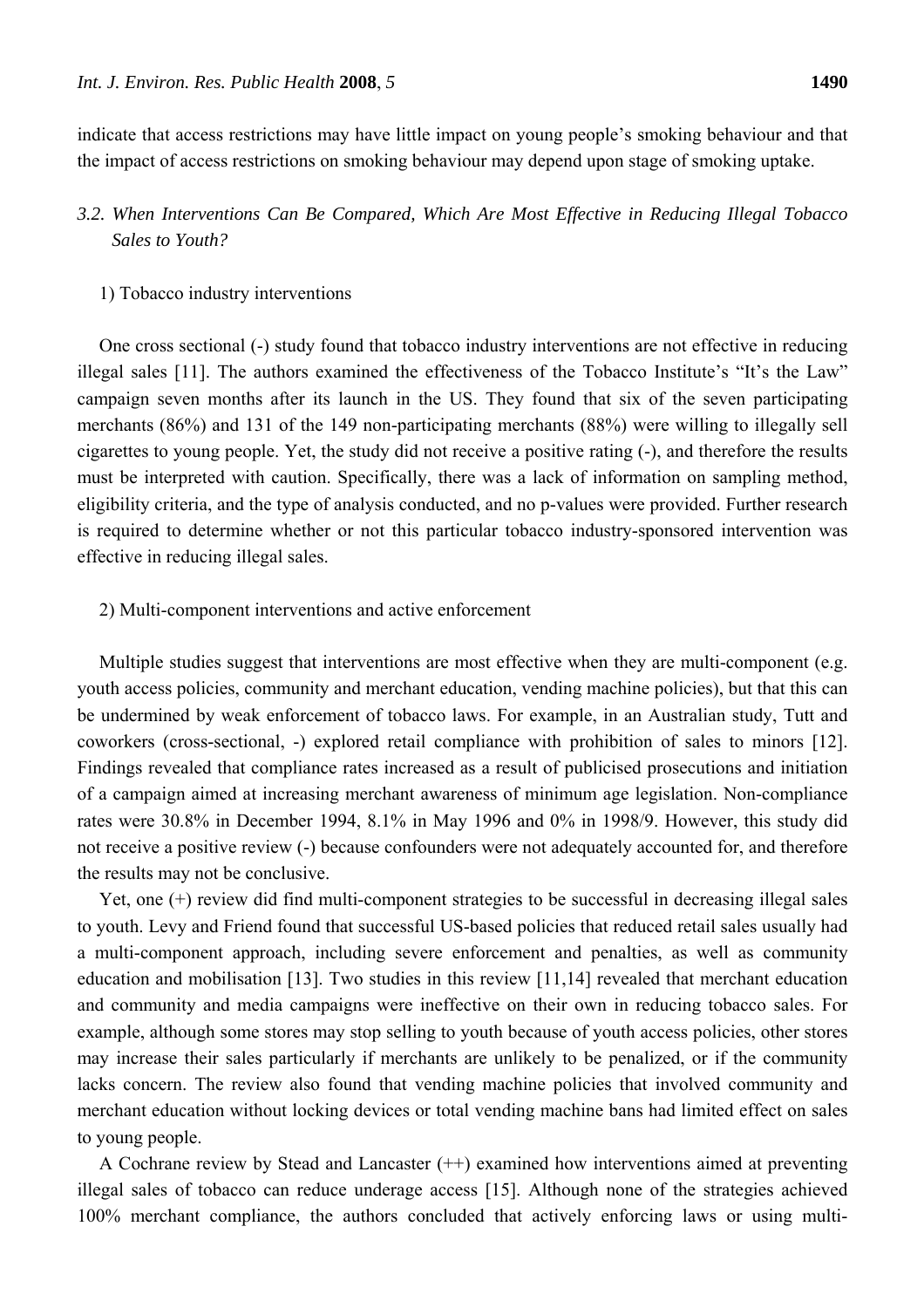component educational strategies was more effective than providing merchants with information about illegal sales. Finally, a New Zealand based cross-sectional study (-) evaluated the effectiveness of the Smoke-free Environment Act of 1990, prohibiting the sale of tobacco products to minors [16]. The study evaluated a nationwide programme of controlled purchase operations (CPOs) using volunteers under the age of 16. Controlled purchase operations describe attempts by youth/minors to purchase tobacco products, within the context of a study examining illegal tobacco sales. Between September (1996) and June (1997), 9.7% of CPOs resulted in illegal sales of tobacco, while 5.9% occurred between July and December (1997). By December (1997), 84% of the violating merchants were convicted. However, this study did not receive a positive rating, as no information was provided on the type of analysis conducted and the sampling frame used. Therefore there is only limited evidence from a single (++) review to suggest that active legal enforcement is useful for decreasing illegal sales of tobacco to minors and improves the success of multi-component strategies [15] .

#### 3) Age and Identification Requests

Results from three positively rated study (one  $++$ , and two  $+)$  indicate that age, and even more so identification requests are useful in reducing illegal sales of tobacco to youth. In a US-based crosssectional study (++) by Glanz and coworkers, only two variables were associated with whether a successful purchase attempt was made: whether minors' age was requested (OR =  $0.030$ ,  $95\%$  CI = 0.002, 0.426) and whether minors' identification was requested (OR =  $0.001$ , 95% CI =  $0.001$ , 0.020) [17]. These findings indicate that age and/or identification requests may be an effective means by which to decrease youth access to tobacco products. However, some evidence suggests a greater reduction in sales to minors when identification (ID) is requested than when age is requested. For example, an American study by Landrine and colleagues (+) found that, across 2,567 attempts to purchase, minors were asked their age 13.1% of the time and were asked to produce ID 4.1% of the time [18]. Yet, when ID was requested, minors were refused cigarettes 99% of the time and sales were less likely ( $\chi^2$  = 16.8 p≤0.001). Consistent with these findings, a US cross-sectional study (+) conducted by DiFranza *et al.* found that sales occurred in 1.5% of 1,180 attempts when proof of age was requested, as compared to  $64\%$  of 712 attempts when it was not  $(p<0.001)$  [19]. In contrast, sales occurred in 5% of 317 attempts when age was asked, as compared to 30% of 1,502 attempts when it was not  $(p<0.001)$ .

Nonetheless, results from a positively reviewed study revealed that young people who present identification may succeed in purchasing tobacco. In a non-randomised controlled trial (+), Levinson and coworkers examined the effect on cigarette sales when minors presented ID, compared with minors who did not present ID [20]. Sixteen minors conducted supervised tobacco purchase attempts in six urban and suburban communities in the US. Findings revealed that when clerks requested ID, sales were six times more frequent among minors who presented valid ID (identifying them as minors) than minors who did not present identification (12.2% vs. 2.0%,  $RR = 6.2$ , p<0.0001).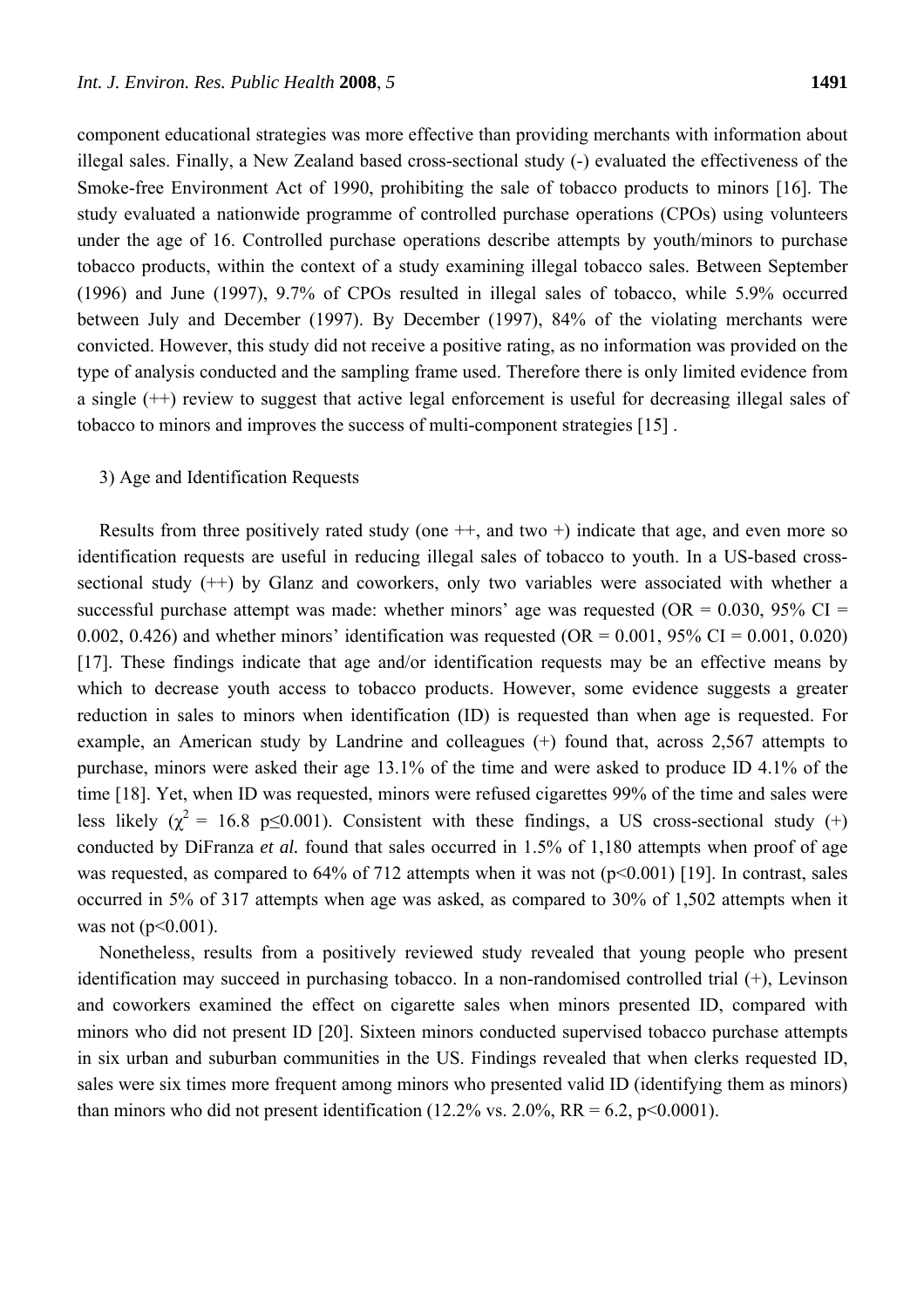#### *3.3. Does Effectiveness Depend on the Status of the Merchant?*

In their 1996 US-based cross-sectional study (+) exploring the tobacco industry-sponsored "It's the Law" compliance program, DiFranza and colleagues concluded that merchant participants and nonparticipants of the compliance program were just as likely to make illegal sales to minors ( $OR = 0.87$ , 95% CI = 0.59, 1.35, p = 0.0001) [21]. "It's the Law" was an informational campaign aimed at tobacco retailers, which included information leaflets, and stickers to be displayed on retail counters advising of the minimum age law.

However, four positively reviewed (+) studies of other non-industry sponsored interventions suggest that illegal tobacco sales are impacted by the age, gender and ethnicity of the clerk. In a US non-randomised controlled trial (+), Levinson and coworkers found that during supervised purchase attempts, clerks perceived to be younger than 30 years of age were significantly more likely to sell tobacco to youth (9.9% of clerks under 30 made sales vs. 5.5% of clerks between 30-50 and 6.9% of clerks over 50) [20].

In a cross-sectional US-based study [19] (+) by DiFranza *et al.* illegal sales were more common when the clerk was male as opposed to female  $(27\% \text{ vs. } 22\%; \text{ p} < 0.05)$ . In a cross-sectional study (+) by Landrine and colleagues findings revealed that the gender of the clerk did play a role in identification request ( $p = 0.05$ ) but not in asking minors their age ( $p = 0.07$ ) [18]. Female clerks (32.4% of the time) were slightly more likely than male clerks (26.3% of the time) to ask children their age.

Landrine and co-workers' (cross-sectional +) US-based study also found that the clerk's ethnicity was associated with age requests  $\chi^2(4) = 19.60$ , p<0.001) [18]. For example, Asian clerks requested age more often (35.5%) than other ethnic groups: African American clerks (22.7%); Middle Eastern clerks (21.7%); White clerks (17.5%); and Latinos (8.5%). Ethnicity also played a role in requesting ID  $(\chi^2(4) = 20.45, \text{ p} < 0.001)$ . White clerks asked for ID 18.5% of the time, Latinos asked 15% of the time, Asians asked 7.5% of the time, Middle Eastern clerks asked 6.6% of the time and African Americans asked 2.3% of the time.

#### *3.4. Does the Site/Setting Influence Effectiveness?*

Evidence from four positively reviewed studies (three  $+$ , one  $++$ ) shows that site/setting does influence effectiveness of access restriction measures. In a Swedish cross-sectional study (+), Sundh and co-workers compared the ability of young people to purchase tobacco before and after the implementation of the minimum age requirement of 18 years in 1997 [22]. While most of the purchase attempts continued to occur in department and grocery stores, the results of purchase attempts in various settings differed before and after the implementation of the minimum age restriction. In 1999, 66% of purchase attempts in department and grocery stores were successful, compared to 84% in 1996 (p<0.001). In 1999, 78% of purchase attempts at newsstands and in tobacco shops were successful, compared to 96% in 1996 (p<0.001). Lastly, in 1999, 63% of adolescents successfully purchased tobacco in service stations, compared to 94% in 1996 (p<0.001). Glanz and colleagues carried out a cross-sectional study  $(++)$  in the US between 1996-2003, in which they examined minors aged 14-17 years who attempted to purchase tobacco products [17]. They found that 25.5% of purchases occurred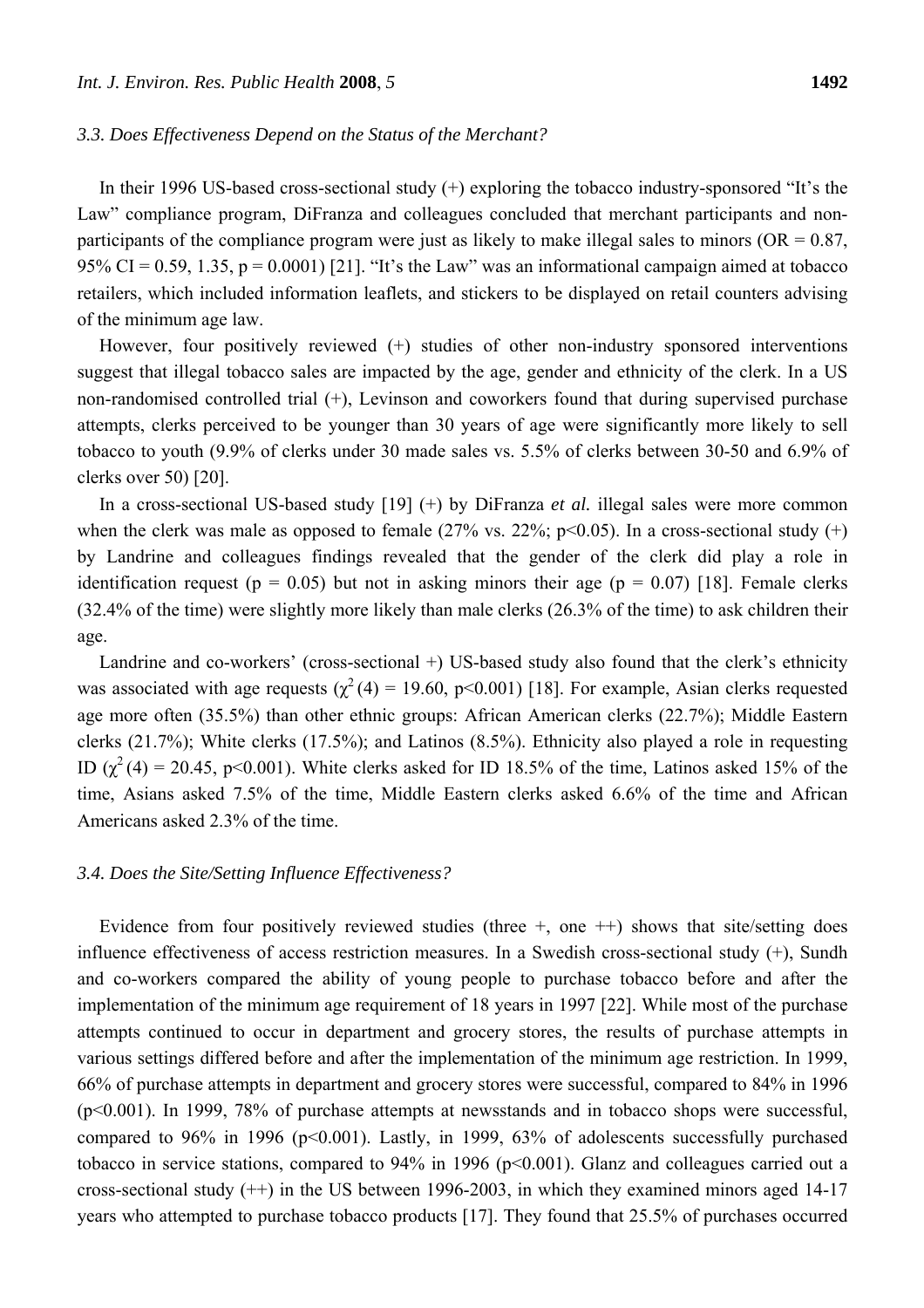in food stores, 44.7% occurred in convenience stores, 16.8% occurred in gas stations, and 13% occurred in other stores.

In particular, the presence of self-service displays and unlocked vending machines may increase young people's ability to access tobacco products. In a cross-sectional US-based study [19] (+), DiFranza and colleagues found that illegal sales were comparable for locked vending machines (19% of 47 attempts) and over-the-counter outlets (24% of 1075 attempts; p>0.05), but were more frequent for self-service displays (37% of 75 attempts,  $p = 0.01$  vs. over the counter) and unlocked vending machines (64% of 58 attempts, p<0.0001 vs. over the counter). Locked vending machines, or lockout devices, describe vending machines which require an employee to unlock a vending machine selling cigarettes, at the request of a customer. In a cross-sectional study (+), DiFranza and colleagues found that in communities without requirements for lockout devices, illegal sales were far more likely from vending machines than over-the-counter sources (OR = 3.0, 95% CI = 1.9, 4.7,  $p = 0.0001$ ) [20].

#### *3.5. Is Sustained Implementation or Enforcement Important?*

Some positively rated evidence (from three  $+$  studies) suggests that in order for access restrictions to be effective, ongoing implementation is required. For example, in a 2006 US cross-sectional study (+), Sundh and Hagquist examined associations among merchant inspections (i.e. through test purchases), merchant compliance and access to tobacco by youth between 2001 and 2003 [23]. The researchers found that 32.3% of the 3980 first-time inspections resulted in violations for selling tobacco to a minor. In contrast, 25.9% of the second-time inspections of the same retailers resulted in violations for selling tobacco to a minor  $(p<0.05)$ .

The implementation and sustained enforcement of minimum age laws among merchants may enhance tobacco-use prevention efforts for youth. In a 2006 Swedish cross-sectional study (+), Sundh and coworkers assessed three test locations in order to investigate regional differences in tobacco access and to inform authorities' efforts to enforce compliance with minimum-age restrictions [24]. In 1996, 84% ( $n = 214$ ) of test purchases in shops with a voluntary age-limit resulted in successful purchases. In contrast, in 2005, 48% ( $n = 900$ ) of test-purchases were successful ( $p < 0.001$ ). The authors concluded that opportunities to purchase cigarettes were reduced by the introduction of a minimum-age law in 1997 that was supported by both merchants and the community. Together, these findings suggest that sustainability is a key issue to the effectiveness of access restrictions in preventing illegal tobacco sales to youth.

Finally, in a US-based cross-sectional study (+), Chaloupka and Grossman examined the effectiveness of various tobacco control policies, including: increased taxes, restrictions on smoking in public spaces and worksites, and limits on the availability of tobacco for youth [25]. The authors note that limited enforcement of these broad policies impedes the reduction of youth smoking. In particular, they argue that age restrictions are not well enforced, and are ineffective unless coupled with educational programs, licensing and fines.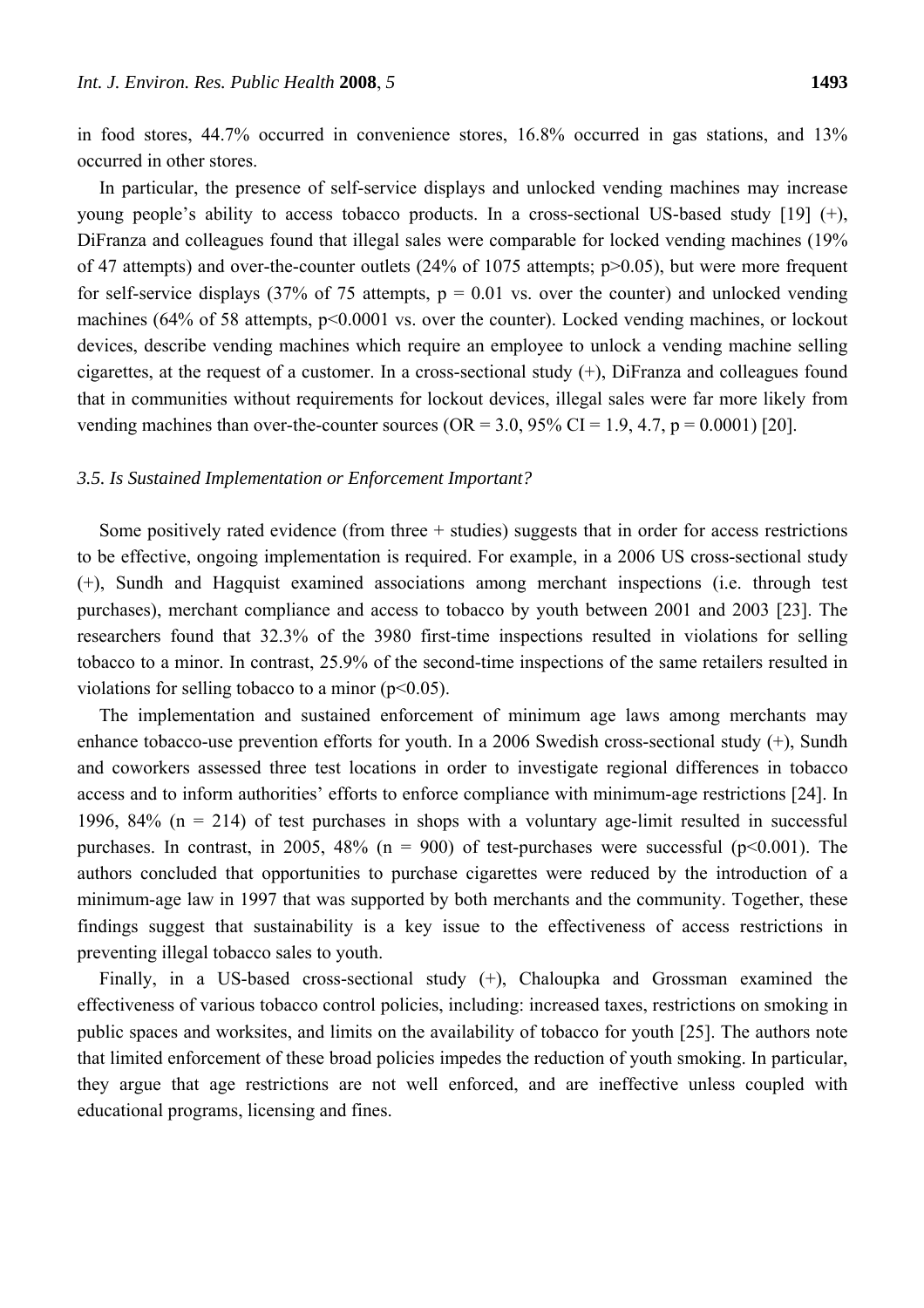#### *3.6. How Does Effectiveness Vary According to the Age, Sex or Ethnicity of Young People?*

#### 1) Age and Smoking Status

Some interventions may be more effective in reducing tobacco access and use by younger smokers, as highlighted in three positively reviewed studies (two  $+$ , one  $++$ ). In a US-based cross-sectional study (++), Glanz and colleagues found a decrease in youth tobacco purchases between 1996 (44.5%) and 2003 (6.2%); older youth were more successful in purchasing tobacco than their younger counterparts in 2003 (age 15: 0%, age 16: 4.7% and age 17: 9.2%), however this difference was not significant (p>0.05) [17]. Consistent with this finding, in an American cross-sectional study  $(+)$ , DiFranza and colleagues found that merchants were more likely to sell tobacco products to older youth; violation rates varied from 4% for youth aged 13 years, to 30 % for youth aged 16 years  $(p<0.01)$  [19]. In a US non-randomised controlled trial  $(+)$ , Levinson and coworkers (2002) found that minors who were aged 17 had significantly greater odds of purchasing cigarettes than minors ( $p<0.01$ ) [20].

Age of appearance may also influence minors' ability to access tobacco products, according to findings from two (+) positively rated studies. In Swedish trials carried out in 1999 and published in 2004, Sundh and co-workers (+) found that 72% of attempted purchases by younger looking adolescents were successful, whereas 92% of attempted purchases by older looking adolescents were successful [22]. Similarly, in a US cross-sectional study (+), Levinson and colleagues concluded that minors who appeared to be 16-17 years old were more successful in purchasing tobacco than minors who appeared to be 11-15 years old (OR = 3.4, 95% CI = 2.0, 5.8, p < 0.0001) [21].

One study also examined whether access restrictions were more effective in reducing tobacco access and use by lighter versus heavier smokers. In an Australian cross-sectional study (-), Tutt and coworkers found that after three years of 90% retail compliance, smoking rates for youth aged 12-17 years decreased from 25.9% in 1993 to 22.7% in 1996, and to 17.1% in 1999 [12]. The greatest reduction could be found among persons who smoked 1 to 5 cigarettes a day, however this finding was not statistically significant ( $\chi^2$  = 18.4, p = 0.182). Furthermore, confounders were not accounted for in this study, and therefore this study was not positively reviewed. Therefore, further research is required to examine differences in the effect of minimum age restrictions for lighter and heavier smokers.

#### 2) Sex

Three positively rates studies (one  $++$ , two+) indicate that girls and boys differ in their ability to successfully purchase tobacco products. In a US cross-sectional study (+), DiFranza and colleagues found that girls had greater purchase success rates than boys (OR = 1.49, 95% CI; 1.01, 2.19,  $p < 0.05$ ) [21]. In contrast, other research has found that boys are more successful in purchasing tobacco than girls. In a Swedish cross-sectional study (+), Sundh and co-workers examined the impact of the introduction of a minimum age law in 1997 on tobacco purchases by youth. For girls, they found that 84% of purchase attempts in 1996 and 65% of purchase attempts in 1999 were successful (p<0.001) [22]. For boys, they found that 96% of purchase attempts in 1996 and 85% of purchase attempts in 1999 were successful (p<0.001). Glanz and colleagues (++) found that tobacco purchases decreased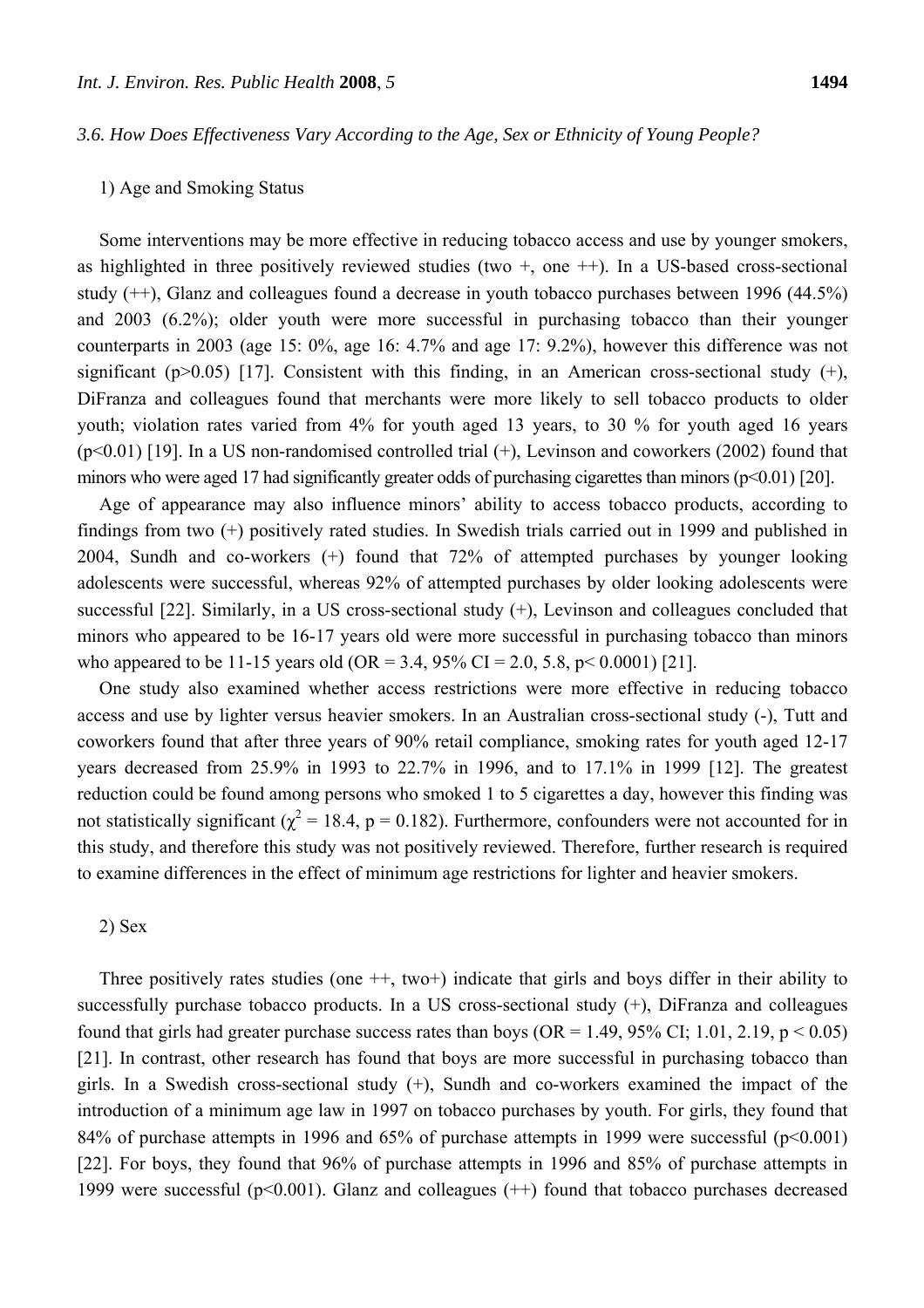from 1996 (44.5%) to 2003 (6.2%), yet more sales occurred for boys (9.3%) than girls (4.5%), although this difference was not statistically significant ( $p>0.05$ ) [17].

Further, the implementation of minimum age restrictions may impact girls and boys differently, according to findings from one (+) study. In a cross-sectional study, Sundh and colleagues analysed adolescent's access to tobacco before and after the introduction of a minimum age law in Sweden [26]. Findings revealed that the proportion of boys and girls in year 7 of school who said that they had bought tobacco during the previous month had decreased significantly from 11.5% to 7.8% and from 11.6% to 6.9%, respectively (both p<0.0001). For smokers, the proportion of girls who bought tobacco in shops decreased ( $p<0.001$ ) in all age groups (year 7: 93.8% to 74.1%; year 9: 94.3% to 84.8%; year 2 of upper secondary school: 96.4% to 90.7%). Corresponding figures for boys who smoked showed a statistically significant decrease only among year 9 students  $(92.8\%$  to  $87.6\%, p<0.05)$ .

#### 3) Ethnicity

Young people of different ethnicities may vary in their ability to purchase cigarettes, according to findings from one positively reviewed (+) study. Landrine and colleagues (+) found that African American youth (5.3%) were significantly more likely than White youth (3.1%)  $\chi^2$  (1) = 4.65, p = 0.03), but not more likely than Latino youth  $(4.4\%, \chi^2(1) = 1.72, p = 0.19)$  to be asked for ID [18]. When African American youth were asked for ID, sales were refused 100% of the time, as opposed to 79.2% of the time when ID was not requested ( $\chi^2(1) = 9.56$ , p = 0.002). However, it must be noted that these findings are specific to the American context, and likely cannot be generalized to other countries.

#### *3.7. What Are the Facilitators and Barriers to Implementation?*

Four positively rated reviews (one  $++$ , three  $+$ ) indicate that social sources limit the effectiveness of minimum age restrictions in reducing youth's ability to procure cigarettes. According to a review  $(++)$ by Lantz and colleagues, one of the major barriers to the effective implementation of youth access restrictions is the ability for youths to acquire tobacco through social sources, such as family members, friends and strangers [27]. Consistent with this assertion, two (+) reviews [9,28] by Fichtenberg and Glantz [9] and Backinger and colleagues [28] note that social sources of cigarettes act as a barrier to the effective implementation of access laws. As young people find it harder to buy cigarettes from commercial sources, they tend to shift to other available resources. In their review, Levy and Friend (+) suggest that research should consider non-retail sources of tobacco such as parents, older siblings, peers and black markets [13].

#### **4. Discussion**

#### *4.1. Limitations*

There are a number of limitations to this review. While the literature search was international in scope, the majority of the articles identified within this review referred to US specific interventions or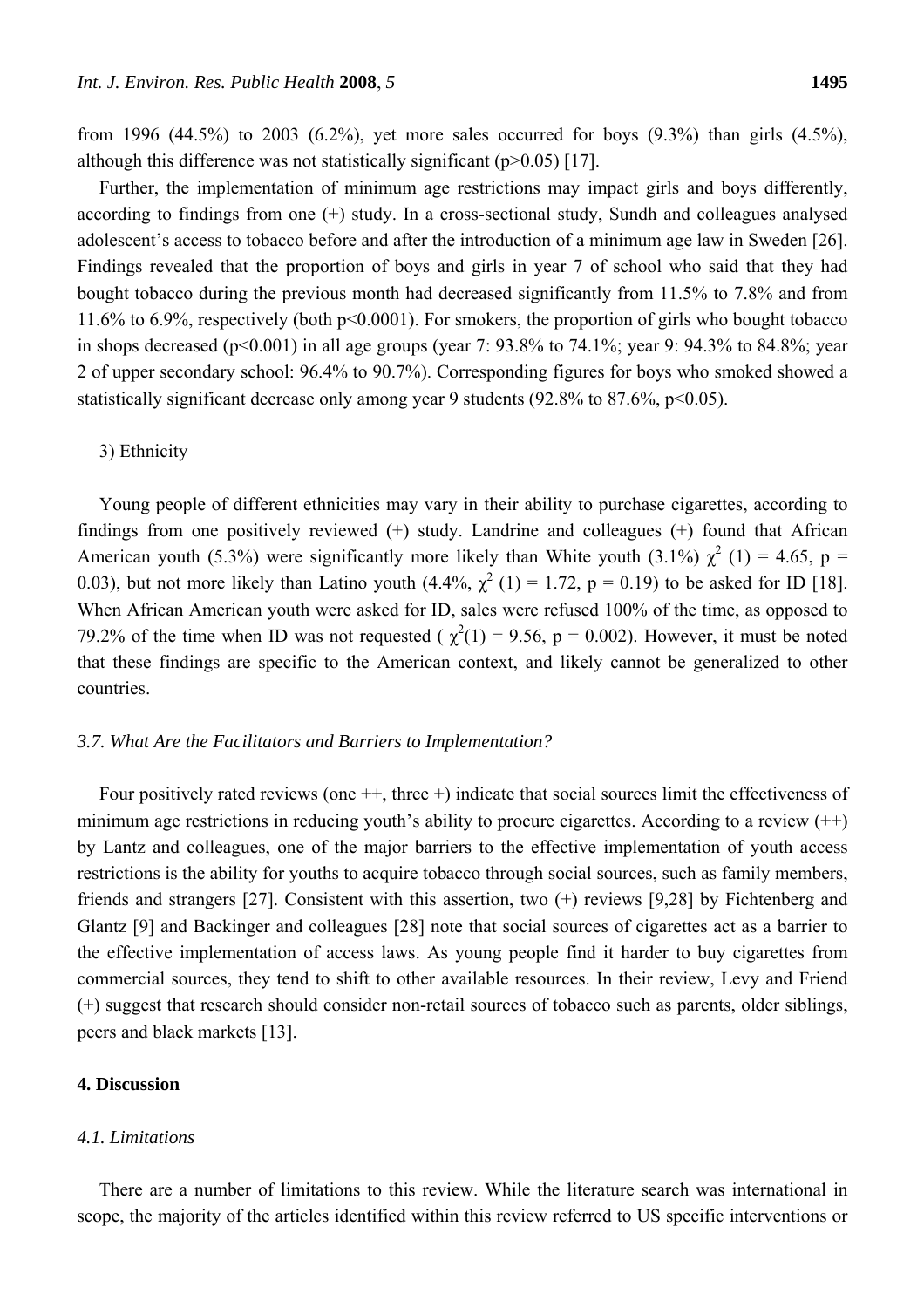laws/restrictions. Since the demographics of participants in US studies differ to the demographics of young people in other countries, it is not clear whether all findings are applicable to youth in a variety of global contexts. Yet some general lessons, such as the usefulness of comprehensive tobacco control interventions, will likely be applicable to a variety of contexts.

A second limitation of this review is that many of the studies identified used very similar study designs. Most of the studies identified by the literature search were observational in nature. Only one study [20] was experimental; the majority used a cross-sectional research design. Many of these studies relied on recall or self report data. Because the data were predominantly based on selfreports, it could be argued that adolescent's reports of purchase attempts may be subject to recall bias. However, studies have shown that in regards to their own smoking behaviour, children's and adolescent's reports are consistent over time [29,30]. Therefore, self reports may be informative, but could be enhanced with actual observations of the purchase attempt.

#### *4.2. Conclusions*

Findings from this review suggest that when access interventions are implemented in a comprehensive manner, they can decrease the illegal sale of tobacco to young people. Interventions that are multi-component in nature and with active and ongoing enforcement are the most successful. Specifically, findings revealed that combined, successive retail inspections, public prosecutions and awareness of minimum age restrictions decrease illegal sales of tobacco.

Although one review (+) [9] found no differences in smoking rates in communities with and without access restrictions, there is a body of evidence indicating that the way an intervention is implemented impacts effectiveness. A variety of factors can influence the effectiveness of access restrictions, such as whether clerks ask potential buyers to confirm age or identification, the person (e.g. sex, ethnicity of the clerk) who is delivering the intervention, and the site/setting of the intervention. For example, store clerks who are younger and male may be more likely to sell tobacco to youth. Therefore, interventions that train or educate merchants may be more effective if they are tailored according to the age and/ or gender of the merchant. The effectiveness of an intervention can also be influenced by age, sex, diversity and stage of smoking of the potential buyer, suggesting that complementary tailored youth focused intervention strategies (education, mass media campaigns, etc.) are required.

Finally, there are various factors which may impede the effectiveness of access restrictions in preventing smoking among youth. Nearly all of the studies identified by the literature search examined the effect of interventions on illegal sales (e.g. number of sales to youth, merchant compliance) rather than behaviour. One study did examine the impact of access restrictions on smoking behaviours and found no relationship between merchant compliance and smoking prevalence [9]. As a result, it is not clear what impact access restrictions are having on smoking behaviours. However, some evidence suggests that youth in the early stages of smoking may not be impacted as much by access restrictions due to alternative sources of tobacco. While age, and even more so, identification request can decrease the illegal sale of tobacco to youth, youth may also acquire cigarettes through social sources. Youth may also be able to buy cigarettes singly (although this is illegal irrespective of age) or in packs of ten which make cigarettes more affordable. Furthermore, despite the fact that illegal sales to youth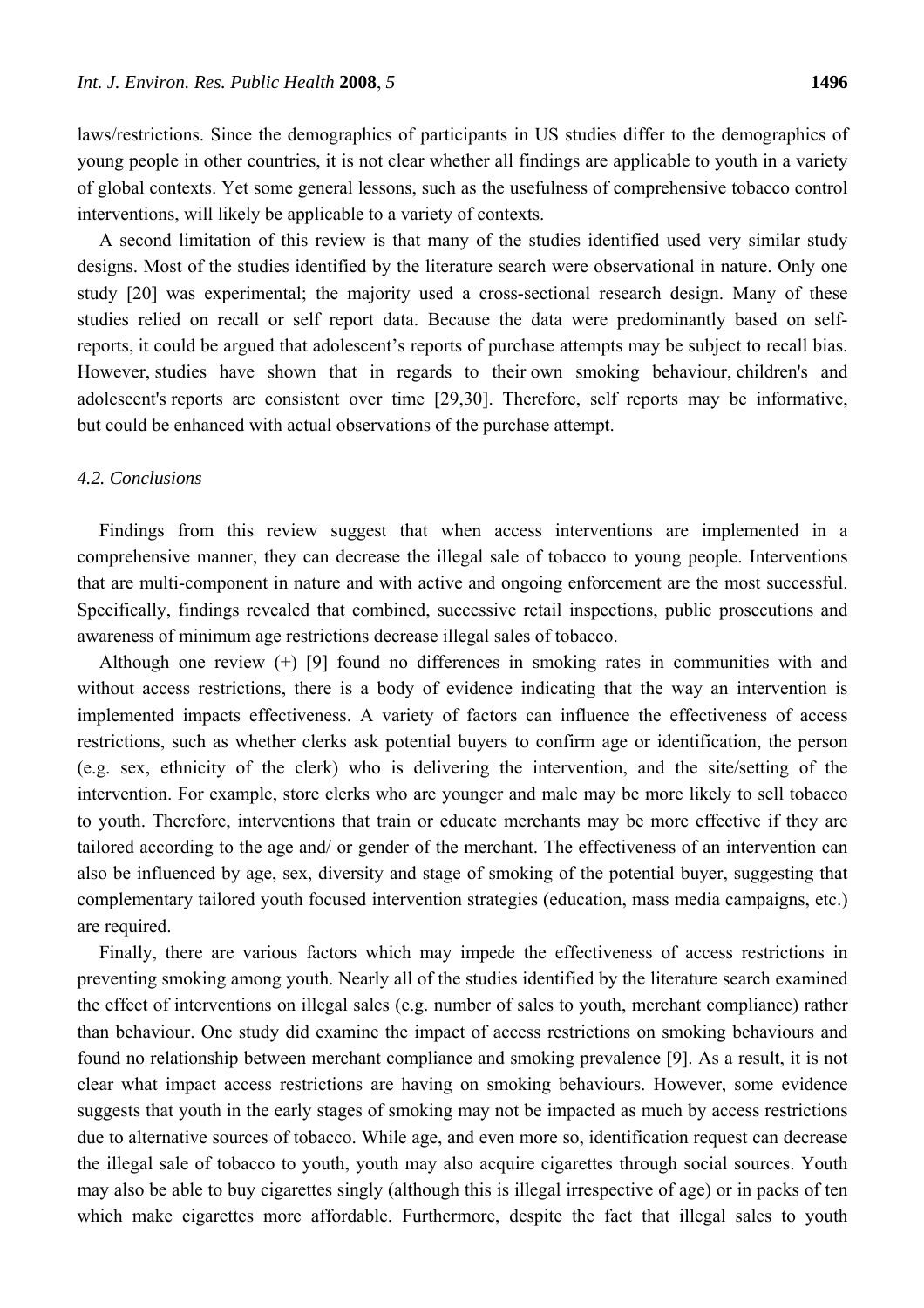continue, very few store clerks have been prosecuted by the law or given any fines [5]. Lack of enforcement is a key barrier to reducing the illegal sale of tobacco to youth. Yet, youth can also access cigarettes through the internet and vending machines and may also have access to contraband cigarettes (unlawful or illegally traded cigarettes, such as generic cigarettes). Further research is required to examine these processes, as well as the impact that access restrictions have on the smoking behaviour of young people. However, general lessons such as the usefulness of comprehensive interventions and the strict enforcement of minimum age restrictions are generally applicable in reducing the illegal sale of tobacco to youth.

#### **Acknowledgements**

This article is based on a rapid review on youth prevention of tobacco use for and funded by the National Institute for Health and Clinical Excellence (NICE) in the United Kingdom for the purposes of informing national guidance. The activities of the British Columbia Centre of Excellence for Women's Health are made possible through a financial contribution from Health Canada. However, the interpretation, analysis and views expressed are those of the authors and not necessarily those of NICE or Health Canada.

| <b>First</b> | <b>Study population</b>    | <b>Research question</b> | <b>Intervention</b> | <b>Main results</b>      | <b>Confounders</b> |
|--------------|----------------------------|--------------------------|---------------------|--------------------------|--------------------|
| author       | <b>Inclusion/exclusion</b> | <b>Power calculation</b> | Comparisons         | <b>Effect size</b>       | <b>Comments</b>    |
| Year         | criteria.                  |                          |                     |                          |                    |
|              | Number of                  | <b>Funding</b>           | Length of follow-   | CI                       |                    |
| Country      | participants               |                          | up, follow-up rate  |                          |                    |
|              | (randomised to             |                          |                     |                          |                    |
| <b>Study</b> | each group or              |                          |                     |                          |                    |
| design       | otherwise).                |                          |                     |                          |                    |
|              | Age; Sex; S/E              |                          |                     |                          |                    |
| Quality      | status; Ethnicity;         |                          |                     |                          |                    |
|              | Pregnant; Other,           |                          |                     |                          |                    |
|              | e.g. inpatient,            |                          |                     |                          |                    |
| Backinger et | Data included              | To summarize the         | Data was collected  | Findings reveal that     | Many of the        |
| al.          | smoking prevention         | evidence on              | from published      | studies on youth access  | results were not   |
|              | studies published          | adolescent and           | literature. Pubmed, | show that young people   | relevant to the    |
| 2003         | from January 1990          | young adult              | PsychInfo, ERIC     | continue to obtain       | research           |
|              | to May 2002 and            | prevention and           | and SCCI were       | cigarettes from non-     | questions and      |
| <b>USA</b>   | conducted in the           | cessation, and           | searched for        | commercial sources       | outcomes of this   |
|              | US. All identified         | provide future           | evidence related to | (friends and family) and | review. Selected   |
| Review       | smoking cessation          | directions for           | young adults and    | commercial sources       | data has been      |
| (narrative   | studies for                | research.                | adolescents.        | (convenience stores).    | used in the        |
| synthesis)   | adolescents. Young         |                          |                     |                          | review.            |
|              | adult data was             | Funder not               |                     |                          |                    |
| $^{+}$       | limited to initiation      | mentioned.               |                     |                          |                    |
|              | and cessation              |                          |                     |                          |                    |
|              | studies.                   |                          |                     |                          |                    |

**Table 2.** Access Restriction Evidence Table.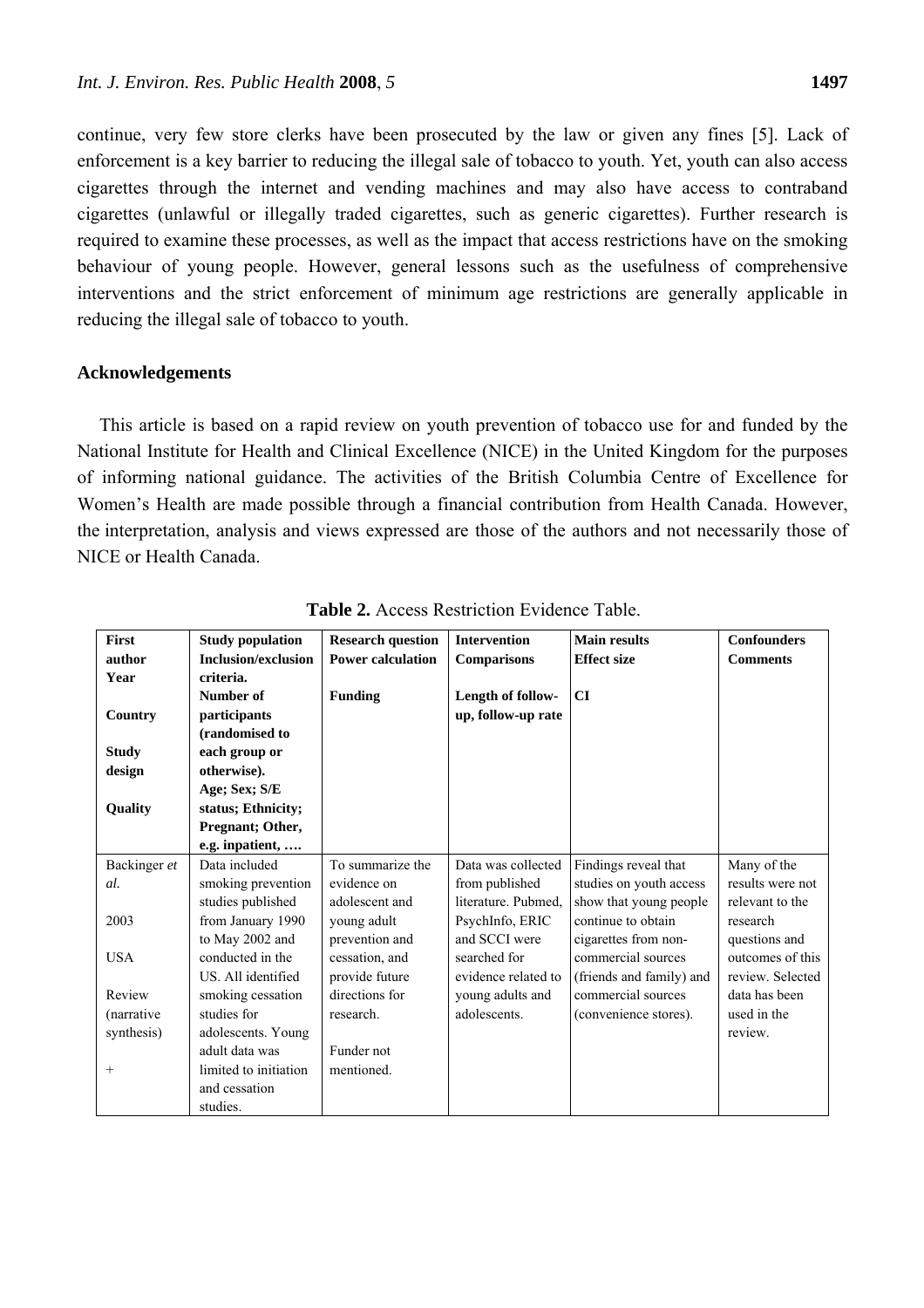| Chaloupka et al.<br>1996<br><b>USA</b><br>Cross-sectional<br>$^{+}$                   | $N=$ nationally<br>representative<br>students in grade<br>8, 10 and 12.                                                                                                                                             | Examines the<br>effectiveness of<br>several tobacco<br>control policies in<br>discouraging<br>cigarette smoking<br>among youth.<br>Policies include<br>limits on the<br>availability of<br>tobacco products to<br>youth.<br>Funded by the<br>Centres for Disease<br>Control and the<br>Robert Wood<br>Johnson<br>Foundation. | Data was collected<br>from the 1992-<br>1994 Monitoring<br>the Future<br>campaign surveys<br>of grade 8, 10, 12<br>students. Limits on<br>the availability of<br>tobacco products to<br>youth were<br>measured by<br>several variables<br>including: state,<br>minimum legal<br>purchase, age, etc. | Limits on youth access<br>to tobacco products<br>appear to have little<br>impact on youth<br>cigarette smoking,<br>likely due to weak<br>enforcement of the<br>laws.                                                                                                                                                                                                                                                                                                                                                                                                                        | A well<br>conducted study<br>that<br>disaggregated<br>results based on<br>gender and race.<br>More<br>information on<br>confounders and<br>missing data<br>would have been<br>useful.           |
|---------------------------------------------------------------------------------------|---------------------------------------------------------------------------------------------------------------------------------------------------------------------------------------------------------------------|------------------------------------------------------------------------------------------------------------------------------------------------------------------------------------------------------------------------------------------------------------------------------------------------------------------------------|-----------------------------------------------------------------------------------------------------------------------------------------------------------------------------------------------------------------------------------------------------------------------------------------------------|---------------------------------------------------------------------------------------------------------------------------------------------------------------------------------------------------------------------------------------------------------------------------------------------------------------------------------------------------------------------------------------------------------------------------------------------------------------------------------------------------------------------------------------------------------------------------------------------|-------------------------------------------------------------------------------------------------------------------------------------------------------------------------------------------------|
| Chaloupka et al.<br>1999<br><b>USA</b><br>Cross-sectional<br>$^{+}$<br>Difranza et al | $N = 198, 359$<br>nationally<br>representative<br>students in grade<br>8, 10 and 12.<br>Authors do not<br>provide ethnic<br>breakdown, but<br>state that sample<br>was "nationally<br>representative"<br>$N = 2013$ | Examine<br>differences in<br>youth<br>responsiveness to<br>changes in price or<br>tobacco control<br>policies.<br>Funded by the<br>Centres for Disease<br>Control and the<br>Robert Wood<br>Johnson<br>Foundation.<br>Evaluate                                                                                               | Data was collected<br>from the 1992-<br>1994 Monitoring<br>the Future<br>campaign surveys<br>of grade 8, 10, 12<br>students. Indexes<br>examined gender,<br>SES, race, cigarette<br>consumption, etc.<br>Stratified cluster                                                                         | Found significant<br>differences in youth's<br>responsiveness to<br>tobacco control<br>initiatives by race.<br>Smoking rates among<br>white youth are<br>significantly<br>influenced by anti-<br>tobacco activities and<br>clean indoor air<br>restrictions (p<0.05,<br>p<0.10, respectively),<br>whereas smoking rates<br>among black youth are<br>not. Smoking rates<br>among black youth are<br>significantly<br>influenced by smoker<br>protection laws and<br>restrictions on youth<br>$access (ps<0.10)$ ,<br>whereas smoking rates<br>among whites are not.<br>Crude violation rates | A well<br>conducted study<br>that<br>disaggregated<br>results based on<br>gender and race.<br>More<br>information on<br>confounders and<br>missing data<br>would have been<br>useful.<br>A well |
| 2001<br><b>USA</b><br>Cross-<br>sectional<br>$^{+}$                                   | purchase<br>attempts<br>N=959 (1996)<br>N=1054 (1997)                                                                                                                                                               | merchant<br>compliance with<br>laws prohibiting<br>the sale of<br>tobacco to<br>minors.<br>Funded by the<br>Massachusetts<br>Tobacco Control<br>Program.                                                                                                                                                                     | sampling was used<br>to select outlets<br>from which youth<br>aged 13-17 years<br>attempted to<br>purchase tobacco.                                                                                                                                                                                 | were 35% in 1996 and<br>17% for 1997<br>$(p<0.001)$ .<br>Male clerks made<br>more sales than<br>female clerks (27%<br>vs. 22%; p<0.05).<br>Illegal sales were<br>comparable for locked<br>vending machines<br>(19% of 47 attempts)<br>and over the counter                                                                                                                                                                                                                                                                                                                                  | conducted<br>study that<br>discussed<br>eligibility,<br>sampling<br>method and<br>reliability of<br>results.<br>However, the<br>study did not<br>discuss<br>reliability and<br>validity of      |

**Table 2.** Cont.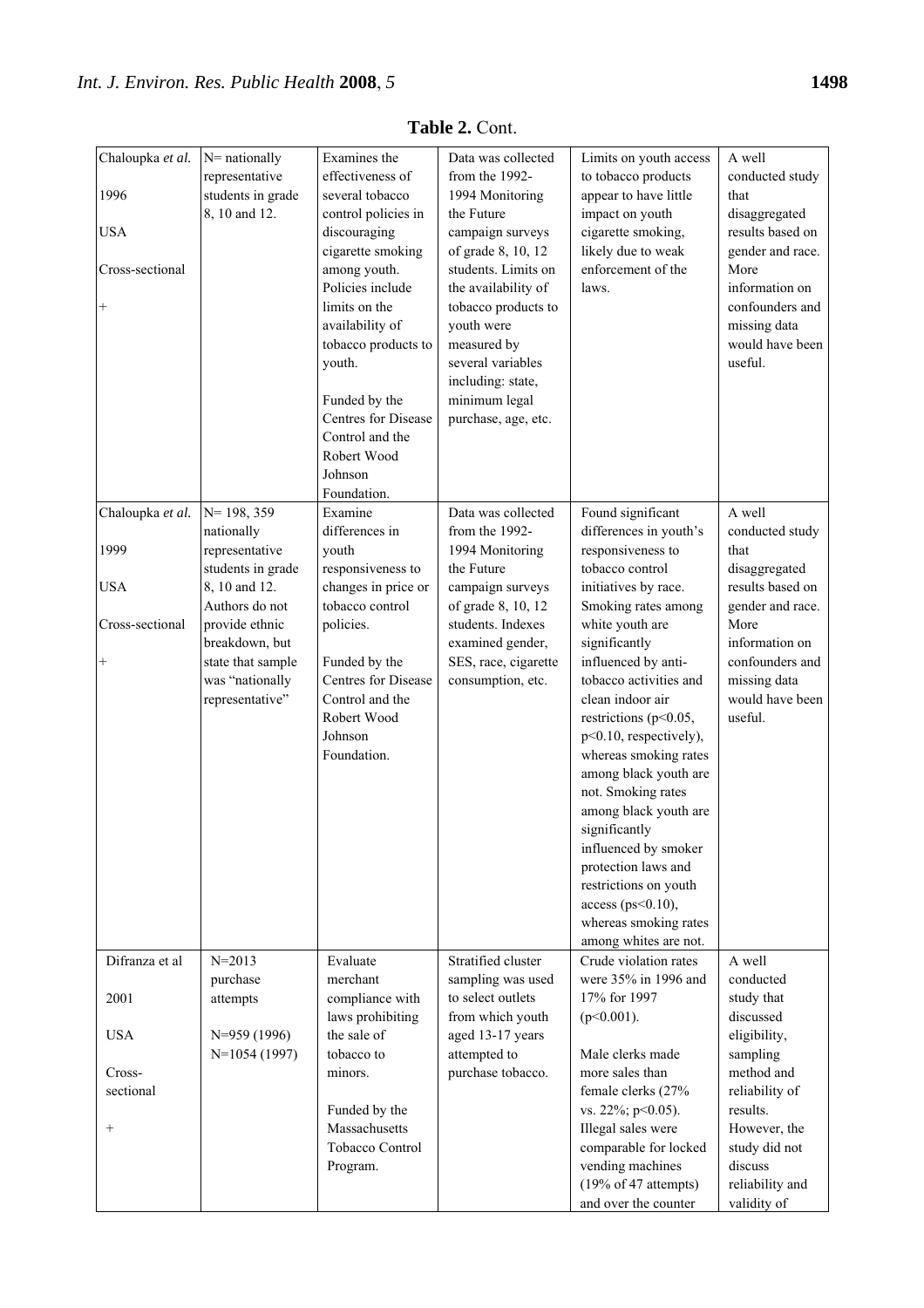**Table 2.** Cont.

|                                                                           |                                                                                                                                                                                                                                                                                                                                                                                                                                                                                                                   |                                                                                                                                                                                                                                                                                                                      |                                                                                                                                                                                                                                                                                | outlets (24% of 1075<br>attempts; $p>0.05$ ), but<br>were more frequent in<br>self service displays<br>(37% of 75 attempts,<br>$p=0.01$ ) vs. over the<br>counter) and unlocked<br>vending machines<br>(64% of 58 attempts<br>$p<0.001$ vs. over the<br>counter).<br>Sales occurred in 1.5%<br>of the 1180 attempts<br>when proof of age was<br>requested, as compared<br>with 64% of the 712<br>attempts when it was not<br>$(p<0.001)$ . Sales<br>occurred in 5% of 317<br>attempts when age was<br>asked and in 30% of<br>1502 when it was not                                                                                                                                                                                                                                                                                                  | measurement<br>methods and<br>exposure, and<br>did not discuss<br>confounders.                                                                                                 |
|---------------------------------------------------------------------------|-------------------------------------------------------------------------------------------------------------------------------------------------------------------------------------------------------------------------------------------------------------------------------------------------------------------------------------------------------------------------------------------------------------------------------------------------------------------------------------------------------------------|----------------------------------------------------------------------------------------------------------------------------------------------------------------------------------------------------------------------------------------------------------------------------------------------------------------------|--------------------------------------------------------------------------------------------------------------------------------------------------------------------------------------------------------------------------------------------------------------------------------|----------------------------------------------------------------------------------------------------------------------------------------------------------------------------------------------------------------------------------------------------------------------------------------------------------------------------------------------------------------------------------------------------------------------------------------------------------------------------------------------------------------------------------------------------------------------------------------------------------------------------------------------------------------------------------------------------------------------------------------------------------------------------------------------------------------------------------------------------|--------------------------------------------------------------------------------------------------------------------------------------------------------------------------------|
| DiFranza et<br>al.<br>1996<br><b>USA</b><br>Cross-<br>sectional<br>$^{+}$ | N=480 cigarette<br>purchase<br>attempts.<br>All of the<br>tobacco<br>merchants were<br>located in 8<br>suburban and<br>small urban<br>communities.<br>The over the<br>counter vendors<br>included<br>convenience<br>stores,<br>pharmacies,<br>liquor stores, and<br>gasoline stations.<br>All of the<br>vending<br>machines were<br>located in<br>restaurants.<br>One boy and one<br>girl aged 12, 13,<br>14, 15, 16, & 17<br>were recruited<br>through<br>acquaintances to<br>attempt to<br>purchase<br>tobacco. | Evaluate the<br>influence of age,<br>gender, vending<br>machine lockout<br>devices and<br>tobacco industry<br>sponsored<br>programmes ("It's<br>the Law"<br>programmes) on<br>underage youths'<br>ability to purchase<br>tobacco.<br>Funded by a grant<br>from the<br>Massachusetts<br>Tobacco Control<br>Programme. | 12 young people<br>made 480 attempts<br>to purchase<br>tobacco in<br>Massachusetts<br>from over the<br>counter and<br>vending machines<br>with and without<br>remote control<br>lockout devices.<br>Half the vendors<br>were participating<br>in "It's the Law"<br>programmes. | $(p<0.001)$ .<br>Youth were successful<br>in 33% of their<br>purchase attempts. Of<br>the six opportunities to<br>sell, 28% of the vendors<br>never sold, 23% sold<br>once, 16% sold twice,<br>9% sold three times,<br>13% sold four times,<br>6% sold five times, and<br>6% sold at every<br>opportunity.<br>Apparent age was a<br>significant predictor of<br>purchase success.<br>Youth who appeared to<br>be 16-17 years old were<br>much more successful<br>than youth who<br>appeared to be 11-15<br>$(OR=3.4, 95\% CI=2.0,$<br>5.8, p=0.0001). Girls<br>had a greater purchase<br>success rate (OR= $1.49$ ,<br>95% CI=1.01, 2.19,<br>$p<0.05$ ). This persisted<br>as a trend when<br>apparent age was<br>controlled in regression<br>analysis (OR=1.59,<br>95% CI=0.94, 2.7,<br>$p=0.08$ ). Boys (29%)<br>and girls (28%) were<br>equally | A well conducted<br>study that took<br>many steps to<br>reduce bias.<br>However,<br>confounders were<br>not accounted for<br>and eligibility<br>criteria were not<br>outlined. |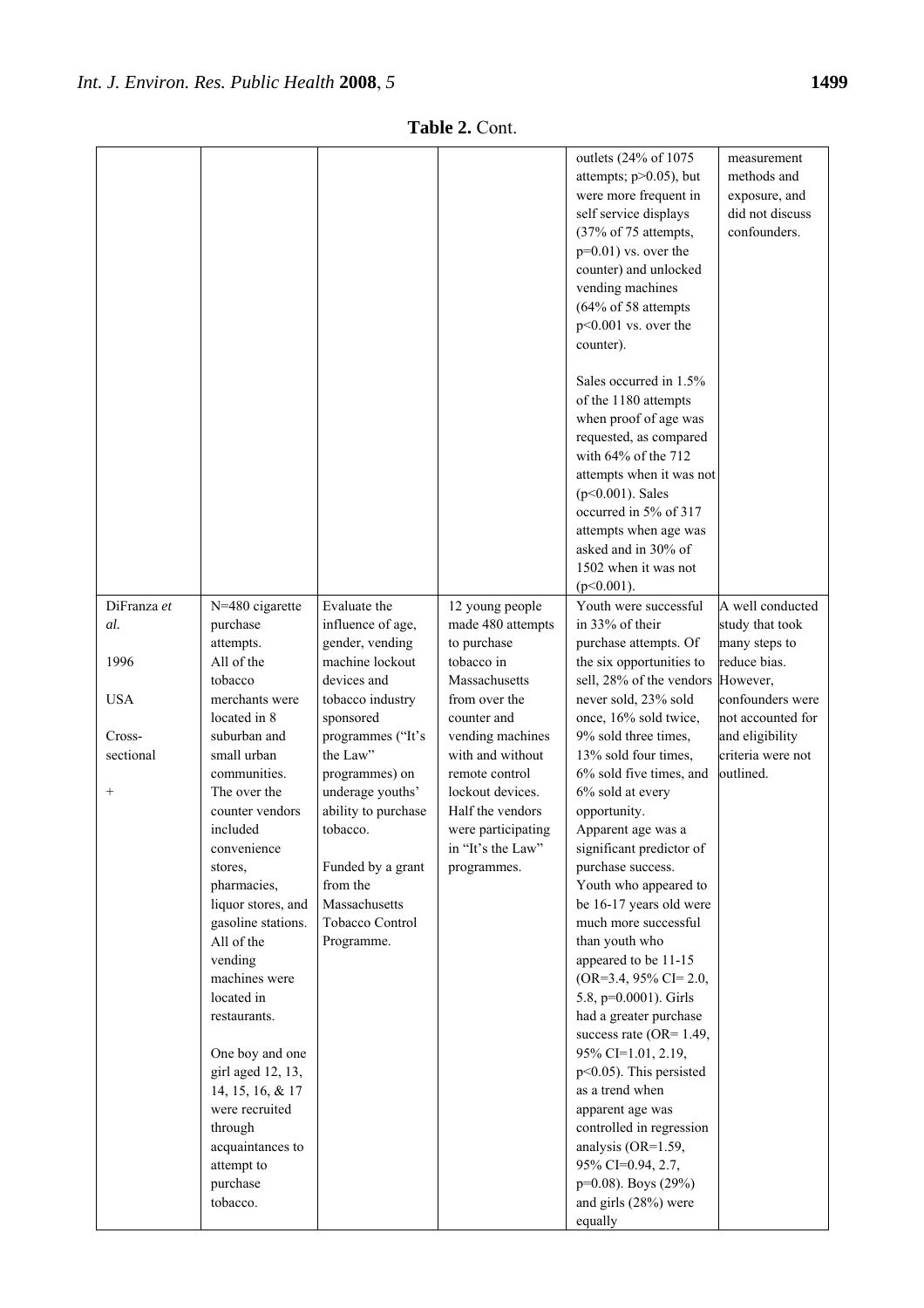**Table 2.** Cont.

|                 |               |                    |                             | likely to be asked for<br>proof of age even          |                                   |
|-----------------|---------------|--------------------|-----------------------------|------------------------------------------------------|-----------------------------------|
|                 |               |                    |                             | though girls appeared                                |                                   |
|                 |               |                    |                             | older.                                               |                                   |
|                 |               |                    |                             | Youth were much                                      |                                   |
|                 |               |                    |                             | more successful                                      |                                   |
|                 |               |                    |                             | purchasing from                                      |                                   |
|                 |               |                    |                             | vending machines than                                |                                   |
|                 |               |                    |                             | from over the counter                                |                                   |
|                 |               |                    |                             | sources (OR= $3.0, 95\%$                             |                                   |
|                 |               |                    |                             | $CI=1.9, 4.7,$<br>$p=0.0001$ ). In                   |                                   |
|                 |               |                    |                             | communities with no                                  |                                   |
|                 |               |                    |                             | requirements for                                     |                                   |
|                 |               |                    |                             | lockout devices, illegal                             |                                   |
|                 |               |                    |                             | sales were far more                                  |                                   |
|                 |               |                    |                             | likely from vending                                  |                                   |
|                 |               |                    |                             | machines than from                                   |                                   |
|                 |               |                    |                             | over the counter                                     |                                   |
|                 |               |                    |                             | sources (OR=5.9, 95%                                 |                                   |
|                 |               |                    |                             | $CI=3.3, 10.3,$                                      |                                   |
|                 |               |                    |                             | $p=0.001$ ). 'It's the<br>Law' programmes            |                                   |
|                 |               |                    |                             | were not associated                                  |                                   |
|                 |               |                    |                             | with a significant                                   |                                   |
|                 |               |                    |                             | reduction in illegal                                 |                                   |
|                 |               |                    |                             | sales when vending                                   |                                   |
|                 |               |                    |                             | machine and over the                                 |                                   |
|                 |               |                    |                             | counter sources were                                 |                                   |
|                 |               |                    |                             | considered together                                  |                                   |
|                 |               |                    |                             | $(OR = 0.87, 95\%$                                   |                                   |
|                 |               |                    |                             | $CI=0.57, 1.35, p=0.5)$                              |                                   |
|                 |               |                    |                             | or when they were<br>considered separately.          |                                   |
| Difranza et al. | N=156 tobacco | Examine the        | 5 underage youth,           | Only 4.5% of 156                                     | There was a                       |
|                 | merchants in  | efficacy of the    | both male and               | merchants were                                       | lack of                           |
| 1992            | Massachusetts | Tobacco Institutes | female made                 | participating in "It's                               | information on                    |
|                 |               | "It's the Law"     | "sham" purchase             | the Law" program.                                    | sampling                          |
| <b>USA</b>      |               | program.           | attempts from               | 86% of merchants who                                 | method,                           |
|                 |               |                    | merchants                   | were participating in                                | eligibility                       |
| Cross-          |               | Funder not         | participating in            | the program were                                     | criteria, and the                 |
| sectional       |               | mentioned.         | "It's the Law"<br>campaign. | willing to illegally sell<br>cigarettes to children, | type of analysis<br>conducted. No |
|                 |               |                    |                             | compared with 88%                                    | p-values were                     |
|                 |               |                    |                             | who were not                                         | provided.                         |
|                 |               |                    |                             | participating.                                       |                                   |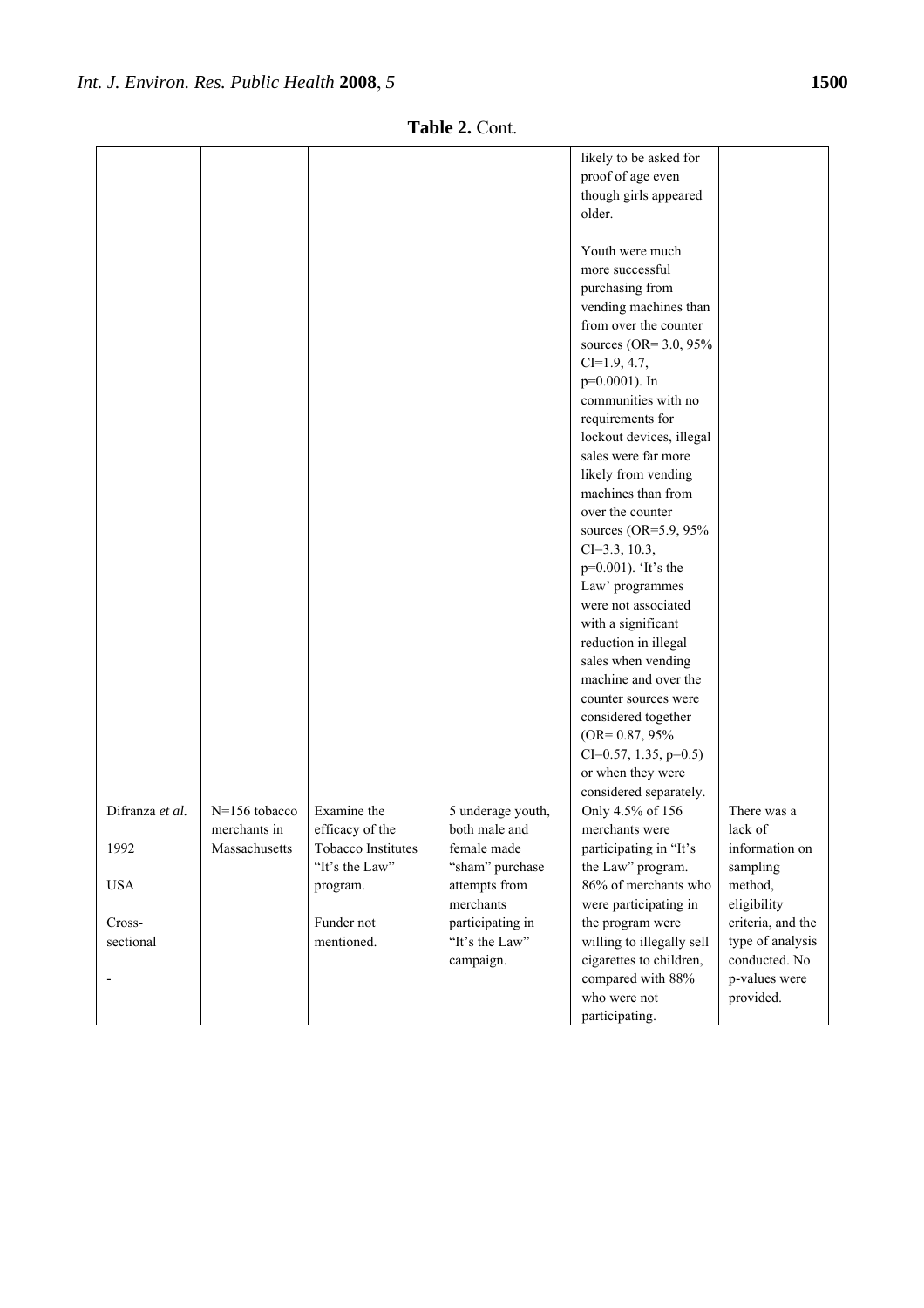| Fichtenberg et | $N=9$ studies        | To determine the      | Conducted a         | There was no               | A well         |
|----------------|----------------------|-----------------------|---------------------|----------------------------|----------------|
| al.            |                      | effectiveness of laws | systematic review   | statistically significant  | conducted      |
|                | Inclusion            | restricting youth     | of studies that     | relationship between       | review.        |
| 2002           | criteria-            |                       |                     |                            | However it is  |
|                |                      | access to cigarettes  | reported changes    | merchant compliance        |                |
|                | studies must         | on prevalence of      | in smoking          | and 30-day ( $r=0.116$ ,   | not a Cochrane |
| <b>USA</b>     | include              | smoking among         | associated with the | $p=0.486$ ) or regular     | (which         |
|                | compliance           | teens.                | presence of         | $(r=0.017, p=0.926)$       | represents the |
| Systematic     | and prevalence       |                       | restrictions on the | teen smoking               | benchmark for  |
| review         | data                 | Funded by the         | ability of teens to | prevalence.                | evidence-based |
|                |                      | National Cancer       | purchase            |                            | medicine and   |
| $^{+}$         | <b>Interventions</b> | Institute.            | cigarettes.         | There was no evidence      | reviews are    |
|                | ranged in            |                       |                     | that an increase in        | conducted to   |
|                | intensity from       |                       | Calculated the      | compliance with youth      | extremely high |
|                | simple               |                       | correlation         | access restrictions was    | standards).    |
|                | enforcement of       |                       | between merchant    | associated with a          |                |
|                | laws to              |                       | compliance levels   | decrease in 30-day         |                |
|                | merchant and         |                       | with youth access   | $(r=0.294, p=0.237)$ or    |                |
|                | community            |                       | laws and            | regular ( $r=0.274$ ,      |                |
|                | education, to        |                       | prevalence (30 day  | $p=0.287$ ) prevalence.    |                |
|                | education            |                       | and regular)        | Although none of           |                |
|                | combined with        |                       | prevalence of       | these correlations are     |                |
|                | active               |                       | youth smoking,      | statistically significant, |                |
|                | enforcement          |                       | and between         | their signs suggest a      |                |
|                | via compliance       |                       | changes in          | positive association       |                |
|                | testing,             |                       | compliance and      | between increased          |                |
|                | warnings, fines      |                       | prevalence          | compliance and             |                |
|                | and suspension       |                       | associated with     | increased smoking          |                |
|                | of tobacco           |                       | youth access        | prevalence.                |                |
|                | selling              |                       | interventions.      |                            |                |
|                | licences.            |                       |                     | There was no               |                |
|                |                      |                       | Conducted a         | significant difference     |                |
|                |                      |                       | random effects      | in youth smoking in        |                |
|                |                      |                       | meta-analysis to    | communities with           |                |
|                |                      |                       | determine the       | youth access               |                |
|                |                      |                       | change in youth     | interventions              |                |
|                |                      |                       | prevalence          | compared with              |                |
|                |                      |                       | associated with     | control communities:       |                |
|                |                      |                       | youth access        | the pooled estimate        |                |
|                |                      |                       | interventions from  | of the mean                |                |
|                |                      |                       | studies that        | difference in 30-day       |                |
|                |                      |                       | included control    | prevalence in the          |                |
|                |                      |                       | communities.        | intervention group         |                |
|                |                      |                       |                     | was -1.5% (95% CI -        |                |
|                |                      |                       |                     | $6.0\%, +2.9\%)$           |                |
|                |                      |                       |                     |                            |                |

**Table 2.** Cont.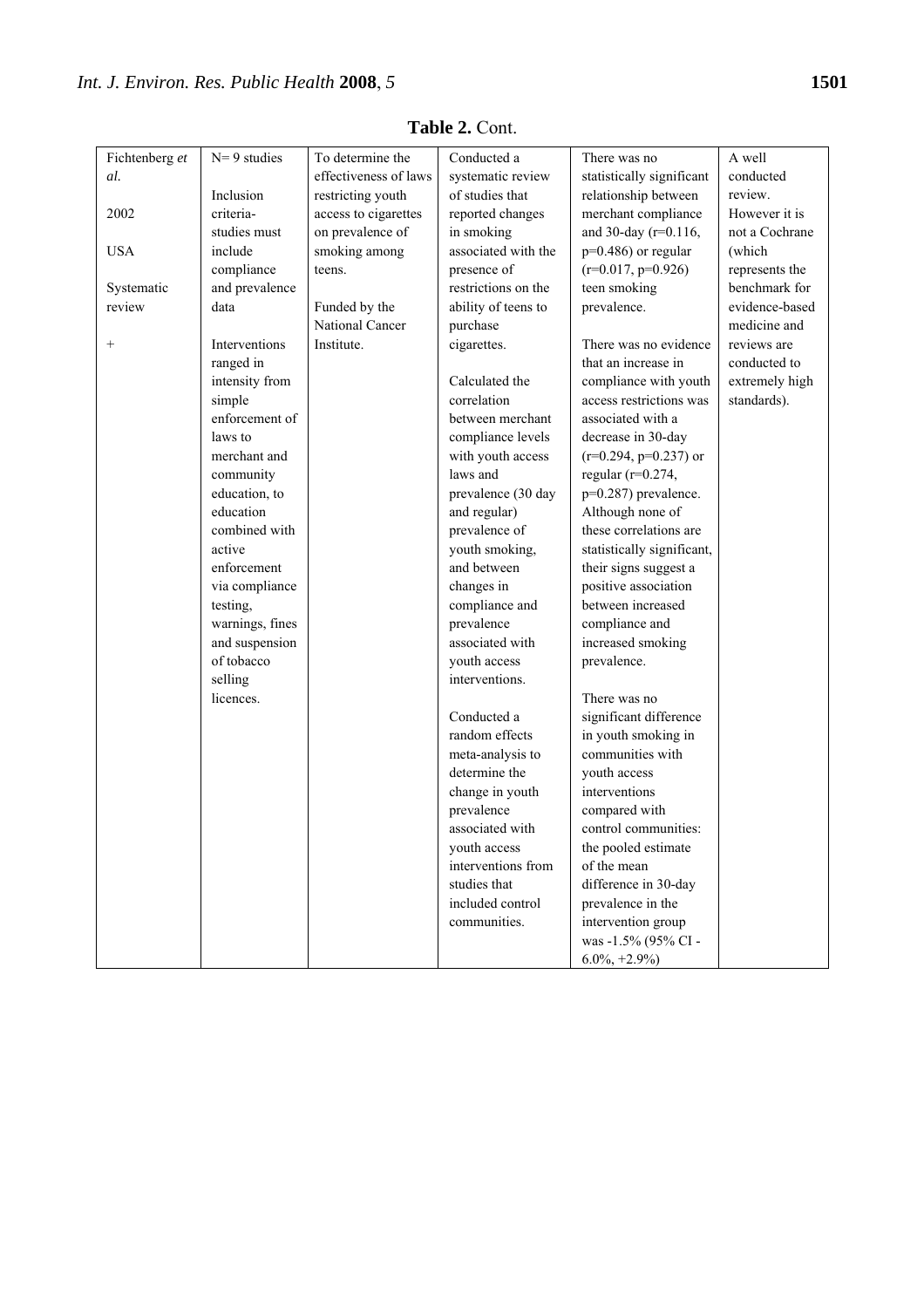| N=across eight<br>Annual random<br>A very well<br>findings of annual<br>unannounced<br>in the percent of<br>conducted<br>years the<br>number of<br>Synar inspections to<br>2007<br>inspections were<br>successful purchases<br>study that<br>assess compliance<br>made over the period<br>conducted by<br>accounted for<br>stores<br>minors over an 8<br>with federal and<br>from 1996 to 2003<br>confounders,<br><b>USA</b><br>surveyed<br>ranged from:<br>state legislation to<br>year period (1996-<br>$(44.5\%$ vs. 6.2%).<br>had a high<br>448 in 1998 to<br>Cross-sectional<br>limit minors' access<br>2003). Stores were<br>Based on multivariate<br>participation<br>209 in 2003<br>to tobacco products<br>randomly selected<br>analysis, only 2<br>rate, and dealt<br>from a list of stores<br>with missing<br>in Hawaii. Study<br>variables were<br>$^{++}$<br>associated with<br>data.<br>also reports on<br>that sell tobacco<br>factors associated<br>products in Hawaii.<br>whether a successful<br>with selling tobacco<br>purchase attempt was<br>to minors for the<br>made in 2003: whether<br>most recent year of<br>the minors' age ( $OR =$<br>inspections.<br>0.030, 95% CI = 0.002,<br>0.426) or identification<br>Funded by Hawaii's<br>$(OR = 0.001, 95\% CI =$<br>Department of<br>$0.001, 0.020$ ) was<br>Health's Alcohol<br>requested.<br>and Drug Abuse<br>Division, Federal<br><b>Substance Abuse</b><br>Prevention and<br><b>Treatment Block</b><br>Grant and the<br>Hawaii Tobacco<br>Control Settlement<br>Fund.<br>N= not clear<br>To provide a<br>Medline literature<br>A well conducted<br>Lantz et al.<br>Youth smoking<br>comprehensive<br>prevention control<br>how many<br>searches, books,<br>review, however,<br>articles were<br>review of<br>efforts have had<br>studies were<br>2000<br>reports, electronic<br>list servers, and<br>reviewed<br>interventions and<br>mixed results.<br>limited to the US.<br>interviews with<br><b>USA</b><br>(However there<br>policies aimed at<br>However, this review<br>Furthermore, it is<br>are 142<br>reducing youth<br>tobacco control<br>suggests a number of<br>not a Cochrane<br>cigarette smoking<br>Review<br>references in<br>prevention strategies<br>review which is<br>advocates.<br>the reference<br>in the US, including<br>that are promising,<br>(narrative<br>the benchmark<br>especially if<br>for evidence-<br>synthesis)<br>list).<br>strategies that have<br>Intervention and<br>conducted in a<br>undergone<br>policy approaches<br>based medicine<br>evaluation and<br>were categorised<br>coordinated way to<br>and reviews.<br>$^{+}$<br>emerging<br>into seven<br>take advantage of<br>innovations that<br>potential synergies<br>categories (school<br>based, community<br>across interventions.<br>have not yet been<br>accessed for<br>interventions, mass<br>Several types of<br>efficiency.<br>media/public<br>strategies warrant<br>education,<br>additional attention<br>advertising<br>and evaluation<br>Funded from Mr.<br>restrictions, youth<br>including aggressive<br>Ted Klein,<br>media campaigns.<br>president of Ted<br>access restrictions,<br>Klein and Co., a<br>taxes and direct<br>New York City<br>restrictions on<br>public relations<br>smoking. |              |                    |                      |  |
|----------------------------------------------------------------------------------------------------------------------------------------------------------------------------------------------------------------------------------------------------------------------------------------------------------------------------------------------------------------------------------------------------------------------------------------------------------------------------------------------------------------------------------------------------------------------------------------------------------------------------------------------------------------------------------------------------------------------------------------------------------------------------------------------------------------------------------------------------------------------------------------------------------------------------------------------------------------------------------------------------------------------------------------------------------------------------------------------------------------------------------------------------------------------------------------------------------------------------------------------------------------------------------------------------------------------------------------------------------------------------------------------------------------------------------------------------------------------------------------------------------------------------------------------------------------------------------------------------------------------------------------------------------------------------------------------------------------------------------------------------------------------------------------------------------------------------------------------------------------------------------------------------------------------------------------------------------------------------------------------------------------------------------------------------------------------------------------------------------------------------------------------------------------------------------------------------------------------------------------------------------------------------------------------------------------------------------------------------------------------------------------------------------------------------------------------------------------------------------------------------------------------------------------------------------------------------------------------------------------------------------------------------------------------------------------------------------------------------------------------------------------------------------------------------------------------------------------------------------------------------------------------------------------------------------------------------------------------------------------------------------------------------------------------------------------------------------------------------------------------------------------------------------------------------------------------------------------------------------------------------------------------------------------|--------------|--------------------|----------------------|--|
|                                                                                                                                                                                                                                                                                                                                                                                                                                                                                                                                                                                                                                                                                                                                                                                                                                                                                                                                                                                                                                                                                                                                                                                                                                                                                                                                                                                                                                                                                                                                                                                                                                                                                                                                                                                                                                                                                                                                                                                                                                                                                                                                                                                                                                                                                                                                                                                                                                                                                                                                                                                                                                                                                                                                                                                                                                                                                                                                                                                                                                                                                                                                                                                                                                                                                        | Glanz et al. | Study examines the | There was a decrease |  |
|                                                                                                                                                                                                                                                                                                                                                                                                                                                                                                                                                                                                                                                                                                                                                                                                                                                                                                                                                                                                                                                                                                                                                                                                                                                                                                                                                                                                                                                                                                                                                                                                                                                                                                                                                                                                                                                                                                                                                                                                                                                                                                                                                                                                                                                                                                                                                                                                                                                                                                                                                                                                                                                                                                                                                                                                                                                                                                                                                                                                                                                                                                                                                                                                                                                                                        |              |                    |                      |  |
|                                                                                                                                                                                                                                                                                                                                                                                                                                                                                                                                                                                                                                                                                                                                                                                                                                                                                                                                                                                                                                                                                                                                                                                                                                                                                                                                                                                                                                                                                                                                                                                                                                                                                                                                                                                                                                                                                                                                                                                                                                                                                                                                                                                                                                                                                                                                                                                                                                                                                                                                                                                                                                                                                                                                                                                                                                                                                                                                                                                                                                                                                                                                                                                                                                                                                        |              |                    |                      |  |
|                                                                                                                                                                                                                                                                                                                                                                                                                                                                                                                                                                                                                                                                                                                                                                                                                                                                                                                                                                                                                                                                                                                                                                                                                                                                                                                                                                                                                                                                                                                                                                                                                                                                                                                                                                                                                                                                                                                                                                                                                                                                                                                                                                                                                                                                                                                                                                                                                                                                                                                                                                                                                                                                                                                                                                                                                                                                                                                                                                                                                                                                                                                                                                                                                                                                                        |              |                    |                      |  |
|                                                                                                                                                                                                                                                                                                                                                                                                                                                                                                                                                                                                                                                                                                                                                                                                                                                                                                                                                                                                                                                                                                                                                                                                                                                                                                                                                                                                                                                                                                                                                                                                                                                                                                                                                                                                                                                                                                                                                                                                                                                                                                                                                                                                                                                                                                                                                                                                                                                                                                                                                                                                                                                                                                                                                                                                                                                                                                                                                                                                                                                                                                                                                                                                                                                                                        |              |                    |                      |  |
|                                                                                                                                                                                                                                                                                                                                                                                                                                                                                                                                                                                                                                                                                                                                                                                                                                                                                                                                                                                                                                                                                                                                                                                                                                                                                                                                                                                                                                                                                                                                                                                                                                                                                                                                                                                                                                                                                                                                                                                                                                                                                                                                                                                                                                                                                                                                                                                                                                                                                                                                                                                                                                                                                                                                                                                                                                                                                                                                                                                                                                                                                                                                                                                                                                                                                        |              |                    |                      |  |
|                                                                                                                                                                                                                                                                                                                                                                                                                                                                                                                                                                                                                                                                                                                                                                                                                                                                                                                                                                                                                                                                                                                                                                                                                                                                                                                                                                                                                                                                                                                                                                                                                                                                                                                                                                                                                                                                                                                                                                                                                                                                                                                                                                                                                                                                                                                                                                                                                                                                                                                                                                                                                                                                                                                                                                                                                                                                                                                                                                                                                                                                                                                                                                                                                                                                                        |              |                    |                      |  |
|                                                                                                                                                                                                                                                                                                                                                                                                                                                                                                                                                                                                                                                                                                                                                                                                                                                                                                                                                                                                                                                                                                                                                                                                                                                                                                                                                                                                                                                                                                                                                                                                                                                                                                                                                                                                                                                                                                                                                                                                                                                                                                                                                                                                                                                                                                                                                                                                                                                                                                                                                                                                                                                                                                                                                                                                                                                                                                                                                                                                                                                                                                                                                                                                                                                                                        |              |                    |                      |  |
|                                                                                                                                                                                                                                                                                                                                                                                                                                                                                                                                                                                                                                                                                                                                                                                                                                                                                                                                                                                                                                                                                                                                                                                                                                                                                                                                                                                                                                                                                                                                                                                                                                                                                                                                                                                                                                                                                                                                                                                                                                                                                                                                                                                                                                                                                                                                                                                                                                                                                                                                                                                                                                                                                                                                                                                                                                                                                                                                                                                                                                                                                                                                                                                                                                                                                        |              |                    |                      |  |
|                                                                                                                                                                                                                                                                                                                                                                                                                                                                                                                                                                                                                                                                                                                                                                                                                                                                                                                                                                                                                                                                                                                                                                                                                                                                                                                                                                                                                                                                                                                                                                                                                                                                                                                                                                                                                                                                                                                                                                                                                                                                                                                                                                                                                                                                                                                                                                                                                                                                                                                                                                                                                                                                                                                                                                                                                                                                                                                                                                                                                                                                                                                                                                                                                                                                                        |              |                    |                      |  |
|                                                                                                                                                                                                                                                                                                                                                                                                                                                                                                                                                                                                                                                                                                                                                                                                                                                                                                                                                                                                                                                                                                                                                                                                                                                                                                                                                                                                                                                                                                                                                                                                                                                                                                                                                                                                                                                                                                                                                                                                                                                                                                                                                                                                                                                                                                                                                                                                                                                                                                                                                                                                                                                                                                                                                                                                                                                                                                                                                                                                                                                                                                                                                                                                                                                                                        |              |                    |                      |  |
|                                                                                                                                                                                                                                                                                                                                                                                                                                                                                                                                                                                                                                                                                                                                                                                                                                                                                                                                                                                                                                                                                                                                                                                                                                                                                                                                                                                                                                                                                                                                                                                                                                                                                                                                                                                                                                                                                                                                                                                                                                                                                                                                                                                                                                                                                                                                                                                                                                                                                                                                                                                                                                                                                                                                                                                                                                                                                                                                                                                                                                                                                                                                                                                                                                                                                        |              |                    |                      |  |
|                                                                                                                                                                                                                                                                                                                                                                                                                                                                                                                                                                                                                                                                                                                                                                                                                                                                                                                                                                                                                                                                                                                                                                                                                                                                                                                                                                                                                                                                                                                                                                                                                                                                                                                                                                                                                                                                                                                                                                                                                                                                                                                                                                                                                                                                                                                                                                                                                                                                                                                                                                                                                                                                                                                                                                                                                                                                                                                                                                                                                                                                                                                                                                                                                                                                                        |              |                    |                      |  |
|                                                                                                                                                                                                                                                                                                                                                                                                                                                                                                                                                                                                                                                                                                                                                                                                                                                                                                                                                                                                                                                                                                                                                                                                                                                                                                                                                                                                                                                                                                                                                                                                                                                                                                                                                                                                                                                                                                                                                                                                                                                                                                                                                                                                                                                                                                                                                                                                                                                                                                                                                                                                                                                                                                                                                                                                                                                                                                                                                                                                                                                                                                                                                                                                                                                                                        |              |                    |                      |  |
|                                                                                                                                                                                                                                                                                                                                                                                                                                                                                                                                                                                                                                                                                                                                                                                                                                                                                                                                                                                                                                                                                                                                                                                                                                                                                                                                                                                                                                                                                                                                                                                                                                                                                                                                                                                                                                                                                                                                                                                                                                                                                                                                                                                                                                                                                                                                                                                                                                                                                                                                                                                                                                                                                                                                                                                                                                                                                                                                                                                                                                                                                                                                                                                                                                                                                        |              |                    |                      |  |
|                                                                                                                                                                                                                                                                                                                                                                                                                                                                                                                                                                                                                                                                                                                                                                                                                                                                                                                                                                                                                                                                                                                                                                                                                                                                                                                                                                                                                                                                                                                                                                                                                                                                                                                                                                                                                                                                                                                                                                                                                                                                                                                                                                                                                                                                                                                                                                                                                                                                                                                                                                                                                                                                                                                                                                                                                                                                                                                                                                                                                                                                                                                                                                                                                                                                                        |              |                    |                      |  |
|                                                                                                                                                                                                                                                                                                                                                                                                                                                                                                                                                                                                                                                                                                                                                                                                                                                                                                                                                                                                                                                                                                                                                                                                                                                                                                                                                                                                                                                                                                                                                                                                                                                                                                                                                                                                                                                                                                                                                                                                                                                                                                                                                                                                                                                                                                                                                                                                                                                                                                                                                                                                                                                                                                                                                                                                                                                                                                                                                                                                                                                                                                                                                                                                                                                                                        |              |                    |                      |  |
|                                                                                                                                                                                                                                                                                                                                                                                                                                                                                                                                                                                                                                                                                                                                                                                                                                                                                                                                                                                                                                                                                                                                                                                                                                                                                                                                                                                                                                                                                                                                                                                                                                                                                                                                                                                                                                                                                                                                                                                                                                                                                                                                                                                                                                                                                                                                                                                                                                                                                                                                                                                                                                                                                                                                                                                                                                                                                                                                                                                                                                                                                                                                                                                                                                                                                        |              |                    |                      |  |
|                                                                                                                                                                                                                                                                                                                                                                                                                                                                                                                                                                                                                                                                                                                                                                                                                                                                                                                                                                                                                                                                                                                                                                                                                                                                                                                                                                                                                                                                                                                                                                                                                                                                                                                                                                                                                                                                                                                                                                                                                                                                                                                                                                                                                                                                                                                                                                                                                                                                                                                                                                                                                                                                                                                                                                                                                                                                                                                                                                                                                                                                                                                                                                                                                                                                                        |              |                    |                      |  |
|                                                                                                                                                                                                                                                                                                                                                                                                                                                                                                                                                                                                                                                                                                                                                                                                                                                                                                                                                                                                                                                                                                                                                                                                                                                                                                                                                                                                                                                                                                                                                                                                                                                                                                                                                                                                                                                                                                                                                                                                                                                                                                                                                                                                                                                                                                                                                                                                                                                                                                                                                                                                                                                                                                                                                                                                                                                                                                                                                                                                                                                                                                                                                                                                                                                                                        |              |                    |                      |  |
|                                                                                                                                                                                                                                                                                                                                                                                                                                                                                                                                                                                                                                                                                                                                                                                                                                                                                                                                                                                                                                                                                                                                                                                                                                                                                                                                                                                                                                                                                                                                                                                                                                                                                                                                                                                                                                                                                                                                                                                                                                                                                                                                                                                                                                                                                                                                                                                                                                                                                                                                                                                                                                                                                                                                                                                                                                                                                                                                                                                                                                                                                                                                                                                                                                                                                        |              |                    |                      |  |
|                                                                                                                                                                                                                                                                                                                                                                                                                                                                                                                                                                                                                                                                                                                                                                                                                                                                                                                                                                                                                                                                                                                                                                                                                                                                                                                                                                                                                                                                                                                                                                                                                                                                                                                                                                                                                                                                                                                                                                                                                                                                                                                                                                                                                                                                                                                                                                                                                                                                                                                                                                                                                                                                                                                                                                                                                                                                                                                                                                                                                                                                                                                                                                                                                                                                                        |              |                    |                      |  |
|                                                                                                                                                                                                                                                                                                                                                                                                                                                                                                                                                                                                                                                                                                                                                                                                                                                                                                                                                                                                                                                                                                                                                                                                                                                                                                                                                                                                                                                                                                                                                                                                                                                                                                                                                                                                                                                                                                                                                                                                                                                                                                                                                                                                                                                                                                                                                                                                                                                                                                                                                                                                                                                                                                                                                                                                                                                                                                                                                                                                                                                                                                                                                                                                                                                                                        |              |                    |                      |  |
|                                                                                                                                                                                                                                                                                                                                                                                                                                                                                                                                                                                                                                                                                                                                                                                                                                                                                                                                                                                                                                                                                                                                                                                                                                                                                                                                                                                                                                                                                                                                                                                                                                                                                                                                                                                                                                                                                                                                                                                                                                                                                                                                                                                                                                                                                                                                                                                                                                                                                                                                                                                                                                                                                                                                                                                                                                                                                                                                                                                                                                                                                                                                                                                                                                                                                        |              |                    |                      |  |
|                                                                                                                                                                                                                                                                                                                                                                                                                                                                                                                                                                                                                                                                                                                                                                                                                                                                                                                                                                                                                                                                                                                                                                                                                                                                                                                                                                                                                                                                                                                                                                                                                                                                                                                                                                                                                                                                                                                                                                                                                                                                                                                                                                                                                                                                                                                                                                                                                                                                                                                                                                                                                                                                                                                                                                                                                                                                                                                                                                                                                                                                                                                                                                                                                                                                                        |              |                    |                      |  |
|                                                                                                                                                                                                                                                                                                                                                                                                                                                                                                                                                                                                                                                                                                                                                                                                                                                                                                                                                                                                                                                                                                                                                                                                                                                                                                                                                                                                                                                                                                                                                                                                                                                                                                                                                                                                                                                                                                                                                                                                                                                                                                                                                                                                                                                                                                                                                                                                                                                                                                                                                                                                                                                                                                                                                                                                                                                                                                                                                                                                                                                                                                                                                                                                                                                                                        |              |                    |                      |  |
|                                                                                                                                                                                                                                                                                                                                                                                                                                                                                                                                                                                                                                                                                                                                                                                                                                                                                                                                                                                                                                                                                                                                                                                                                                                                                                                                                                                                                                                                                                                                                                                                                                                                                                                                                                                                                                                                                                                                                                                                                                                                                                                                                                                                                                                                                                                                                                                                                                                                                                                                                                                                                                                                                                                                                                                                                                                                                                                                                                                                                                                                                                                                                                                                                                                                                        |              |                    |                      |  |
|                                                                                                                                                                                                                                                                                                                                                                                                                                                                                                                                                                                                                                                                                                                                                                                                                                                                                                                                                                                                                                                                                                                                                                                                                                                                                                                                                                                                                                                                                                                                                                                                                                                                                                                                                                                                                                                                                                                                                                                                                                                                                                                                                                                                                                                                                                                                                                                                                                                                                                                                                                                                                                                                                                                                                                                                                                                                                                                                                                                                                                                                                                                                                                                                                                                                                        |              |                    |                      |  |
|                                                                                                                                                                                                                                                                                                                                                                                                                                                                                                                                                                                                                                                                                                                                                                                                                                                                                                                                                                                                                                                                                                                                                                                                                                                                                                                                                                                                                                                                                                                                                                                                                                                                                                                                                                                                                                                                                                                                                                                                                                                                                                                                                                                                                                                                                                                                                                                                                                                                                                                                                                                                                                                                                                                                                                                                                                                                                                                                                                                                                                                                                                                                                                                                                                                                                        |              |                    |                      |  |
|                                                                                                                                                                                                                                                                                                                                                                                                                                                                                                                                                                                                                                                                                                                                                                                                                                                                                                                                                                                                                                                                                                                                                                                                                                                                                                                                                                                                                                                                                                                                                                                                                                                                                                                                                                                                                                                                                                                                                                                                                                                                                                                                                                                                                                                                                                                                                                                                                                                                                                                                                                                                                                                                                                                                                                                                                                                                                                                                                                                                                                                                                                                                                                                                                                                                                        |              |                    |                      |  |
|                                                                                                                                                                                                                                                                                                                                                                                                                                                                                                                                                                                                                                                                                                                                                                                                                                                                                                                                                                                                                                                                                                                                                                                                                                                                                                                                                                                                                                                                                                                                                                                                                                                                                                                                                                                                                                                                                                                                                                                                                                                                                                                                                                                                                                                                                                                                                                                                                                                                                                                                                                                                                                                                                                                                                                                                                                                                                                                                                                                                                                                                                                                                                                                                                                                                                        |              |                    |                      |  |
|                                                                                                                                                                                                                                                                                                                                                                                                                                                                                                                                                                                                                                                                                                                                                                                                                                                                                                                                                                                                                                                                                                                                                                                                                                                                                                                                                                                                                                                                                                                                                                                                                                                                                                                                                                                                                                                                                                                                                                                                                                                                                                                                                                                                                                                                                                                                                                                                                                                                                                                                                                                                                                                                                                                                                                                                                                                                                                                                                                                                                                                                                                                                                                                                                                                                                        |              |                    |                      |  |
|                                                                                                                                                                                                                                                                                                                                                                                                                                                                                                                                                                                                                                                                                                                                                                                                                                                                                                                                                                                                                                                                                                                                                                                                                                                                                                                                                                                                                                                                                                                                                                                                                                                                                                                                                                                                                                                                                                                                                                                                                                                                                                                                                                                                                                                                                                                                                                                                                                                                                                                                                                                                                                                                                                                                                                                                                                                                                                                                                                                                                                                                                                                                                                                                                                                                                        |              |                    |                      |  |
|                                                                                                                                                                                                                                                                                                                                                                                                                                                                                                                                                                                                                                                                                                                                                                                                                                                                                                                                                                                                                                                                                                                                                                                                                                                                                                                                                                                                                                                                                                                                                                                                                                                                                                                                                                                                                                                                                                                                                                                                                                                                                                                                                                                                                                                                                                                                                                                                                                                                                                                                                                                                                                                                                                                                                                                                                                                                                                                                                                                                                                                                                                                                                                                                                                                                                        |              |                    |                      |  |
|                                                                                                                                                                                                                                                                                                                                                                                                                                                                                                                                                                                                                                                                                                                                                                                                                                                                                                                                                                                                                                                                                                                                                                                                                                                                                                                                                                                                                                                                                                                                                                                                                                                                                                                                                                                                                                                                                                                                                                                                                                                                                                                                                                                                                                                                                                                                                                                                                                                                                                                                                                                                                                                                                                                                                                                                                                                                                                                                                                                                                                                                                                                                                                                                                                                                                        |              |                    |                      |  |
|                                                                                                                                                                                                                                                                                                                                                                                                                                                                                                                                                                                                                                                                                                                                                                                                                                                                                                                                                                                                                                                                                                                                                                                                                                                                                                                                                                                                                                                                                                                                                                                                                                                                                                                                                                                                                                                                                                                                                                                                                                                                                                                                                                                                                                                                                                                                                                                                                                                                                                                                                                                                                                                                                                                                                                                                                                                                                                                                                                                                                                                                                                                                                                                                                                                                                        |              |                    |                      |  |
|                                                                                                                                                                                                                                                                                                                                                                                                                                                                                                                                                                                                                                                                                                                                                                                                                                                                                                                                                                                                                                                                                                                                                                                                                                                                                                                                                                                                                                                                                                                                                                                                                                                                                                                                                                                                                                                                                                                                                                                                                                                                                                                                                                                                                                                                                                                                                                                                                                                                                                                                                                                                                                                                                                                                                                                                                                                                                                                                                                                                                                                                                                                                                                                                                                                                                        |              |                    |                      |  |
|                                                                                                                                                                                                                                                                                                                                                                                                                                                                                                                                                                                                                                                                                                                                                                                                                                                                                                                                                                                                                                                                                                                                                                                                                                                                                                                                                                                                                                                                                                                                                                                                                                                                                                                                                                                                                                                                                                                                                                                                                                                                                                                                                                                                                                                                                                                                                                                                                                                                                                                                                                                                                                                                                                                                                                                                                                                                                                                                                                                                                                                                                                                                                                                                                                                                                        |              |                    |                      |  |
|                                                                                                                                                                                                                                                                                                                                                                                                                                                                                                                                                                                                                                                                                                                                                                                                                                                                                                                                                                                                                                                                                                                                                                                                                                                                                                                                                                                                                                                                                                                                                                                                                                                                                                                                                                                                                                                                                                                                                                                                                                                                                                                                                                                                                                                                                                                                                                                                                                                                                                                                                                                                                                                                                                                                                                                                                                                                                                                                                                                                                                                                                                                                                                                                                                                                                        |              |                    |                      |  |
|                                                                                                                                                                                                                                                                                                                                                                                                                                                                                                                                                                                                                                                                                                                                                                                                                                                                                                                                                                                                                                                                                                                                                                                                                                                                                                                                                                                                                                                                                                                                                                                                                                                                                                                                                                                                                                                                                                                                                                                                                                                                                                                                                                                                                                                                                                                                                                                                                                                                                                                                                                                                                                                                                                                                                                                                                                                                                                                                                                                                                                                                                                                                                                                                                                                                                        |              |                    |                      |  |
|                                                                                                                                                                                                                                                                                                                                                                                                                                                                                                                                                                                                                                                                                                                                                                                                                                                                                                                                                                                                                                                                                                                                                                                                                                                                                                                                                                                                                                                                                                                                                                                                                                                                                                                                                                                                                                                                                                                                                                                                                                                                                                                                                                                                                                                                                                                                                                                                                                                                                                                                                                                                                                                                                                                                                                                                                                                                                                                                                                                                                                                                                                                                                                                                                                                                                        |              |                    |                      |  |
|                                                                                                                                                                                                                                                                                                                                                                                                                                                                                                                                                                                                                                                                                                                                                                                                                                                                                                                                                                                                                                                                                                                                                                                                                                                                                                                                                                                                                                                                                                                                                                                                                                                                                                                                                                                                                                                                                                                                                                                                                                                                                                                                                                                                                                                                                                                                                                                                                                                                                                                                                                                                                                                                                                                                                                                                                                                                                                                                                                                                                                                                                                                                                                                                                                                                                        |              |                    |                      |  |
|                                                                                                                                                                                                                                                                                                                                                                                                                                                                                                                                                                                                                                                                                                                                                                                                                                                                                                                                                                                                                                                                                                                                                                                                                                                                                                                                                                                                                                                                                                                                                                                                                                                                                                                                                                                                                                                                                                                                                                                                                                                                                                                                                                                                                                                                                                                                                                                                                                                                                                                                                                                                                                                                                                                                                                                                                                                                                                                                                                                                                                                                                                                                                                                                                                                                                        |              |                    |                      |  |
|                                                                                                                                                                                                                                                                                                                                                                                                                                                                                                                                                                                                                                                                                                                                                                                                                                                                                                                                                                                                                                                                                                                                                                                                                                                                                                                                                                                                                                                                                                                                                                                                                                                                                                                                                                                                                                                                                                                                                                                                                                                                                                                                                                                                                                                                                                                                                                                                                                                                                                                                                                                                                                                                                                                                                                                                                                                                                                                                                                                                                                                                                                                                                                                                                                                                                        |              |                    |                      |  |
|                                                                                                                                                                                                                                                                                                                                                                                                                                                                                                                                                                                                                                                                                                                                                                                                                                                                                                                                                                                                                                                                                                                                                                                                                                                                                                                                                                                                                                                                                                                                                                                                                                                                                                                                                                                                                                                                                                                                                                                                                                                                                                                                                                                                                                                                                                                                                                                                                                                                                                                                                                                                                                                                                                                                                                                                                                                                                                                                                                                                                                                                                                                                                                                                                                                                                        |              |                    |                      |  |
|                                                                                                                                                                                                                                                                                                                                                                                                                                                                                                                                                                                                                                                                                                                                                                                                                                                                                                                                                                                                                                                                                                                                                                                                                                                                                                                                                                                                                                                                                                                                                                                                                                                                                                                                                                                                                                                                                                                                                                                                                                                                                                                                                                                                                                                                                                                                                                                                                                                                                                                                                                                                                                                                                                                                                                                                                                                                                                                                                                                                                                                                                                                                                                                                                                                                                        |              |                    |                      |  |
|                                                                                                                                                                                                                                                                                                                                                                                                                                                                                                                                                                                                                                                                                                                                                                                                                                                                                                                                                                                                                                                                                                                                                                                                                                                                                                                                                                                                                                                                                                                                                                                                                                                                                                                                                                                                                                                                                                                                                                                                                                                                                                                                                                                                                                                                                                                                                                                                                                                                                                                                                                                                                                                                                                                                                                                                                                                                                                                                                                                                                                                                                                                                                                                                                                                                                        |              |                    |                      |  |
|                                                                                                                                                                                                                                                                                                                                                                                                                                                                                                                                                                                                                                                                                                                                                                                                                                                                                                                                                                                                                                                                                                                                                                                                                                                                                                                                                                                                                                                                                                                                                                                                                                                                                                                                                                                                                                                                                                                                                                                                                                                                                                                                                                                                                                                                                                                                                                                                                                                                                                                                                                                                                                                                                                                                                                                                                                                                                                                                                                                                                                                                                                                                                                                                                                                                                        |              |                    |                      |  |
|                                                                                                                                                                                                                                                                                                                                                                                                                                                                                                                                                                                                                                                                                                                                                                                                                                                                                                                                                                                                                                                                                                                                                                                                                                                                                                                                                                                                                                                                                                                                                                                                                                                                                                                                                                                                                                                                                                                                                                                                                                                                                                                                                                                                                                                                                                                                                                                                                                                                                                                                                                                                                                                                                                                                                                                                                                                                                                                                                                                                                                                                                                                                                                                                                                                                                        |              |                    |                      |  |
|                                                                                                                                                                                                                                                                                                                                                                                                                                                                                                                                                                                                                                                                                                                                                                                                                                                                                                                                                                                                                                                                                                                                                                                                                                                                                                                                                                                                                                                                                                                                                                                                                                                                                                                                                                                                                                                                                                                                                                                                                                                                                                                                                                                                                                                                                                                                                                                                                                                                                                                                                                                                                                                                                                                                                                                                                                                                                                                                                                                                                                                                                                                                                                                                                                                                                        |              |                    |                      |  |
|                                                                                                                                                                                                                                                                                                                                                                                                                                                                                                                                                                                                                                                                                                                                                                                                                                                                                                                                                                                                                                                                                                                                                                                                                                                                                                                                                                                                                                                                                                                                                                                                                                                                                                                                                                                                                                                                                                                                                                                                                                                                                                                                                                                                                                                                                                                                                                                                                                                                                                                                                                                                                                                                                                                                                                                                                                                                                                                                                                                                                                                                                                                                                                                                                                                                                        |              |                    |                      |  |
|                                                                                                                                                                                                                                                                                                                                                                                                                                                                                                                                                                                                                                                                                                                                                                                                                                                                                                                                                                                                                                                                                                                                                                                                                                                                                                                                                                                                                                                                                                                                                                                                                                                                                                                                                                                                                                                                                                                                                                                                                                                                                                                                                                                                                                                                                                                                                                                                                                                                                                                                                                                                                                                                                                                                                                                                                                                                                                                                                                                                                                                                                                                                                                                                                                                                                        |              | firm.              |                      |  |

**Table 2.** Cont.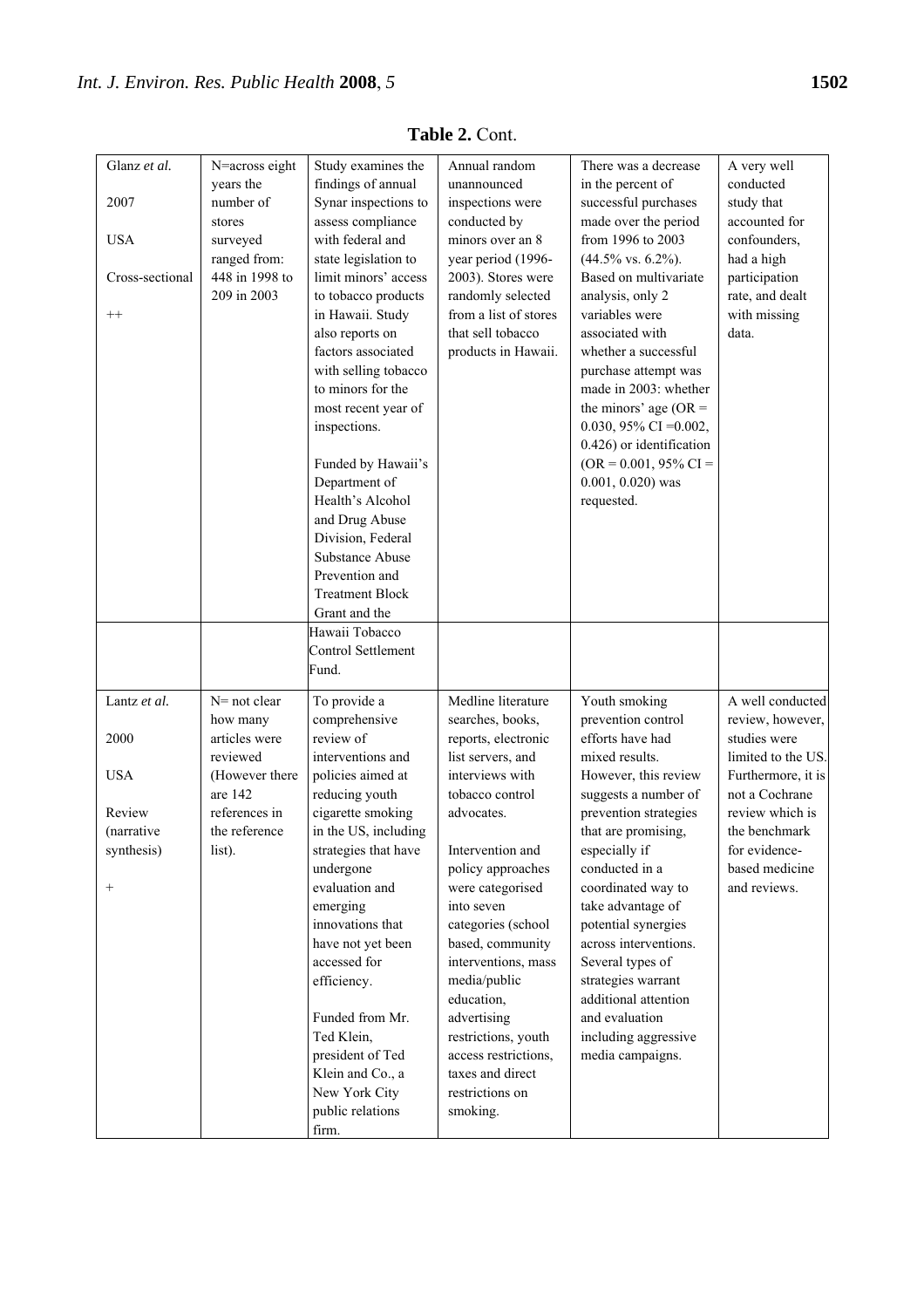| Landrine et al.  | $N=2,567$         | Examined the role      | 36 minors,          | The data revealed that  | Good reliability  |
|------------------|-------------------|------------------------|---------------------|-------------------------|-------------------|
|                  | purchase          | of asking age/ID       | representing equal  | requesting age/ID was   | and validity,     |
| 1996             | attempts from     | in cigarette sales     | numbers of girls,   | rare (occurring 17%     | however, the      |
|                  | 72 stores.        | to minors and          | boys, whites,       | of the time) despite    | study dates       |
| <b>USA</b>       | Thirty-six        | explored the           | blacks and Latinos  | the laws in California. | were not clear,   |
|                  | children (18      | possible               | of 10, 14, and 16   | If clerks asked         | confounders       |
| Cross-sectional  | girls, 18 boys)   | demographic            | year olds each      | children their age,     | were not          |
|                  | were recruited    | correlates of          | attempted to        | sales were              | addressed and     |
| $\! + \!\!\!\!$  | to participate in | asking such            | purchase cigarettes | significantly less      | missing data      |
|                  | the study.        | questions.             | once from each of   | likely $(x^2=36.3,$     | was mentioned     |
|                  | There were 12     |                        | the 72 stores. The  | $p<0.001$ ). When age   | but not           |
|                  | children in       | Funded by              | frequency of asking | was asked, minors       | accounted for.    |
|                  | each of the       | Cigarette and          | the children their  | were refused            |                   |
|                  | three age         | Tobacco Surtax         | age and/or for ID   | cigarettes 95.8% of     |                   |
|                  | groups $(10-$ ,   | Fund of the State      | was analyzed along  | the time. Similarly, if |                   |
|                  | 14-, and 16-      | of California          | with the role of    | clerks requested ID,    |                   |
|                  | year-olds)        | through the            | these questions in  | sales were              |                   |
|                  | and 12 in each    | University of          | subsequent sales.   | significantly less      |                   |
|                  | of the three      | Calif. Tobacco         |                     | likely $(x^2=16.8,$     |                   |
|                  | ethnic groups     | <b>Related Disease</b> |                     | $p<0.001$ ). When ID    |                   |
|                  | (whites,          | Research Program.      |                     | was requested, minors   |                   |
|                  | Latinos,          |                        |                     | were refused            |                   |
|                  | and African       |                        |                     | cigarettes 99% of the   |                   |
|                  | Americans)        |                        |                     | time. Requesting ID     |                   |
|                  |                   |                        |                     | was more strongly       |                   |
|                  |                   |                        |                     | associated with         |                   |
|                  |                   |                        |                     | decreased sales than    |                   |
|                  |                   |                        |                     | asking age.             |                   |
| Levinson et al.  | $N = 1083$        | To estimate the        | Controlled          | When clerks requested   | A well            |
|                  | purchase          | effect on cigarette    | experiment in       | ID, sales were more     | conducted         |
| 2002             | attempts          | sales rates when       | which minors        | than 6 times as         | study that        |
|                  |                   | minors present ID      | attempting to       | frequent if minors      | adequately        |
| <b>USA</b>       |                   |                        | purchase cigarettes | presented ID than if    | addressed         |
|                  |                   | Funded by State        | either carried a    | they did not (12.2% vs. | concealment,      |
| Non-             |                   | Tobacco Education      | valid ID            | $2.0\%$ , RR = 6.2,     | treatment and     |
| randomised       |                   | and Prevention         | (documenting that   | $p<0.0001$ ).           | control groups    |
| controlled trial |                   | Partnership,           | they were minors)   |                         | and comparison    |
|                  |                   | Colorado Dept. of      | or carried no ID<   |                         | of results across |
|                  |                   | Health and             | and were instructed |                         | sites.            |
|                  |                   | Environment            | to show their ID or |                         |                   |
|                  |                   |                        | admit having no ID  |                         |                   |
|                  |                   |                        | if the clerk        |                         |                   |
|                  |                   |                        | requested proof of  |                         |                   |
|                  |                   |                        | age.                |                         |                   |

**Table 2.** Cont.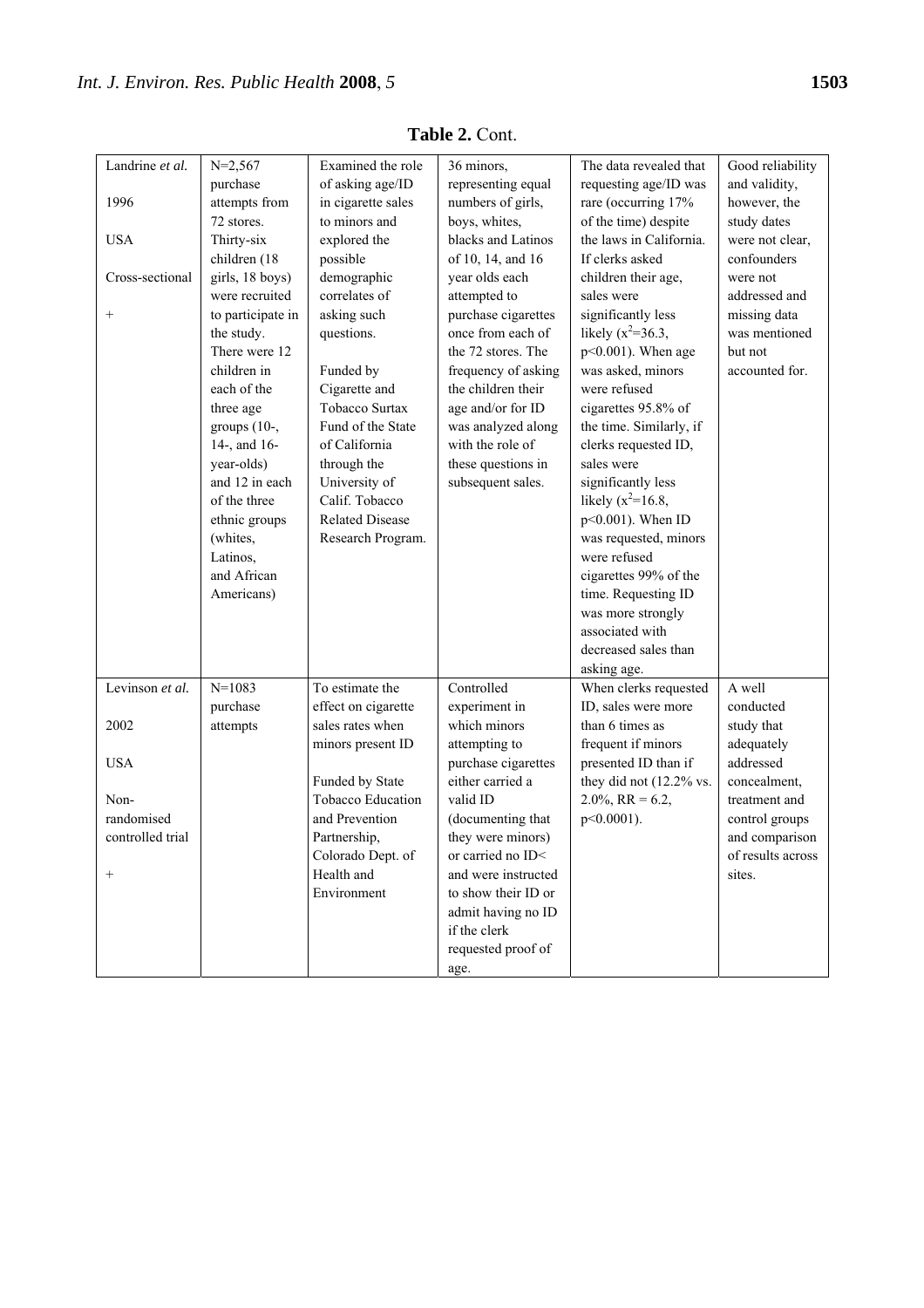| Levy and    | $N = 23$ studies | To review            | Interventions:      | The researchers found        | A well          |
|-------------|------------------|----------------------|---------------------|------------------------------|-----------------|
| Friend.     | nationally       | empirical studies    | Included            | that a successful            | conducted       |
|             | representative   | of youth access      | enforcement efforts | policy that reduces          | review that     |
| 2002        | sample           | policies to better   | to reduce access by | retail sales usually         | adequately      |
|             |                  | understand the       | minors at stores,   | has a multi-                 | addressed the   |
| <b>USA</b>  |                  | components of        | vending machines    | component approach           | significance of |
|             |                  | successful and       | and social sources. | that includes severe         | combining       |
| Review      |                  | unsuccessful         |                     | enforcement and              | community,      |
| (narrative  |                  | interventions and    | The relationship    | penalties, as well as        | mobilization    |
| synthesis)  |                  | their impact on      | between youth       | community education          | and             |
|             |                  | youth smoking        | access policies and | and mobilization.            | enforcement to  |
| $^{+}$      |                  | rates. The purpose   | smoking rates is    |                              | tackle smoking  |
|             |                  | of this review is to | inconsistent.       |                              | among youth.    |
|             |                  | formulate future     |                     |                              |                 |
|             |                  | policies and create  | The researchers     |                              |                 |
|             |                  | a framework for      | also found that in  |                              |                 |
|             |                  | additional research  | many cases the      |                              |                 |
|             |                  |                      | intervention had    |                              |                 |
|             |                  |                      | only short-term     |                              |                 |
|             |                  |                      | results.            |                              |                 |
| Price       | N=980 stores     | Reports on the       | Ministry of Health  | Between Sept 1996            | No information  |
|             | were visited for | initiative-          | co-ordinated a      | and Jun 1997, 693            | on the type of  |
| 1998        | controlled       | increased            | programme of        | CPO's were                   | analysis and no |
|             | purchase         | enforcement of       | CPO's using under   | conducted, and 67            | info on         |
| New Zealand |                  | section $30(1)$      | age volunteers to   | $(9.7\%)$ resulted in the    | sampling        |
|             | operations       |                      |                     |                              |                 |
|             | (CPO's)          | which prohibits      | identify merchants  | sale of tobacco to           | frame. There    |
| Cross-      | between 1996-    | the sale of tobacco  | illegally selling   | minors. Between July         | was a general   |
| sectional   | 1997             | products to          | tobacco products to | and Dec 1997, a              | lack of         |
|             |                  | persons under the    | minors.             | further 287 CPO's            | information.    |
|             |                  | age of 18.           |                     | were conducted and           |                 |
|             |                  |                      |                     | $17(5.9\%)$ resulted in      |                 |
|             |                  | Funder not           |                     | sales. Therefore a           |                 |
|             |                  | mentioned.           |                     | total of 980 CPO's           |                 |
|             |                  |                      |                     | were conducted, with         |                 |
|             |                  |                      |                     | $84(6.8)$ resulting in       |                 |
|             |                  |                      |                     | sales. Of the 49             |                 |
|             |                  |                      |                     | merchants prosecuted         |                 |
|             |                  |                      |                     | to date (December            |                 |
|             |                  |                      |                     | 1997), 41 were<br>convicted. |                 |

**Table 2.** Cont.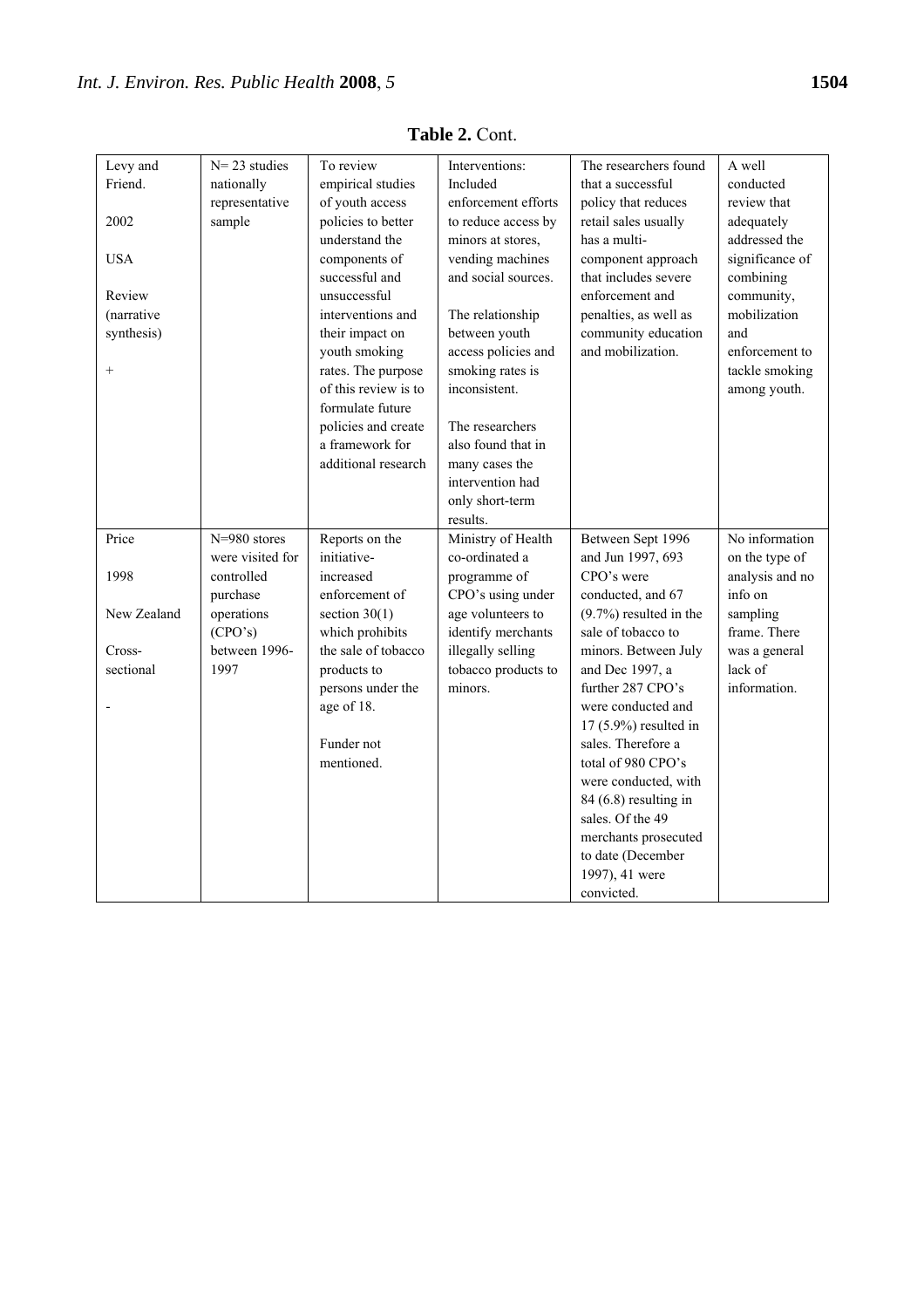| Ross et al.        | $N=16, 558$                | Examine the                                  | Youth in grade 9-                      | Compliance with                                 | A well                         |
|--------------------|----------------------------|----------------------------------------------|----------------------------------------|-------------------------------------------------|--------------------------------|
| 2006               | youth in grades<br>$9-12.$ | differential effects<br>of cigarette prices, | 12 completed the<br>"study of smoking" | youth access laws<br>reduced the                | conducted<br>study, however,   |
|                    |                            | clean indoor air                             | and tobacco use                        | probability of being                            | there was no                   |
| <b>USA</b>         |                            | laws, youth access                           | among young                            | in a higher stage of                            | baseline or                    |
|                    |                            | laws and other                               | people" survey.                        | smoking uptake                                  | comparison and                 |
| Cross-             |                            | socio-economic                               | Questions                              | $(p<0.05)$ . The finding                        | no information                 |
| sectional          |                            | factors on smoking                           | examined actual                        | that the impact of                              | on missing data                |
|                    |                            | uptake among US                              | smoking behaviour,                     | compliance is larger                            | (readers are                   |
| $^{+}$             |                            | high school                                  | risk of uptake                         | for those who are in                            | told the data is               |
|                    |                            | students. The                                | among non-<br>smokers, and             | later stages supports<br>the hypothesis that    | missing but we<br>are not told |
|                    |                            | study also<br>examines whether               | numerous variables                     | social sources of                               | how this                       |
|                    |                            | those at the final                           | examining SES,                         | cigarettes are more                             | impacts the                    |
|                    |                            | stages of uptake                             | ethnicity, gender                      | important in the                                | results).                      |
|                    |                            | are more price                               | and age.                               | earlier stages of                               |                                |
|                    |                            | responsive than                              |                                        | smoking uptake.                                 |                                |
|                    |                            | those at the                                 |                                        |                                                 |                                |
|                    |                            | beginning stage.                             |                                        |                                                 |                                |
|                    |                            | Funder not                                   |                                        |                                                 |                                |
|                    |                            | mentioned.                                   |                                        |                                                 |                                |
| Stead et al.       | N=34 studies               | 1) Does the                                  | Assess the effects                     | Giving merchant's                               | The Cochrane                   |
|                    | (14=had data               | intervention with                            | of interventions to                    | information was less                            | reviews                        |
| 2005               | from a control             | merchants, by                                | reduce underage                        | effective in reducing                           | represent the                  |
|                    | group for at               | education, active                            | access to tobacco                      | illegal sales than                              | benchmark for                  |
| UK                 | least one                  | enforcement of                               | by deterring                           | active enforcement or                           | evidence-based                 |
|                    | outcome)                   | laws, or                                     | shopkeepers from                       | multi-component                                 | medicine, and                  |
| Cochrane<br>Review | Review                     | combinations of<br>strategies lead to        | making illegal<br>sales.               | educational strategies,<br>or both. No strategy | reviews are<br>conducted to    |
| (narrative         | included                   | decreased sales to                           |                                        | achieved complete,                              | extremely high                 |
| synthesis)         | controlled                 | minors? Is there                             | Interventions: The                     | sustained compliance.                           | standards.                     |
|                    | trials and                 | evidence that any                            | review considered                      | In three controlled                             |                                |
| $^{++}$            | uncontrolled               | of the strategies is                         | education, law                         | trials, there was little                        |                                |
|                    | studies with               | superior to the                              | enforcement,                           | effect of intervention                          |                                |
|                    | pre and post               | others?                                      | community                              | on youth perceptions                            |                                |
|                    | intervention               | 2) Do reduced                                | mobilization, or                       | of access or                                    |                                |
|                    | assessment of              | sales of tobacco to                          | combinations of                        | prevalence of                                   |                                |
|                    | interventions to           | minors lead to a<br>decrease in their        | strategies that<br>aimed to deter      | smoking.                                        |                                |
|                    | change<br>merchants'       | self reported ease                           | merchants from                         |                                                 |                                |
|                    | behaviour.                 | of access?                                   | selling tobacco to                     |                                                 |                                |
|                    |                            | 3.) Do reduced                               | minors.                                |                                                 |                                |
|                    |                            | sales of tobacco to                          |                                        |                                                 |                                |
|                    |                            | minors reduce the                            |                                        |                                                 |                                |
|                    |                            | prevalence of                                |                                        |                                                 |                                |
|                    |                            | tobacco use?                                 |                                        |                                                 |                                |
|                    |                            | Sources of                                   |                                        |                                                 |                                |
|                    |                            | support: NHS                                 |                                        |                                                 |                                |
|                    |                            | Research and                                 |                                        |                                                 |                                |
|                    |                            | Development                                  |                                        |                                                 |                                |
|                    |                            | Programme UK,                                |                                        |                                                 |                                |

**Table 2.** Cont.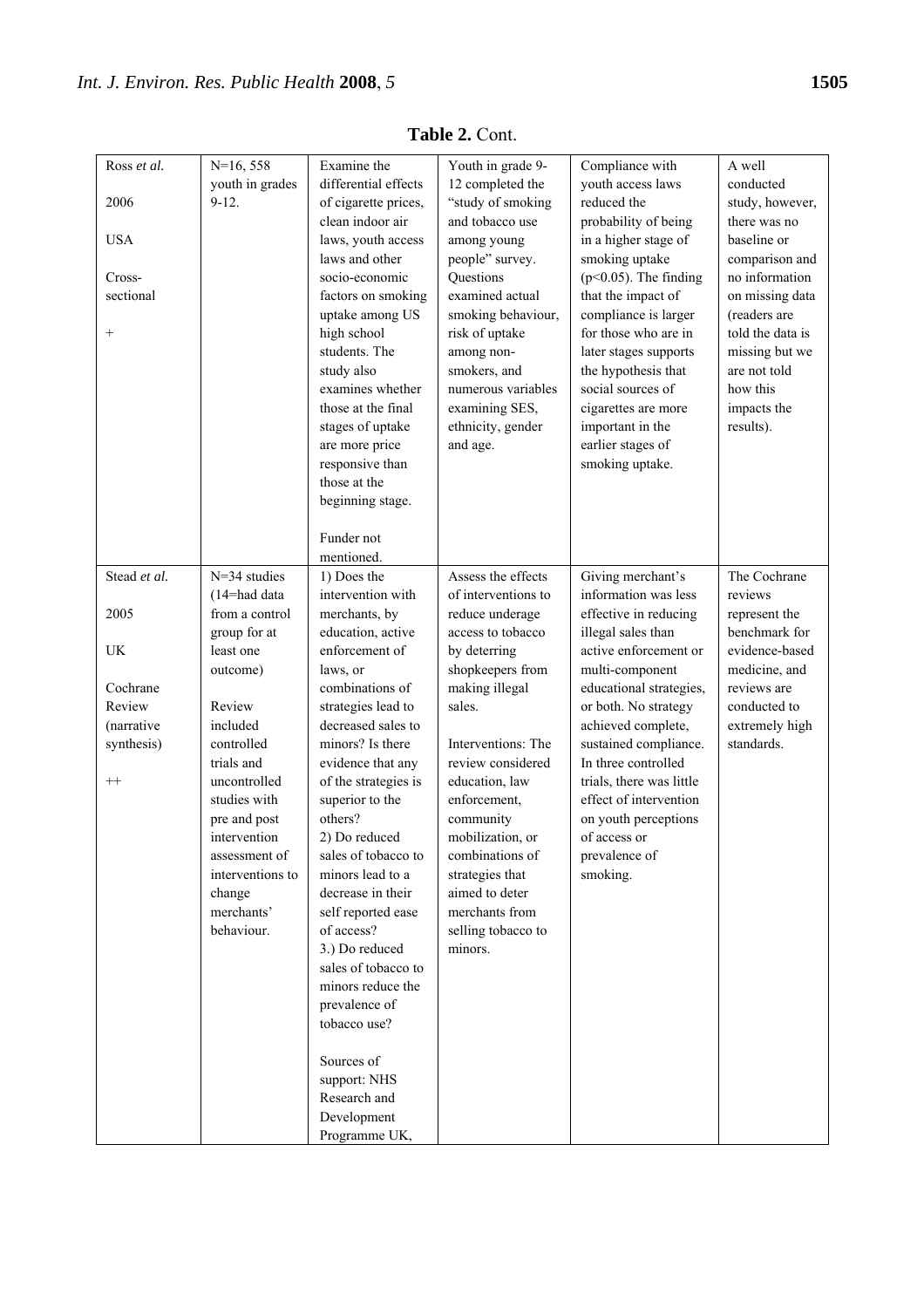**Table 2.** Cont.

|                                                                 |                                                                                                                                                                                                                                                                                                                                   | Department of<br>Primary Health<br>Care, University                                                                                                                                                                                                                                                                                                                                                                                                       |                                                                                                                                                                                                                                                                                                 |                                                                                                                                                                                                                                                                                                                                                                                                                                                                                                                                                                                  |                                                                                                                                                                                                                                                                                                                                                                   |
|-----------------------------------------------------------------|-----------------------------------------------------------------------------------------------------------------------------------------------------------------------------------------------------------------------------------------------------------------------------------------------------------------------------------|-----------------------------------------------------------------------------------------------------------------------------------------------------------------------------------------------------------------------------------------------------------------------------------------------------------------------------------------------------------------------------------------------------------------------------------------------------------|-------------------------------------------------------------------------------------------------------------------------------------------------------------------------------------------------------------------------------------------------------------------------------------------------|----------------------------------------------------------------------------------------------------------------------------------------------------------------------------------------------------------------------------------------------------------------------------------------------------------------------------------------------------------------------------------------------------------------------------------------------------------------------------------------------------------------------------------------------------------------------------------|-------------------------------------------------------------------------------------------------------------------------------------------------------------------------------------------------------------------------------------------------------------------------------------------------------------------------------------------------------------------|
| Sundh et al.<br>2006<br>Sweden<br>Cross-<br>sectional<br>$^{+}$ | $N = 3150$ test<br>purchases in<br>three regions of<br>Sweden.<br>Purchase<br>attempts were<br>made in<br>supermarkets,<br>food stores,<br>after-hours<br>supermarkets,<br>newsagents and<br>gas stations.<br>28 phone<br>interviews with<br>individuals in the<br>tobacco<br>prevention field<br>(regional and<br>local levels). | of Oxford UK.<br>Study the<br>possible changes<br>in adolescents'<br>opportunities for<br>purchasing<br>tobacco during<br>the period 1996-<br>2005. The study<br>also investigated<br>regional<br>differences in<br>adolescents'<br>opportunities for<br>purchasing<br>tobacco, and<br>elucidated the<br>efforts by<br>authorities to<br>affect the<br>compliance with<br>the minimum<br>age law of 17.<br>Funded by the<br>National Institute            | In 1996, 1999,<br>2002, and 2005,<br>3150 test purchases<br>of tobacco were<br>conducted in<br>controlled forms by<br>48 adolescents in<br>three regions of<br>Sweden. In<br>addition, 28<br>structured phone<br>interviews were<br>conducted with key<br>people in tobacco<br>prevention work. | In 1996, 84% of test<br>purchases in shops<br>with a voluntary age<br>limit resulted in<br>successful purchases.<br>A significant decline<br>was observed in 2005,<br>8 years after the<br>minimum age tobacco<br>law was introduced,<br>with 48% of test<br>purchases resulting in<br>successful purchases<br>$(p \le 0.001)$ . Results<br>showed differences<br>between the three<br>regions (p values<br>ranging from 0.001 to<br>0.01) in compliance<br>and in activities<br>connected with the<br>minimum age tobacco<br>law.                                               | This study was<br>well conducted<br>but lacked<br>information on<br>eligibility<br>criteria, and<br>was missing<br>data (i.e. why<br>specific<br>communities<br>were not<br>involved in the<br>study).<br>Interview<br>data/results<br>were also<br>lacking (rich<br>data was not<br>provided; all<br>responses were<br>categorized into<br>three<br>categories). |
| Sundh et al<br>2005<br>Sweden<br>Cross-<br>sectional<br>$^{+}$  | $N=20,130(1996)$<br>N=21,492 (2000)<br>Youth were 13,<br>15 and 17 years<br>old.                                                                                                                                                                                                                                                  | of Public Health<br>in Sweden.<br>The purpose of<br>this study was to<br>increase<br>understanding of<br>the prerequisites<br>for tobacco<br>prevention. The<br>situations before<br>and after the<br>introduction of a<br>minimum age<br>law were<br>compared with<br>respect to<br>opportunities for<br>adolescents to<br>buy tobacco, and<br>to attitudes<br>towards the law.<br>Funded by the<br>National Institute<br>of Public Health<br>in Sweden. | Data was collected<br>in 1996 and 2000<br>with a<br>questionnaire<br>examining tobacco,<br>alcohol, drugs,<br>health, family<br>finances etc.<br>Specific questions<br>asked youth for<br>their attitudes<br>towards the<br>minimum age law                                                     | Findings revealed that<br>the proportion of boys<br>and girls in year 7<br>who said that they<br>had bought tobacco<br>during the previous<br>month had decreased<br>significantly from<br>11.5% to 7.8% and<br>from 11.6% to 6.9%,<br>respectively (both<br>$p<0.0001$ ).<br>$(p<0.0001)$ between<br>1996 and 2000,<br>whereas the<br>corresponding figures<br>for older adolescents<br>remained unchanged.<br>Restricting the<br>analysis to smokers,<br>the proportion of girls<br>who bought tobacco<br>in shops decreased in<br>all ages groups (Year<br>7: 93.8% to 74.1%; | A well<br>conducted<br>study that<br>discussed the<br>type of analysis<br>conducted and<br>eligibility.<br>However, there<br>was a lack of<br>information on<br>missing data,<br>confounders<br>and reliability.                                                                                                                                                  |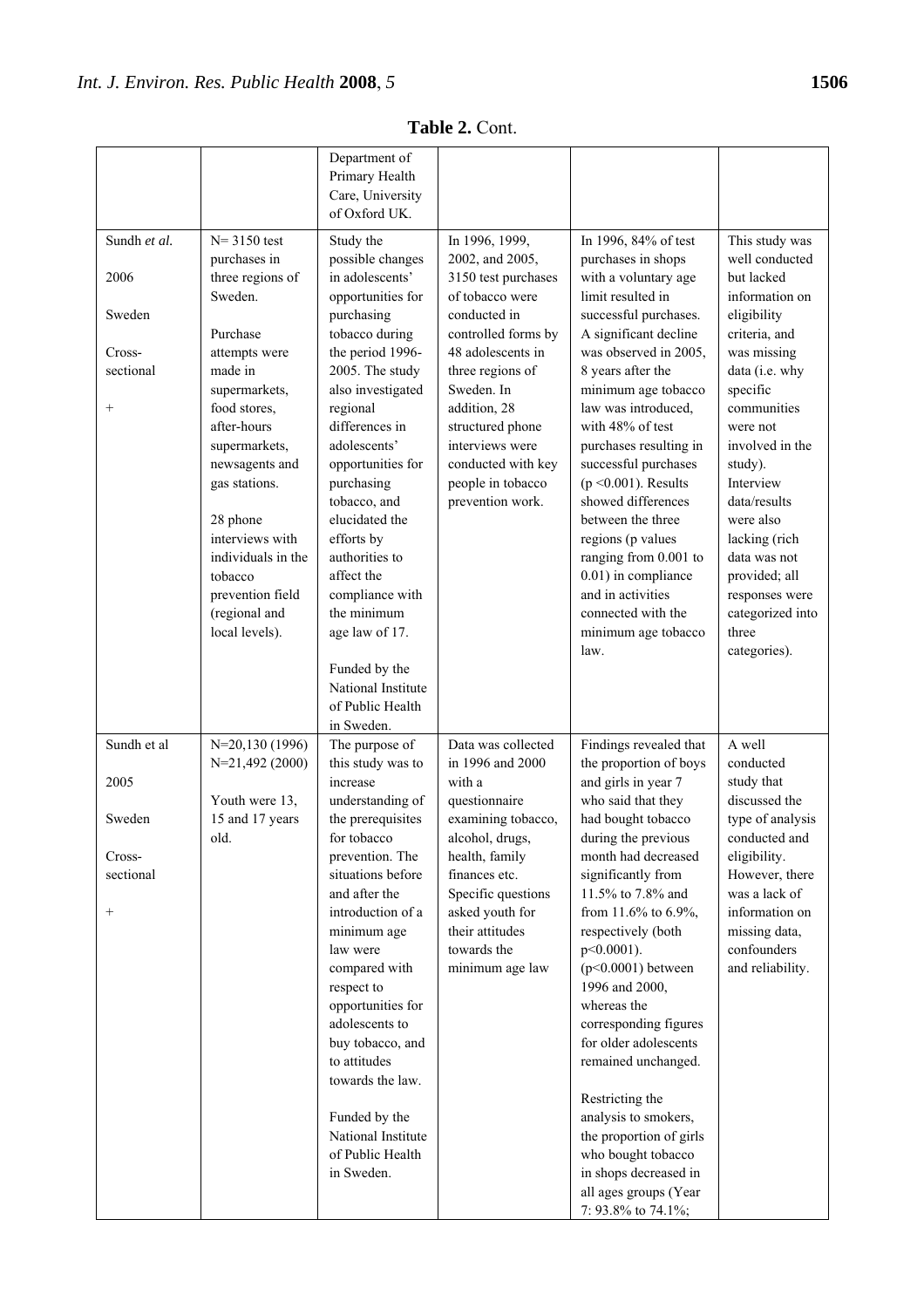**Table 2.** Cont.

|                                                                                     |                                                                                                                                                                                                                                                           |                                                                                                                                                                                                                                                                                                                                                                                                              |                                                                                                                                                                                                                                       | Year 9: 94.3% to<br>84.8%; Year 2 of<br>upper secondary<br>school: 96.4% to<br>90.7%, p<0.001).<br>Corresponding figures<br>for boys showed a<br>statistically<br>significant decrease<br>only among year 9<br>students (92.8% to<br>87.6%, p<0.05).                                              |                                                                                                                                                                                                                                                                                  |
|-------------------------------------------------------------------------------------|-----------------------------------------------------------------------------------------------------------------------------------------------------------------------------------------------------------------------------------------------------------|--------------------------------------------------------------------------------------------------------------------------------------------------------------------------------------------------------------------------------------------------------------------------------------------------------------------------------------------------------------------------------------------------------------|---------------------------------------------------------------------------------------------------------------------------------------------------------------------------------------------------------------------------------------|---------------------------------------------------------------------------------------------------------------------------------------------------------------------------------------------------------------------------------------------------------------------------------------------------|----------------------------------------------------------------------------------------------------------------------------------------------------------------------------------------------------------------------------------------------------------------------------------|
| Sundh et al<br>2004<br>Sweden<br>Cross-<br>sectional<br>$^{+}$                      | $N=1,500$<br>purchase<br>attempts<br>N=750 purchase<br>attempts made<br>before the law<br>$N=750$ after the<br>law                                                                                                                                        | Purpose of the<br>study is to<br>compare the<br>possibility of<br>adolescents<br>purchasing<br>tobacco before<br>and after the<br>introduction of a<br>minimum age<br>law of 18 years,<br>and to examine<br>the factors that<br>characterize the<br>situations in<br>which<br>adolescents may<br>or may not<br>purchase<br>tobacco.<br>Funded by the<br>National Institute<br>of Public Health<br>in Sweden. | Under controlled<br>conditions<br>adolescents of<br>varying ages<br>carried out test<br>purchases of<br>tobacco.                                                                                                                      | In 1996, 91% of<br>purchase attempts<br>were successful,<br>whereas in 1999, 82%<br>of purchase attempts<br>were successful<br>$(p<0.001)$ . Requests<br>for age or ID<br>substantially<br>decreased the<br>likelihood of<br>successful purchase.                                                 | A well<br>conducted<br>study that<br>included a<br>baseline survey.<br>However,<br>participants<br>who carried out<br>test purchase<br>attempts were<br>legal (18 years<br>old), and<br>simply looked<br>young. This<br>could raise<br>issues of<br>reliability and<br>validity. |
| Tangirala et<br>al.<br>2006<br><b>USA</b><br>Cross-<br>sectional<br>$\! + \!\!\!\!$ | $N = 5096$ retail<br>outlets in the<br>state of Indiana<br>including 1367<br>$(26.82%)$ chain<br>stores, 3729<br>$(73.18\%)$<br>independently<br>owned stores. A<br>total of 326<br>primary tobacco<br>outlets were also<br>identified via a<br>database. | Determine<br>whether<br>inspections are<br>effective as a<br>means of<br>increasing<br>merchant<br>compliance in<br>restricting sales<br>to persons under<br>the age of 18<br>years, especially<br>among<br>merchants who<br>have violated the<br>law in the past.<br>This project is<br>supported by the<br>Master Tobacco                                                                                  | Secondary data<br>analysis was<br>performed on<br>inspection date<br>from 2001-2003.<br>The investigative<br>team identified<br>tobacco retail<br>outlets with more<br>than one inspection<br>within the last 19<br>month time frame. | The percentage of<br>violations at<br>Inspection 2 was<br>significantly lower<br>than the percentage of<br>violations at<br>Inspection 1 (25.9%<br>vs. $32.3\%$ , $p<0.05$ ),<br>indicating that retail<br>outlet inspections are<br>associated with<br>increased sales<br>restrictions to youth. | Study was well<br>conducted and<br>outlined<br>eligibility<br>criteria. Study<br>also does a<br>good job of<br>outlining<br>limitations.<br>However, it<br>failed to<br>account for<br>confounders,<br>and missing<br>data.                                                      |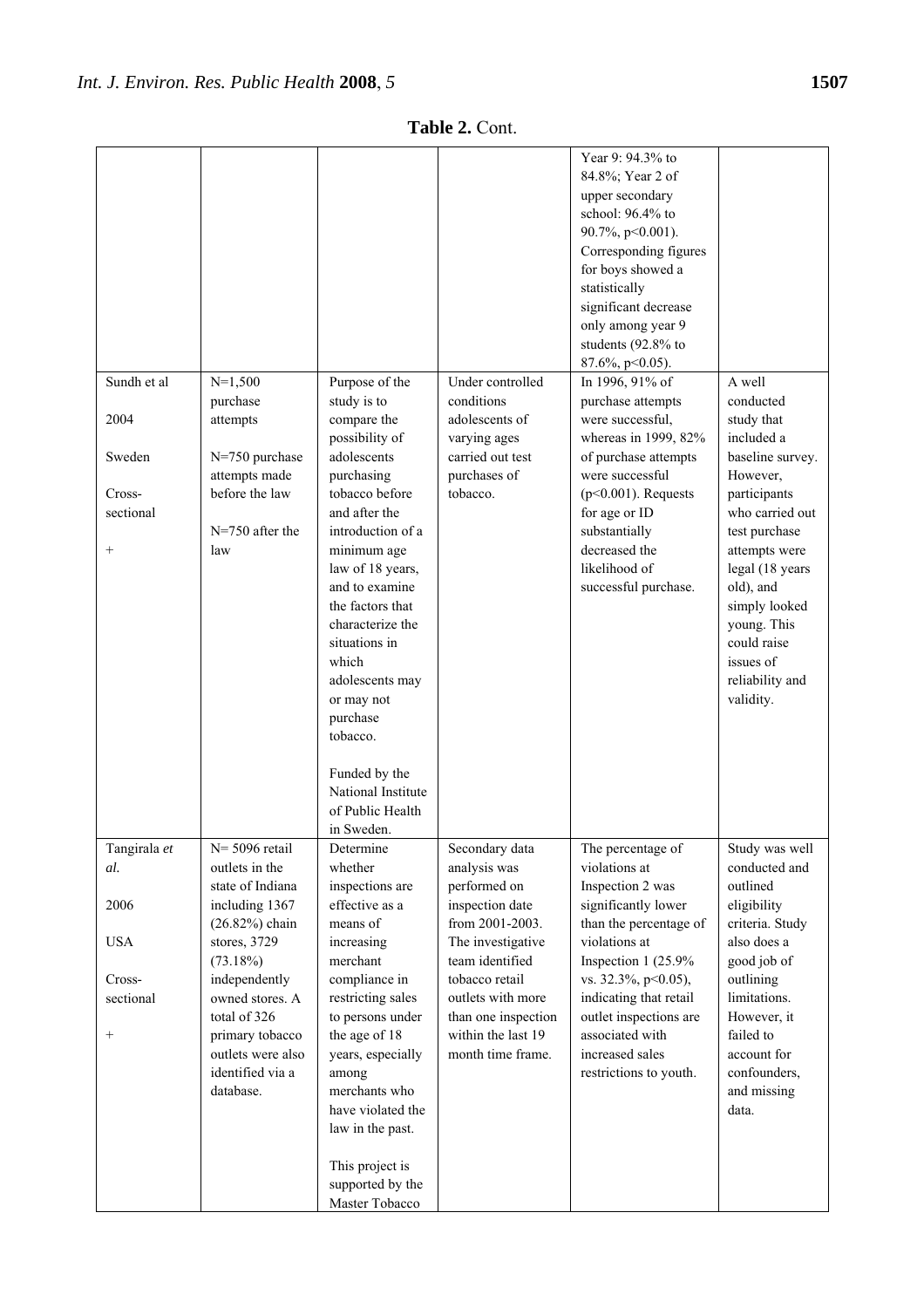|                     |                                                                      | Settlement fund<br>through the<br>Indiana Tobacco<br>Prevention and<br>Cessation<br>Agency-<br>administered<br>through the<br>Alcohol &<br>Tobacco<br>Commission and<br>the Indiana<br>Prevention |                                                                           |                                                                                           |                                                                    |
|---------------------|----------------------------------------------------------------------|---------------------------------------------------------------------------------------------------------------------------------------------------------------------------------------------------|---------------------------------------------------------------------------|-------------------------------------------------------------------------------------------|--------------------------------------------------------------------|
| Tutt et al.         | $N=133$ vendors                                                      | Resource Centre.<br>Examine retail                                                                                                                                                                | Retail compliance                                                         | In 1996 seven                                                                             | Confounders                                                        |
| 2000                | (1994)<br>$N=126(1995)$<br>$N=124(1996)$                             | compliance with<br>prohibition of<br>sales to minors.                                                                                                                                             | with prohibition of<br>sales to minors was<br>monitored through           | successful<br>prosecutions occurred<br>across the study area,                             | mentioned but<br>not accounted<br>for.                             |
| Australia           | $N = 44(1996/97)$<br>$N = 51(1997/98)$                               | Proportion of<br>youth smoking                                                                                                                                                                    | a series of<br>undercover                                                 | with most resulting in<br>\$1000 penalties and                                            | Study outlined<br>eligibility                                      |
| Cross-<br>sectional | N=47 (1998/99)<br>*Sample of<br>merchants                            | was also<br>examined.                                                                                                                                                                             | compliance<br>surveys between<br>1993 and 1999.                           | extensive publicity.<br>Since then only three<br>merchants have been                      | criteria<br>and<br>response rates.<br>However,                     |
|                     | surveyed has<br>been in decline<br>as a result of<br>store closures. | Funder not<br>mentioned.                                                                                                                                                                          | Compliance rates<br>were affected by a<br>campaign aimed at<br>increasing | successfully<br>prosecuted, 2 in 1997<br>and 1 in 1999.                                   | changes in the<br>types<br>and<br>intensity of the<br>intervention |
|                     | Merchants to be<br>tested : all those<br>located within a            |                                                                                                                                                                                                   | merchant<br>awareness of their<br>obligations under<br>the new law and    | Non-compliance in<br>surveys dropped from<br>30.8% (1994) to 8.1%<br>in May 1996.         | likely changed<br>compliance<br>checks.                            |
|                     | 3km radius of<br>four high schools<br>located across                 |                                                                                                                                                                                                   | well publicised<br>prosecutions.                                          | The overall proportion<br>of 12-17 year olds                                              |                                                                    |
|                     | the research area<br>plus the nearest<br>main shopping<br>centre.    |                                                                                                                                                                                                   | Intervention:<br>education and<br>awareness of<br>Public Health Act       | reporting at least<br>monthly smoking<br>dropped from 25.9%<br>in 1993, to 22.7% in       |                                                                    |
|                     |                                                                      |                                                                                                                                                                                                   | (prohibition of<br>selling tobacco to<br>minors). Active                  | 1996, and to 17.1% in<br>1999.                                                            |                                                                    |
|                     |                                                                      |                                                                                                                                                                                                   | enforcement of law<br>in 1995.                                            | Greatest reductions<br>were in youth who<br>smoked "less than 1 a<br>day", or "1-5 a day" |                                                                    |
|                     |                                                                      |                                                                                                                                                                                                   |                                                                           | $(x2=18.4, p=0.182)$ .                                                                    |                                                                    |

**Table 2.** Cont.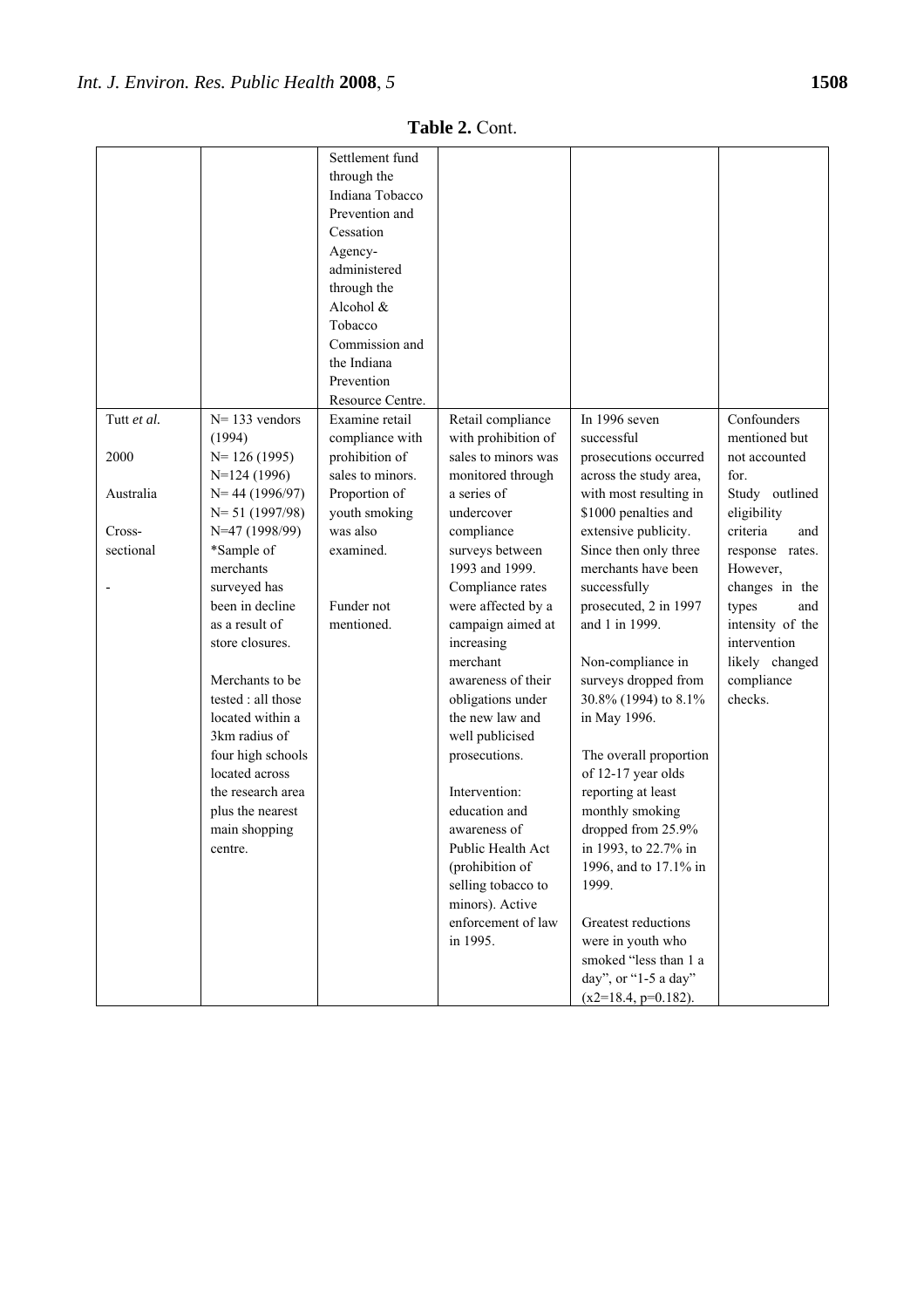**Appendix A:** Smoking uptake and young people search strategies.

- young person<sup>\*</sup> or young people or young adult<sup>\*</sup> or young individual<sup>\*</sup>
- under  $18^*$  or underage<sup>\*</sup> or under eighteen<sup>\*</sup>
- boy or boys or girl or girls
- child\* or adolescen\* or kid or kids or youth\* or youngster\* or minor or minors or teen\* or juvenile\* or student\* or pupil or pupils
- smoking or antismoking or anti-smoking or smoker or smokers or tobacco
- cigar<sup>\*</sup> or bidi or bidis or beedi or beedis or kretek or handroll<sup>\*</sup> or hand roll<sup>\*</sup> or nicotine
- (sale or sales or sell or selling or sold or supply or supplies or supplied or supply\*) within 3 (tobacco or cigar\* or bidi or bidis or beedi or beedis or kretek or handroll\* or hand roll\* or nicotine)
- (purchase\* or retail\*) within 3 (tobacco or cigar\* or bidi or bidis or beedi or beedis or kretek or handroll<sup>\*</sup> or hand roll<sup>\*</sup> or nicotine)
- (buy or buys or buying or bought) within 3 (tobacco or cigar\* or bidi or bidis or beedi or beedis or kretek or handroll\* or hand roll\* or nicotine)
- (vend or vends or vending) within 3 (tobacco or cigar\* or bidi or bidis or beedi or beedis or kretek or handroll\* or hand roll\* or nicotine)
- (shop or shops or shopping or shopped) within 3 (tobacco or cigar\* or bidi or bidis or beedi or beedis or kretek or handroll\* or hand roll\* or nicotine)
- (store or stores or supermarket\*) within 3 (tobacco or cigar\* or bidi or bidis or beedi or beedis or kretek or handroll\* or hand roll\* or nicotine) tobacconist\*
- (prevent\* or regulat\* or control\* or restrict\* or prohibit\* or ban\* or limit\* or illegal or law or legislat\*or policy or policies) within 3 (smoke or smoking or tobacco or cigar\* or bidi or bidis or beedi or beedis or kretek or handroll\* or hand roll\* or nicotine)
- limit to (english language and yr="1990 2007")

| Paper                                                                      | Reason for exclusion          |  |
|----------------------------------------------------------------------------|-------------------------------|--|
| Altman, D.G.; Wheelis, A.Y.; McFarlane, M.; Lee, H.; Fortman, S.P.         | Covered in Cochrane Review.   |  |
| The relationship between tobacco access and use among adolescents: a       | Community-based intervention: |  |
| four community study. Soc. Sci. Med. 1999, 48, 759-775.                    | Monterey County, CA           |  |
| Altman, D.G.; Rasenick-Dous, L.; Foster, V.; Tye, J.B. Sustained           | Covered in Cochrane Review.   |  |
| Effects of an Educational Program to Reduce Sales of Cigarettes to         | Community-based intervention: |  |
| Minors. Amer. J. Public Health 1991, 81, 891-893.                          | Santa Clara County, CA.       |  |
| Banerjee, S.C.; Green, K. Analysis Versus Production: Adolescents          | Not an intervention.          |  |
| Cognitive and Attitudinal Responses to Antismoking Interventions. J.       |                               |  |
| Commun. 2006, 56, 773-794.                                                 |                               |  |
| Chapman, S.; King, M. Effects of publicity and a warning letter on         | Covered in Cochrane Review.   |  |
| illegal cigarette sales to minors. Aust. J. Public Health 1994, 18, 39-42. |                               |  |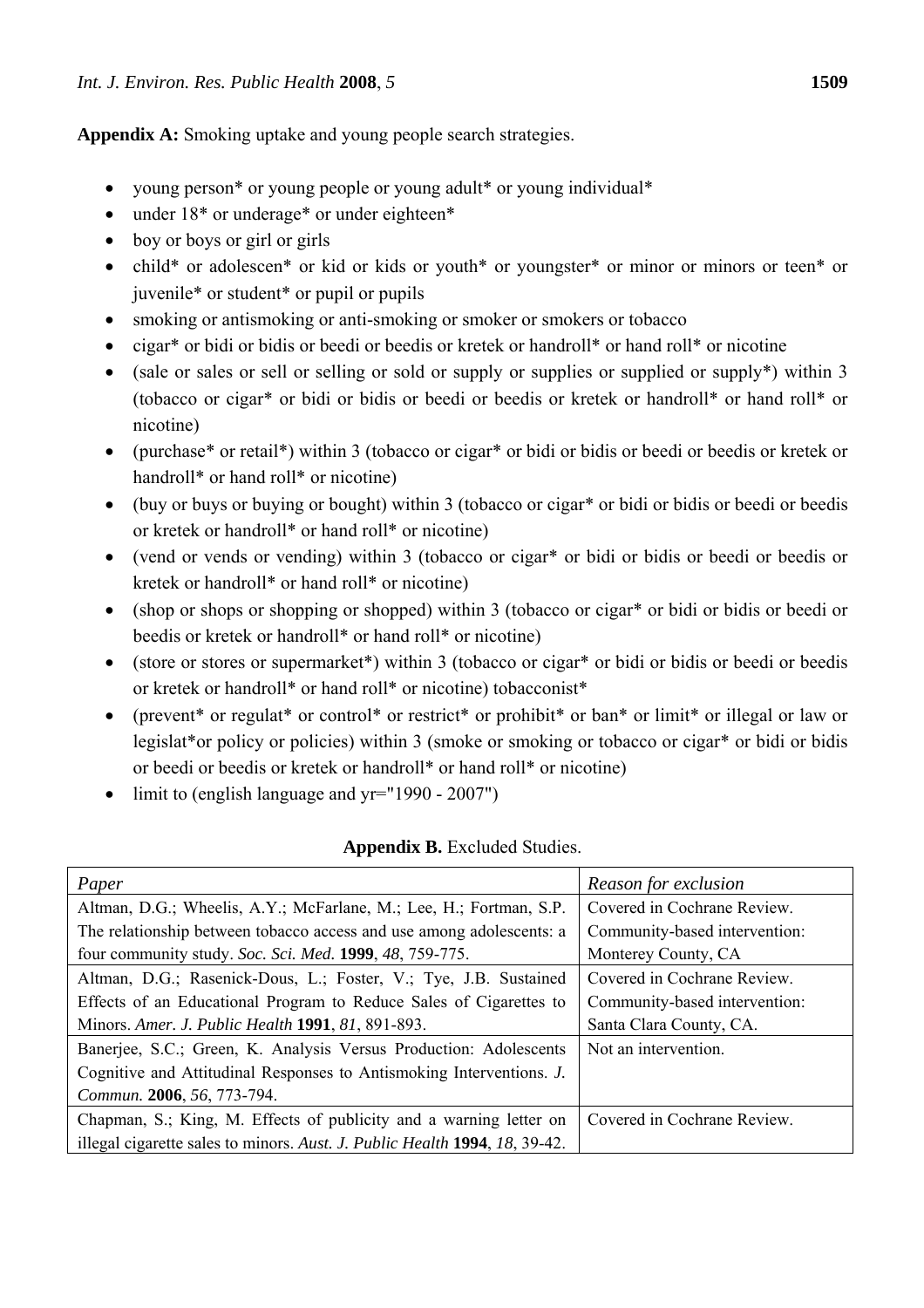# **Appendix B.** Cont.

| Chen, V.; Foster, J.L. The long-term effect of local policies to restrict | Community-based intervention: 14    |  |
|---------------------------------------------------------------------------|-------------------------------------|--|
| retail sale of tobacco to youth. Nicotine Tob. Res. 2006, 8, 371-377.     | communities in Minnesota.           |  |
| Cheng, T.O. Peer, Parental, and Commercial Influences on Cigarette        | Not an intervention. Commentary.    |  |
| Smoking among Chinese Youth. J. Natl. Med. Assn. 2004, 96, 691-           |                                     |  |
| 692.                                                                      |                                     |  |
| Cummings, K.M.; Hyland, A.; Saunders-Martin, T.; Perla, J.;               | Covered in Cochrane Review.         |  |
| Coppola, P.R.; Pechacek, T.F. Evaluation of an enforcement program        |                                     |  |
| to reduce tobacco sales to minors. Amer. J. Public Health 1998, 88,       |                                     |  |
| 932-936.                                                                  |                                     |  |
| Cummings, K.M.; Saunders-Martin, T.; Clarke, H.; Perla, J.                | Not relevant to research question.  |  |
| Monitoring vendor compliance with tobacco sales laws: Payment vs.         |                                     |  |
| no payment approaches. Amer. J. Public Health 1996, 86, 750-751.          |                                     |  |
| Curran, J.J., Jr. Preventing youth access to tobacco products in          | Not an intervention                 |  |
| Maryland. Maryland Med. J. 1995, 44, 793-195.                             |                                     |  |
| Dovell, R.A.; Mowat, D.L.; Dorland, J.; Lam, M. Changes among             | Covered in Cochrane Review.         |  |
| retailers selling cigarettes to minors. Can. J. Public Health 1996, 87,   | Community-based intervention: local |  |
| 66-68.                                                                    | intervention                        |  |
| Feighery, E. The effects of coming education and enforcement to           | Covered in Cochrane Review.         |  |
| reduce tobacco sales to minors: a study of four northern California       | Community-based intervention: 4     |  |
| communities. J. Amer. Med. Assn. 1991, 266, 3168-3171.                    | cities in Solano County, California |  |
| Forster, J.L.; Murray, D.M.; Wolfson, M.; Blaine, T.M.; Wagenaar,         | Covered in Cochrane Review.         |  |
| A.C.; Hennrikus, D.J. The effects of community policies to reduce         |                                     |  |
| youth access to tobacco. Amer. J. Public Health 1998, 88, 1193-1198.      |                                     |  |
| Forster, J.L.; Hourigan, M.E.; Kelder, S. Locking devices on cigarette    | Covered in Cochrane                 |  |
| vending machines: Evaluation of a city ordinance. Amer. J. Public         | Review.Community-based              |  |
| Health 1992, 81, 1217-1219.                                               | intervention: St. Paul, MN          |  |
| Gemson, D.H.; Moats, H.L.; Watkins, B.X.; Ganz, M.L.; Robinson,           | Covered in Cochrane Review,         |  |
| S.; Healton, E. Laying down the law: Reducing illegal tobacco sales       |                                     |  |
| to minors in central Harlem. Amer. J. Public Health 1998, 88, 936-        |                                     |  |
| 939.                                                                      |                                     |  |
| Goldstein, A.O.; Sobel, R.A.; Martin, J.D.; Crocker, S.D.; Malek,         | No outcomes of interest.            |  |
| S.H. How does North Carolina law enforcement limit youth access to        |                                     |  |
| tobacco products? N. C. Med. J. 1998, 58, 90-94.                          |                                     |  |
| Jason, L.A.; Ji, P.Y.; Anes, M.D.; Birkhead, S.H. Active enforcement      | Covered in Cochrane Review.         |  |
| of cigarettes control laws in the prevention of cigarette sales to        | Community-based intervention: Santa |  |
| minors. J. Amer. Med. Assn. 1991, 266, 3159-3161.                         | Clara, CA.                          |  |
| Jason, L.A.; Berk, M.; Schnopp-Wyatt, D.L.; Talbot, B. Effects of         | Covered in Cochrane Review.         |  |
| enforcement of youth access laws on smoking prevalence. Amer. J.          | Community-based intervention:       |  |
| Commun. Psychol. 1999, 27, 143-160.                                       | Woodridge, IL.                      |  |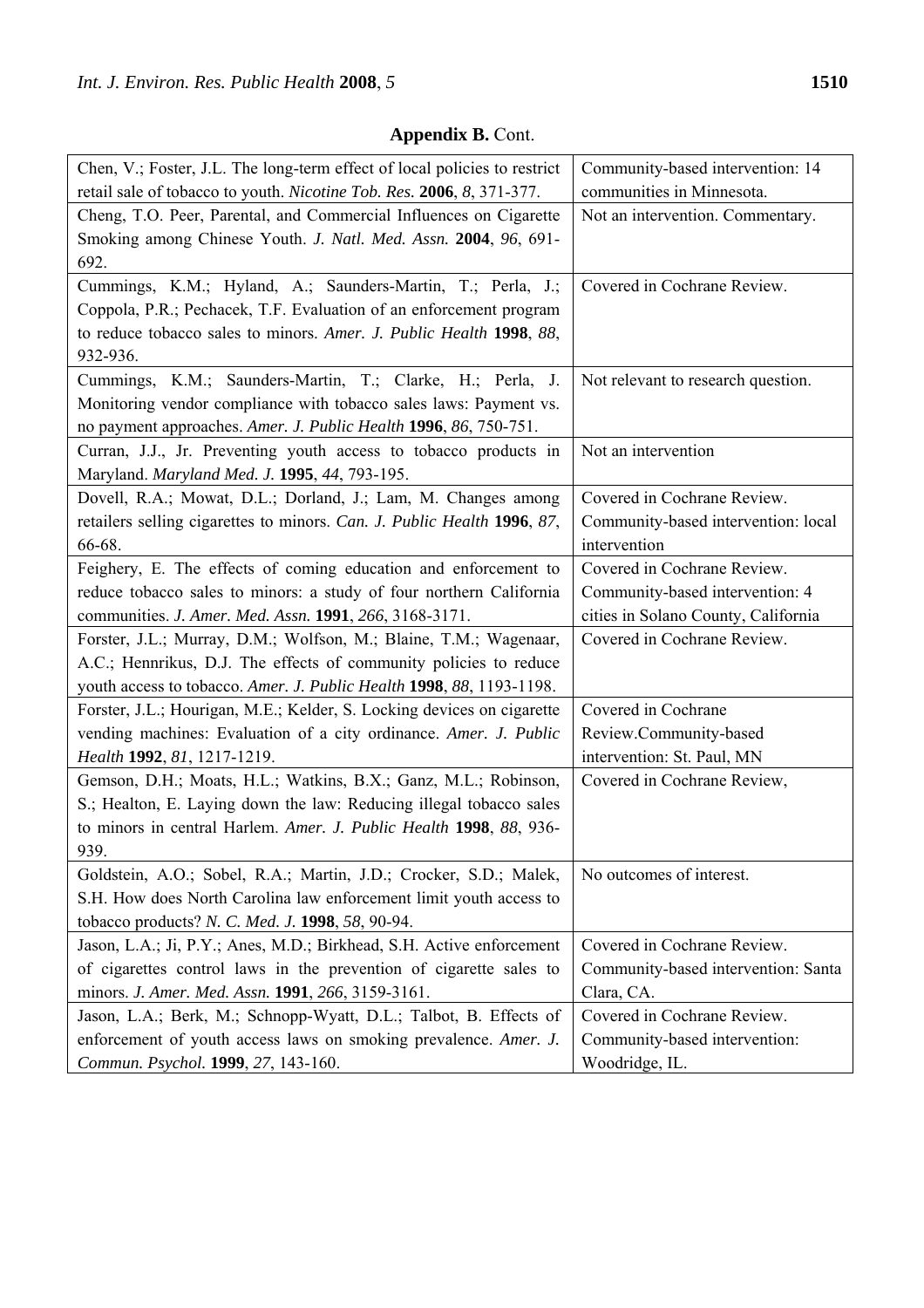## **Appendix B.** Cont.

| Jason, L.A.; Billows, W.D.; Schnopp-Wyatt, D.L.; King, C. Long-         | Covered in Cochrane Review.             |  |
|-------------------------------------------------------------------------|-----------------------------------------|--|
| term findings from Woodridge in reducing illegal cigarette sales to     | Community-based intervention:           |  |
| older minors. Eval. Health Prof. 1996, 19, 3-13.                        | Woodridge, IL                           |  |
| Jason, L.A.; Katz, R.; Vavra, J.; Schnopp-Wyatt, D.L.; Talbot, B.       | Covered in Cochrane Review.             |  |
| Long-term follow-up of youth access to tobacco laws' impact on          | Community-based intervention:           |  |
| smoking prevalence. J. Hum. Behav. Soc. Environ. 1999, 2, 1-13.         | Woodridge, IL.                          |  |
| Jason, L.; Billows, W.; Schnopp-Wyatt, D.; King, C. Reducing the        | Covered in Cochrane Review.             |  |
| illegal sales of cigarettes to minors: Analysis of alternative          | Community-based intervention:           |  |
| enforcement schedules. J. Appl. Behav. Anal. 1996, 29, 333-344.         | Chicago, IL.                            |  |
| Junck, E.; Humphries, J.; Rissel, C. Reducing tobacco sales to minors   | Covered in Cochrane Review.             |  |
| in Manly: 10 months follow-up. Health Promot. J. Aust 1997, 7, 29-      | Community-based intervention:           |  |
| 34.                                                                     | Manly, a suburb in Sydney, Australia.   |  |
| Keay, D.K.; Woodruff, S.I.; Wildey, M.B.; Kenney, E.M. Effect of        | Covered in Cochrane Review.             |  |
| retailer intervention on cigarette sales to minors in San Diego County, | Community-based intervention: San       |  |
| California. Tob. Control 1993, 2, 145-151.                              | Diego County, CA                        |  |
| Krevor, B.S.; Liebermn, A.; Gerlach, K. Application of consumer         | Not an intervention. No outcomes of     |  |
| protection authority in preventing tobacco sales to minors. Tobacco     | interest. Special communication,        |  |
| Control 2002, 11, 109-111.                                              | descriptive study.                      |  |
| Krevor, B.; Capitman, J.A.; Oblak, L.; Cannon, J.B.; Ruwe, M.           | No outcomes of interest. Not relevant   |  |
| Preventing illegal tobacco and alcohol sales to minors through          | to research question.                   |  |
| electronic age-verification devices: a field effectiveness study. J.    |                                         |  |
| Public Health Policy 2003, 24, 251-268.                                 |                                         |  |
| Perla, J.P. Effects of increase retailer compliance rates on youth      | Community-based intervention: 13        |  |
| smoking behaviours and access to cigarettes. Ph.D. thesis, State        | suburban communities in Erie            |  |
| University of New York at Buffalo: Buffalo, NY, USA, 1998, pp. 1-       | County, NY.                             |  |
| 163.                                                                    |                                         |  |
| Powell, L.M.; Chaloupka, F.J. Parents, public policy, and youth         | No relevant outcomes. Emphasis on       |  |
| smoking. J. Policy Anal. Manag. 2005, 24, 93-112.                       | parental<br>influences<br>smoking<br>on |  |
|                                                                         | behaviour.                              |  |
| Powell, L.M.; Taurus, J.A.; Ross, H. The importance of peer effects,    | Tobacco control policies that were      |  |
| cigarette prices, and tobacco control policies on youth smoking         | examined included local level           |  |
| behaviour. J. Health Economics 2005, 24, 950-968.                       | policies. Furthermore, the paper was    |  |
|                                                                         | not focuses on prevention-              |  |
|                                                                         | participants were smokers. Key focus    |  |
|                                                                         | of paper was impact of peers on         |  |
|                                                                         | smoking.                                |  |
| Powell, L.M.; Chaloupka, F.J. Parents, public policy, and youth         | Key focus of paper was impact of        |  |
| smoking. J. Public Policy Anal. Manag. 2005, 24, 93-112.                | parents on smoking. Lack of             |  |
|                                                                         | information on access restrictions.     |  |
|                                                                         | Access restrictions examined went       |  |
|                                                                         | beyond those within the scope of this   |  |
|                                                                         | review (i.e. packaging).                |  |
|                                                                         |                                         |  |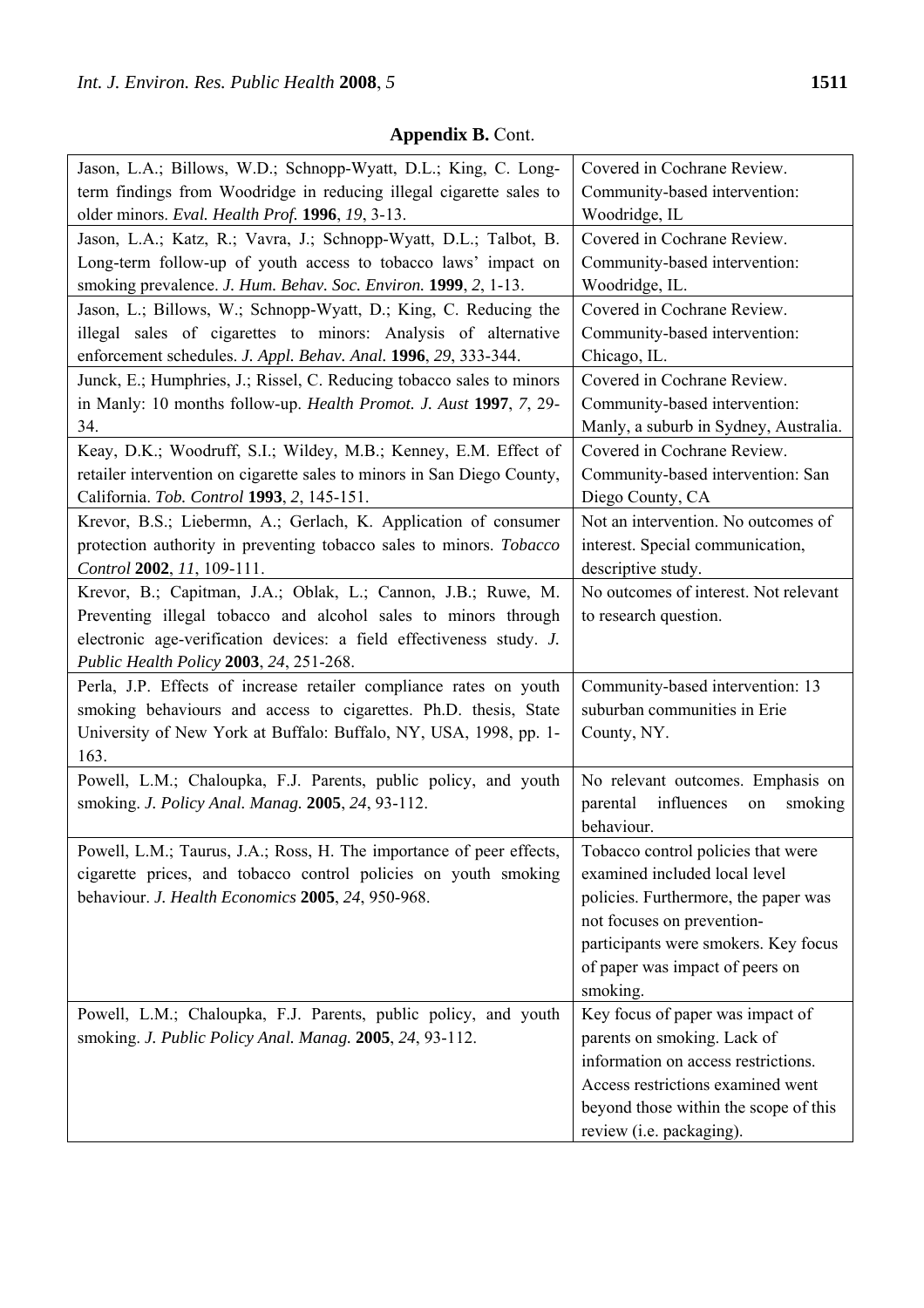| Rigotti, N.A.; DiFranza, J.R.; Chang, Y.; Tisdale, T.; Kemp, B.;       | Covered in Cochrane Review.         |
|------------------------------------------------------------------------|-------------------------------------|
| Singer, D.E. The effect of enforcing tobacco-sales laws on             | Community-based intervention: 5     |
| adolescents' access to tobacco and smoking behaviour. N. Engl. J.      | Massachusetts communities.          |
| Med. 1997, 337, 1044-1051.                                             |                                     |
| Siegel, M.; Biener, L.; Rigotti, N. The effects of local tobacco sales | Community-based intervention: local |
| laws on adolescent smoking initiation. Prev. Med. 1999, 29, 334-342.   | communities in Massachusetts        |
| Skretny, M.T.; Cummings, K.M.; Sciandra, R.; Marshall, J. An           | Covered in Cochrane Review.         |
| Intervention to reduce the sale of cigarettes to minors in New York    |                                     |
| State. N. Y. State. J. Med. 1990, 92, 54-55.                           |                                     |
| Staff, M.; Bennett, C.M.; Angel, P. Is restricting tobacco sales the   | Covered in Cochrane Review.         |
| answer to adolescent smoking? Prev. Med. 2003, 37, 529-533.            | Community based intervention: 11    |
|                                                                        | northern Sydney metropolitan public |
|                                                                        | secondary schools.                  |
| Thomson, C.C.; Gokhale, M.; Biener, L.; Siegel, M.B.; Rigotti, N.A.    | Community-based intervention:       |
| Statewide evaluation of youth access ordinances in Practice: Effects   | communities in Massachusetts.       |
| of the implementation of a community-level regulation in               |                                     |
| Massachusettes. J. Public Health Manag. Pract. 2004, 10, 481-489.      |                                     |
| Widley, M.B.; Woodruff, S.; Agro, A.; Keay, K.; Kenney, E.M.;          | Covered in Cochrane Review.         |
| Conway, T.L. Sustained effects of educating retailers to reduce        | Community-based interventions: San  |
| cigarettes sales to minors. Public Health Rep. 1995, 110, 625-629.     | Diego County, California.           |

## **Appendix B.** Cont.

## **References**

- 1. Jason, L.A.; Berk, M.; Schnopp-Wyatt, D.L.; Talbot, B. Effects of enforcement of youth access law on smoking prevalence. *Am. J. Commun. Psychol.* **1999**, *27*, 143-160.
- 2. Action on Smoking and Health (Ash UK). *Ash. facts at a glance: Smoking statistics*; Retrieved August 8, 2007; Available online: http://newash.org.uk/files/documents/ASH\_93.pdf (accessed December 2008).
- 3. BMA Board of Science. *Breaking the cycle of children's exposure to tobacco smoke*; British Medical Association: London, UK, 2007.
- 4. ONS. *Statistics on smoking: England 2006*; ONS: Pittsburgh, PA, USA, 2006.
- 5. *National Youth Tobacco Survey*; Centers for Disease Control and Prevention: Atlanta, GA, USA, 2006.
- 6. *Youth Smoking Survey 2004-2005*; Health Canada: Ottawa, ON, Canada, 2005.
- 7. National Youth Tobacco Survey. *National Centre for Disease Control and Prevention*; Atlanta, GA, USA, 2000.
- 8. National Institute for Health and Clinical Excellence. *The guidelines manual*; National Institute for Health and Clinical Excellence: London, UK, 2007.
- 9. Fichtenberg, C.M.; Glantz, S.A. Youth access interventions do not affect youth smoking. *Pediatrics* **2002**, *109*, 1088-1092.
- 10. Ross, H.; Chaloupka, F.J.; Wakefield, M. Youth smoking uptake progress: price and public policy effects. *Eastern Econ. J.* **2006**, *32*, 355-367.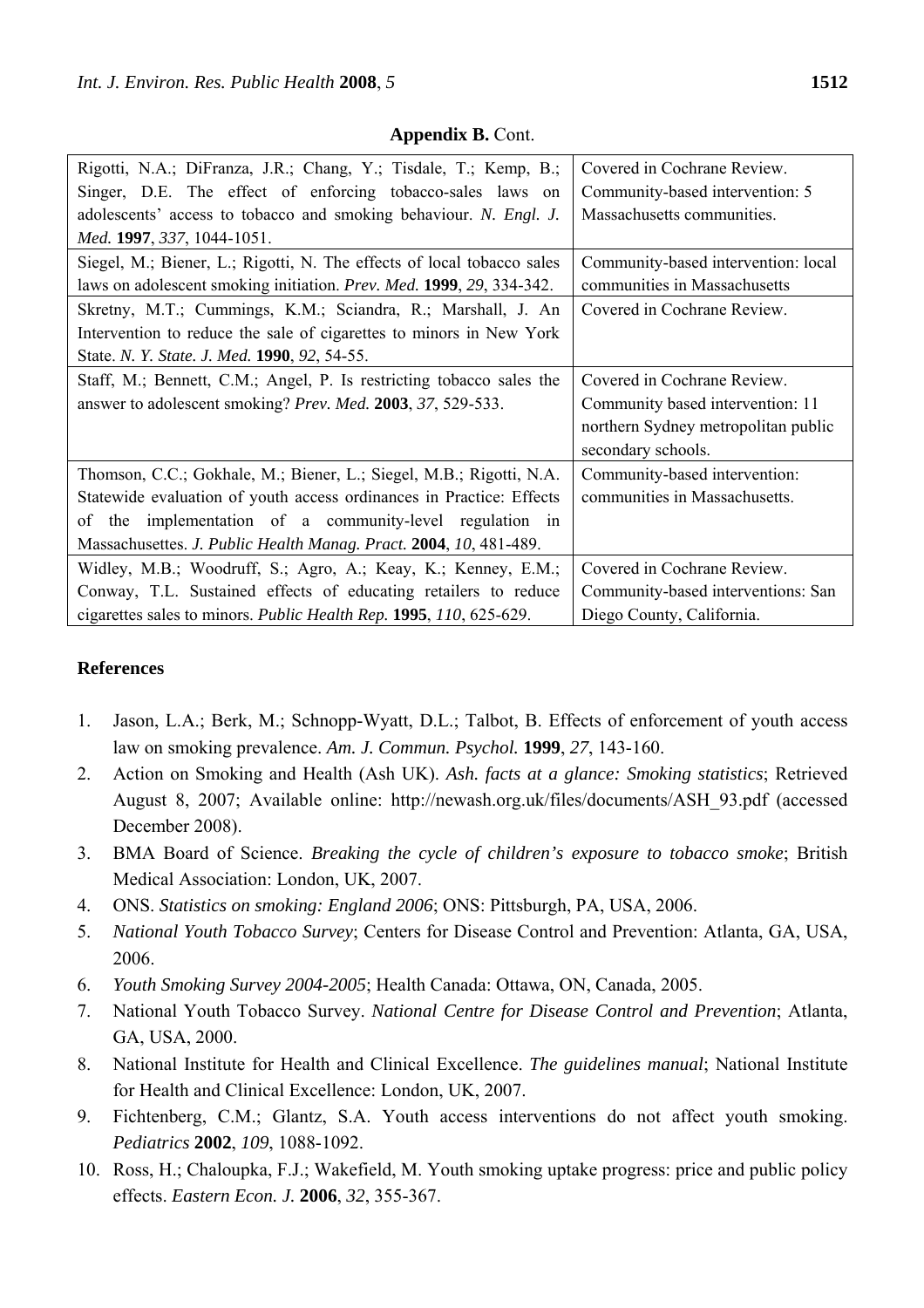- 11. DiFranza, J.R.; Brown, L.J. The Tobacco Institute's "It's the Law" campaign: has it halted illegal sales of tobacco to children? *Amer. J. Public Health* **1992**, *82*, 1271-1273.
- 12. Tutt D.; Bauer, L.; Edwards, C.; Cook, D. Reducing adolescent smoking rates: maintaining high retail compliance results in substantial improvements. *Health Promot. J. Aust.* **2000**, *10*, 20-24.
- 13. Levy, D.T.; Friend, K.B. Strategies for reducing youth access to tobacco: A framework for understanding empirical findings on youth access policies. *Drugs: Educ. Prev. Policy* **2002**, *9*, 285-301.
- 14. Skretny, M.T.; Cummings, K.M.; Sciandra, R.; Marshall, J. An intervention to reduce the sale of cigarettes to minors. *N. Y. State. J. Med.* **1990**, *90*, 54-55.
- 15. Stead, L.F.; Lancaster, T. Interventions for preventing tobacco sales to minors. *Cochrane Database Syst. Rev.* **2005**, *25*, CD001497.
- 16. Price, L.; Allen, M. Enforcing the law on tobacco sales to minors. *N. Z. Public Health Rep.* **1998**, *5*, 1-2.
- 17. Glanz, K.; Jarrette, A.D.; Wilson, E.A.; O'Riordan, D.L.; Jacob Arriola, K.R. Reducing minors' access to tobacco: eight years' experience in Hawaii. *Prev. Med.* **2007**, *44*, 55-58.
- 18. Landrine, H.; Klonoff, E.A.; Alcaraz, R. Asking age and identification may decrease minors' access to tobacco. *Prev. Med.* **1996**, *25*, 301-306.
- 19. DiFranza, J.R.; Celebucki, C.C.; Mowery, P.D. Measuring statewide merchant compliance with tobacco minimum age laws: the Massachusetts experience. *Amer. J. Public Health* **2001**, *91*, 1124-1125.
- 20. Levinson, A.H.; Hendershott, S.; Byers, T.E. The ID effect on youth access to cigarettes. *Tob. Control* **2002**, *11*, 296-299.
- 21. DiFranza, J.R.; Savageau, J.A.; Aisquith, B.F. Youth access to tobacco: the effects of age, gender, vending machine locks, and "it's the law" programs. *Amer. J. Public Health* **1996**, *86*, 221-224.
- 22. Sundh, M.; Hagquist, C. The importance of a minimum age law for the possibility of purchase of tobacco by adolescents: a study based on Swedish experiences. *Scand. J. Public Health* **2004**, *32*, 68-74.
- 23. Tangirala, M.K.; McKyer, E.L.J.; Goetze, D.D.; Carthy-Jean, J. Use of tobacco retailer inspections to reduce tobacco sales to youth: do inspections increase retailer compliance? *Int. J. Consum. Stud.* **2006**, *30*, 278-283.
- 24. Sundh, M.; Hagquist, C. Compliance with a minimum-age law of 18 for the purchase of tobacco- the case of Sweden. *Health Educ. Res.* **2006**, *21*, 378-385.
- 25. Chaloupka, F.J.; Pacula, R.L. *An examination of gender and race differences in youth smoking responsiveness to price and tobacco control policies [Working Paper 6541].* Working Paper Series: National Bureau of Economic Research: Cambridge, MA, USA, 1991; pp. 1-15.
- 26. Sundh, M.; Hagquist, C. Effects of a minimum-age tobacco law--Swedish experience. *Drugs: Educ. Prev. Policy* **2005**, *12*, 501-510.
- 27. Lantz, P.M.; Jacobson, P.D.; Warner, K.E.; Wasserman, J.; Pollack, H.A.; Berson, J.; Ahlstrom, A. Investing in youth tobacco control: a review of smoking prevention and control strategies.[see comment]. *Tob. Control* **2000**, *9*, 47-63.
- 28. Backinger, C.L.; Fagan, P.; Matthews, E.; Grana, R. Adolescent and young adult tobacco prevention and cessation: current status and future directions. *Tob. Control* **2003**, *12*, IV46-IV53.